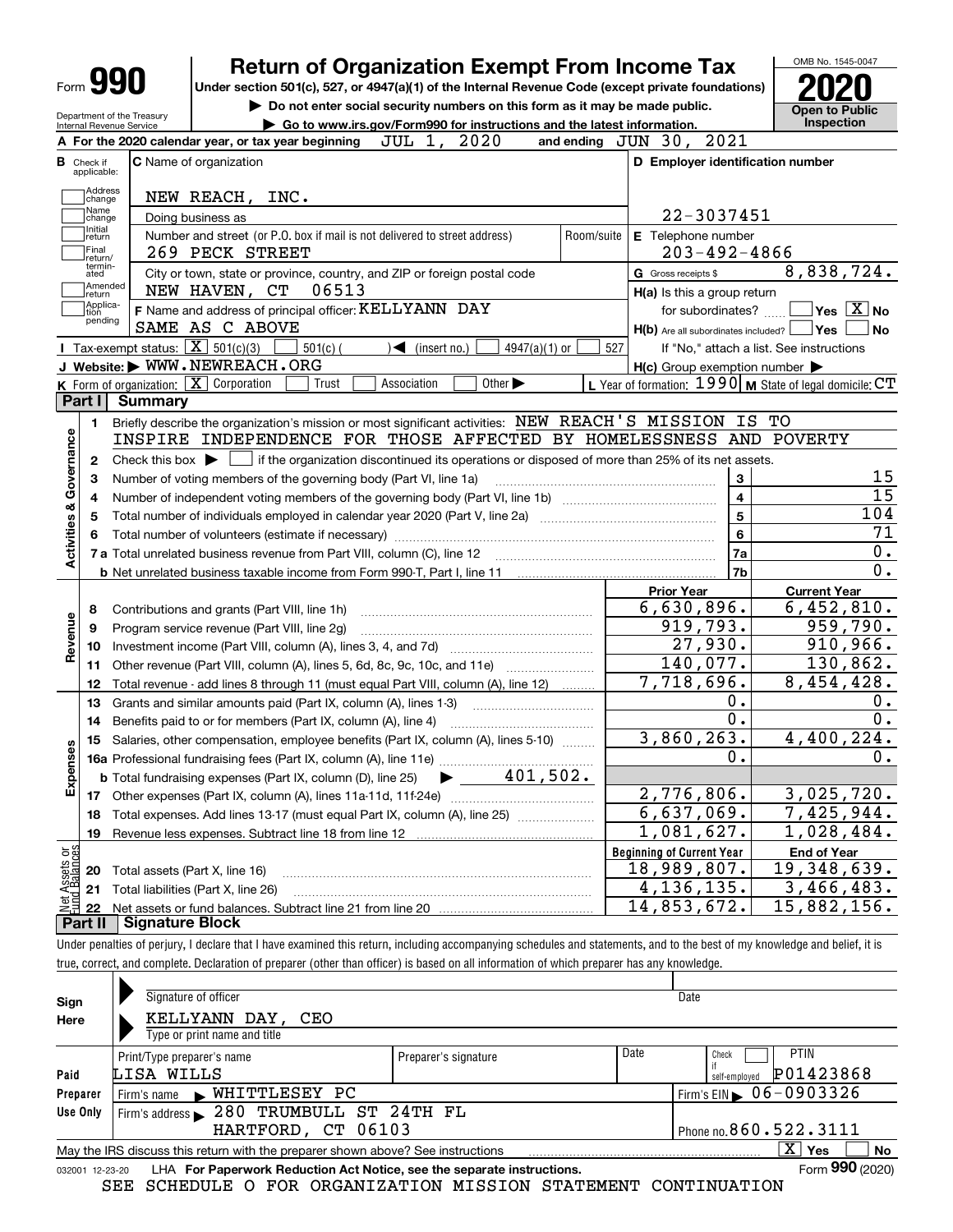|              | NEW REACH, INC.<br>Form 990 (2020)                                                                                                           | 22-3037451                                      | $Page$ 2                                          |
|--------------|----------------------------------------------------------------------------------------------------------------------------------------------|-------------------------------------------------|---------------------------------------------------|
|              | <b>Statement of Program Service Accomplishments</b><br>Part III                                                                              |                                                 |                                                   |
|              |                                                                                                                                              |                                                 | $\boxed{\textbf{X}}$                              |
| 1            | Briefly describe the organization's mission:                                                                                                 |                                                 |                                                   |
|              | NEW REACH'S MISSION IS TO INSPIRE LASTING INDEPENDENCE FOR ALL PEOPLE                                                                        |                                                 |                                                   |
|              | AFFECTED BY HOMELESSNESS AND POVERTY THROUGH A CONTINUUM OF HOUSING                                                                          |                                                 |                                                   |
|              | AND SUPPORT USING THE MOST INNOVATIVE, PROGRESSIVE, EQUITABLE, AND                                                                           |                                                 |                                                   |
|              | INCLUSIVE METHODS. SUSTAINING A FIDELITY TO THIS MISSION HELPS US IN                                                                         |                                                 |                                                   |
| $\mathbf{2}$ | Did the organization undertake any significant program services during the year which were not listed on the                                 |                                                 |                                                   |
|              | prior Form 990 or 990-EZ?                                                                                                                    |                                                 | $\boxed{\phantom{1}}$ Yes $\boxed{\mathrm{X}}$ No |
|              | If "Yes," describe these new services on Schedule O.                                                                                         |                                                 |                                                   |
| 3            |                                                                                                                                              | $\boxed{\phantom{1}}$ Yes $\boxed{\text{X}}$ No |                                                   |
|              | If "Yes," describe these changes on Schedule O.                                                                                              |                                                 |                                                   |
| 4            | Describe the organization's program service accomplishments for each of its three largest program services, as measured by expenses.         |                                                 |                                                   |
|              | Section 501(c)(3) and 501(c)(4) organizations are required to report the amount of grants and allocations to others, the total expenses, and |                                                 |                                                   |
|              | revenue, if any, for each program service reported.                                                                                          |                                                 |                                                   |
| 4a           | $455$ , $961$ . including grants of \$<br>(Expenses \$<br>) (Revenue \$<br>(Code:                                                            |                                                 |                                                   |
|              | WITH REGARD TO PREVENTION, NEW REACH'S HIGH-QUALITY AND COLLABORATIVE                                                                        |                                                 |                                                   |
|              | EVICTION PREVENTION SERVICES HELP LOW-INCOME HOUSEHOLDS TO AVERT                                                                             |                                                 |                                                   |
|              | EVICTION AND ANY ASSOCIATED TRAUMA, TO BUILD STRONG SUPPORT SYSTEMS,                                                                         |                                                 |                                                   |
|              | AND ULTIMATELY MAKE HOMELESSNESS RARE. NEW REACH'S CASE MANAGEMENT                                                                           |                                                 |                                                   |
|              | SERVICES ARE STRENGTHS-BASED, PERSON-CENTERED, AND TRAUMA-INFORMED                                                                           |                                                 |                                                   |
|              | USING THE MOST PROGRESSIVE EVIDENCE-BASED PRACTICES THAT PROMOTE CLIENT                                                                      |                                                 |                                                   |
|              | CHOICE, LONG-TERM INDEPENDENCE, AND HOUSING STABILITY.                                                                                       |                                                 |                                                   |
|              |                                                                                                                                              |                                                 |                                                   |
|              |                                                                                                                                              |                                                 |                                                   |
|              |                                                                                                                                              |                                                 |                                                   |
|              |                                                                                                                                              |                                                 |                                                   |
|              |                                                                                                                                              |                                                 |                                                   |
| 4b           | $1,496,010$ and including grants of \$<br>) (Revenue \$<br>(Code:<br>(Expenses \$                                                            |                                                 |                                                   |
|              | UNDER NEW REACH'S CRISIS SERVICES UMBRELLA, THE AIM IS TO MAKE                                                                               |                                                 |                                                   |
|              | HOMELESSNESS BRIEF. NEW REACH'S SERVICES IN THE FOLLOWING PROGRAMS USE                                                                       |                                                 |                                                   |
|              | A HOUSING FIRST PHILOSOPHY OF CARE AND EVIDENCE-BASED PRACTICES TO                                                                           |                                                 |                                                   |
|              | THE EMERGENCY SHELTER PROGRAM (ESP)<br>ACCOMPLISH THIS.                                                                                      | HAS THE CAPACITY                                |                                                   |
|              | TO SERVE 23 WOMEN WITH CHILDREN AND 18 INDIVIDUAL WOMEN EVERY DAY                                                                            |                                                 |                                                   |
|              | WHO HAVE EXPERIENCED HOMELESSNESS BY PROVIDING TWO SAFE, SECURE,<br>24/7)                                                                    |                                                 |                                                   |
|              | AND SUPPORTIVE PLACES TO STAY. THE RESIDENCES ARE LOCATED IN NEW HAVEN,                                                                      |                                                 |                                                   |
|              | CT AND SERVE GUESTS FROM THE GREATER NEW HAVEN REGION. ESP GUESTS HAVE                                                                       |                                                 |                                                   |
|              | ACCESS TO ONSITE CASE MANAGEMENT, DONATED FOOD, A KITCHEN, LAUNDRY                                                                           |                                                 |                                                   |
|              | APPLIANCES, A COMPUTER LAB, HYGIENE ESSENTIALS, DIAPERS, CLOTHING, AND                                                                       |                                                 |                                                   |
|              | FURNITURE UPON EXIT. THE AGENCY'S RAPID REHOUSING PROGRAM PROVIDES                                                                           |                                                 |                                                   |
|              | RENTAL ASSISTANCE ALONG WITH THE DELIVERY OF SHORT-TERM CASE MANAGEMENT                                                                      |                                                 |                                                   |
|              | $2$ , $865$ , $160$ . including grants of \$ $\_$<br>$\left($ ) (Expenses \$<br>) (Revenue \$<br>4c (Code:                                   |                                                 | 382,510.                                          |
|              | UNDER THE HOUSING UMBRELLA, NEW REACH'S SUPPORTIVE HOUSING PROGRAM                                                                           |                                                 |                                                   |
|              | (PSH) BENEFITS THOSE WHO HAVE EXPERIENCED HOMELESSNESS OR WERE AT RISK                                                                       |                                                 |                                                   |
|              | OF BECOMING HOMELESS BY COUPLING HOUSING SUBSIDIES WITH ONGOING CASE                                                                         |                                                 |                                                   |
|              | MANAGEMENT SERVICES AND SUPPORTS DESIGNED TO ACHIEVE LONG-TERM                                                                               |                                                 |                                                   |
|              | MAKING HOMELESSNESS ONE-TIME. WELL-TRAINED IN MULTIPLE<br>STABILIZATION                                                                      |                                                 |                                                   |
|              | EVIDENCE-BASED PRACTICES, PSH STAFF FOSTER INDEPENDENCE WHILE MEETING                                                                        |                                                 |                                                   |
|              | THE INDIVIDUAL NEEDS OF HOUSEHOLDS SERVED.                                                                                                   |                                                 |                                                   |
|              |                                                                                                                                              |                                                 |                                                   |
|              |                                                                                                                                              |                                                 |                                                   |
|              |                                                                                                                                              |                                                 |                                                   |
|              |                                                                                                                                              |                                                 |                                                   |
|              |                                                                                                                                              |                                                 |                                                   |
|              | 4d Other program services (Describe on Schedule O.)                                                                                          |                                                 |                                                   |
|              | 810, 390. including grants of \$<br>(Expenses \$<br>(Revenue \$                                                                              | 577,280.                                        |                                                   |
|              | 5,627,521.<br>4e Total program service expenses >                                                                                            |                                                 |                                                   |
|              |                                                                                                                                              |                                                 | Form 990 (2020)                                   |
|              | SEE SCHEDULE O FOR CONTINUATION(S)<br>032002 12-23-20                                                                                        |                                                 |                                                   |
|              |                                                                                                                                              |                                                 |                                                   |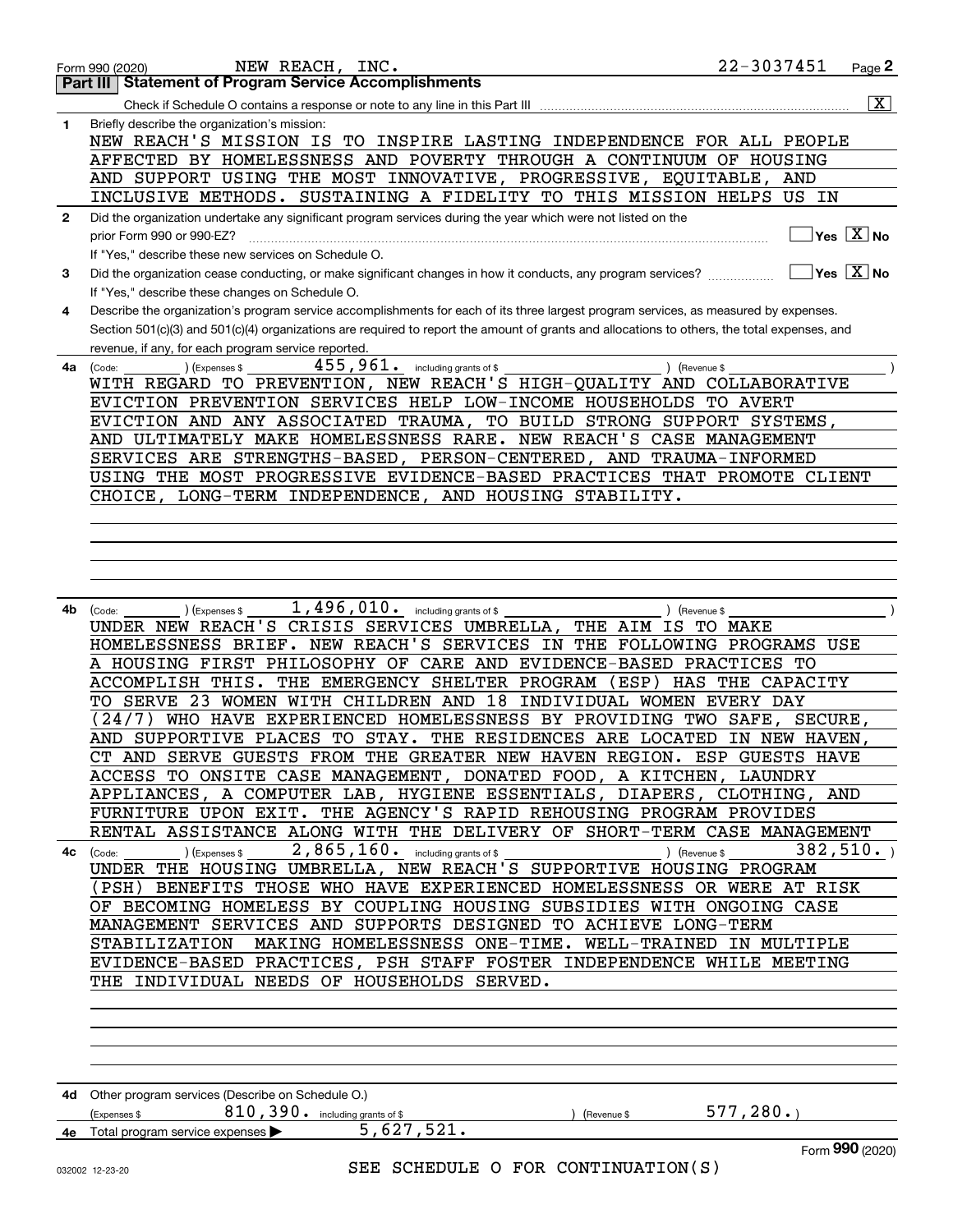|  | Form 990 (2020) |
|--|-----------------|

Form 990 (2020) Page **3Part IV Checklist of Required Schedules** NEW REACH, INC. 22-3037451

|     |                                                                                                                                          |                 | Yes∣ | No |
|-----|------------------------------------------------------------------------------------------------------------------------------------------|-----------------|------|----|
| 1.  | Is the organization described in section $501(c)(3)$ or $4947(a)(1)$ (other than a private foundation)?                                  |                 |      |    |
|     |                                                                                                                                          | 1               | х    |    |
| 2   |                                                                                                                                          | $\mathbf{2}$    | х    |    |
| 3   | Did the organization engage in direct or indirect political campaign activities on behalf of or in opposition to candidates for          |                 |      |    |
|     |                                                                                                                                          | 3               |      | x  |
| 4   | Section 501(c)(3) organizations. Did the organization engage in lobbying activities, or have a section 501(h) election in effect         |                 |      |    |
|     |                                                                                                                                          | 4               |      | х  |
| 5   | Is the organization a section 501(c)(4), 501(c)(5), or 501(c)(6) organization that receives membership dues, assessments, or             |                 |      |    |
|     |                                                                                                                                          | 5               |      | х  |
| 6   | Did the organization maintain any donor advised funds or any similar funds or accounts for which donors have the right to                |                 |      |    |
|     | provide advice on the distribution or investment of amounts in such funds or accounts? If "Yes," complete Schedule D, Part I             | 6               |      | х  |
| 7.  | Did the organization receive or hold a conservation easement, including easements to preserve open space,                                |                 |      |    |
|     |                                                                                                                                          | $\overline{7}$  |      | х  |
| 8   | Did the organization maintain collections of works of art, historical treasures, or other similar assets? If "Yes," complete             |                 |      |    |
|     |                                                                                                                                          | 8               |      | x  |
| 9   | Did the organization report an amount in Part X, line 21, for escrow or custodial account liability, serve as a custodian for            |                 |      |    |
|     | amounts not listed in Part X; or provide credit counseling, debt management, credit repair, or debt negotiation services?                |                 |      |    |
|     |                                                                                                                                          | 9               |      | x  |
| 10  | Did the organization, directly or through a related organization, hold assets in donor-restricted endowments                             |                 |      |    |
|     |                                                                                                                                          | 10              |      | x  |
| 11  | If the organization's answer to any of the following questions is "Yes," then complete Schedule D, Parts VI, VII, VIII, IX, or X         |                 |      |    |
|     | as applicable.                                                                                                                           |                 |      |    |
|     | a Did the organization report an amount for land, buildings, and equipment in Part X, line 10? If "Yes." complete Schedule D.            |                 |      |    |
|     |                                                                                                                                          | 11a             | х    |    |
|     | <b>b</b> Did the organization report an amount for investments - other securities in Part X, line 12, that is 5% or more of its total    |                 |      |    |
|     |                                                                                                                                          | 11 <sub>b</sub> |      | x  |
|     | c Did the organization report an amount for investments - program related in Part X, line 13, that is 5% or more of its total            |                 |      |    |
|     |                                                                                                                                          | 11c             |      | х  |
|     | d Did the organization report an amount for other assets in Part X, line 15, that is 5% or more of its total assets reported in          |                 |      |    |
|     |                                                                                                                                          | 11d             |      | x  |
|     |                                                                                                                                          | <b>11e</b>      | x    |    |
| f   | Did the organization's separate or consolidated financial statements for the tax year include a footnote that addresses                  |                 |      |    |
|     | the organization's liability for uncertain tax positions under FIN 48 (ASC 740)? If "Yes," complete Schedule D, Part X                   | 11f             |      | x  |
|     | 12a Did the organization obtain separate, independent audited financial statements for the tax year? If "Yes," complete                  |                 |      |    |
|     |                                                                                                                                          | 12a             | х    |    |
|     | <b>b</b> Was the organization included in consolidated, independent audited financial statements for the tax year?                       |                 |      |    |
|     | If "Yes," and if the organization answered "No" to line 12a, then completing Schedule D, Parts XI and XII is optional ( <i>mammann</i> ) | 12 <sub>b</sub> |      | x  |
| 13  | Is the organization a school described in section $170(b)(1)(A)(ii)?$ If "Yes," complete Schedule E                                      | 13              |      | X  |
| 14a | Did the organization maintain an office, employees, or agents outside of the United States?                                              | 14a             |      | х  |
|     | b Did the organization have aggregate revenues or expenses of more than \$10,000 from grantmaking, fundraising, business,                |                 |      |    |
|     | investment, and program service activities outside the United States, or aggregate foreign investments valued at \$100,000               |                 |      |    |
|     |                                                                                                                                          | 14b             |      | x  |
| 15  | Did the organization report on Part IX, column (A), line 3, more than \$5,000 of grants or other assistance to or for any                |                 |      |    |
|     |                                                                                                                                          | 15              |      | X  |
| 16  | Did the organization report on Part IX, column (A), line 3, more than \$5,000 of aggregate grants or other assistance to                 |                 |      |    |
|     |                                                                                                                                          | 16              |      | x  |
| 17  | Did the organization report a total of more than \$15,000 of expenses for professional fundraising services on Part IX,                  |                 |      |    |
|     |                                                                                                                                          | 17              |      | x  |
| 18  | Did the organization report more than \$15,000 total of fundraising event gross income and contributions on Part VIII, lines             |                 |      |    |
|     |                                                                                                                                          | 18              | х    |    |
| 19  | Did the organization report more than \$15,000 of gross income from gaming activities on Part VIII, line 9a? If "Yes."                   |                 |      |    |
|     |                                                                                                                                          | 19              |      | x  |
| 20a |                                                                                                                                          | 20a             |      | X  |
| b   | If "Yes" to line 20a, did the organization attach a copy of its audited financial statements to this return?                             | 20 <sub>b</sub> |      |    |
| 21  | Did the organization report more than \$5,000 of grants or other assistance to any domestic organization or                              |                 |      |    |
|     |                                                                                                                                          | 21              |      | x  |

Form (2020) **990**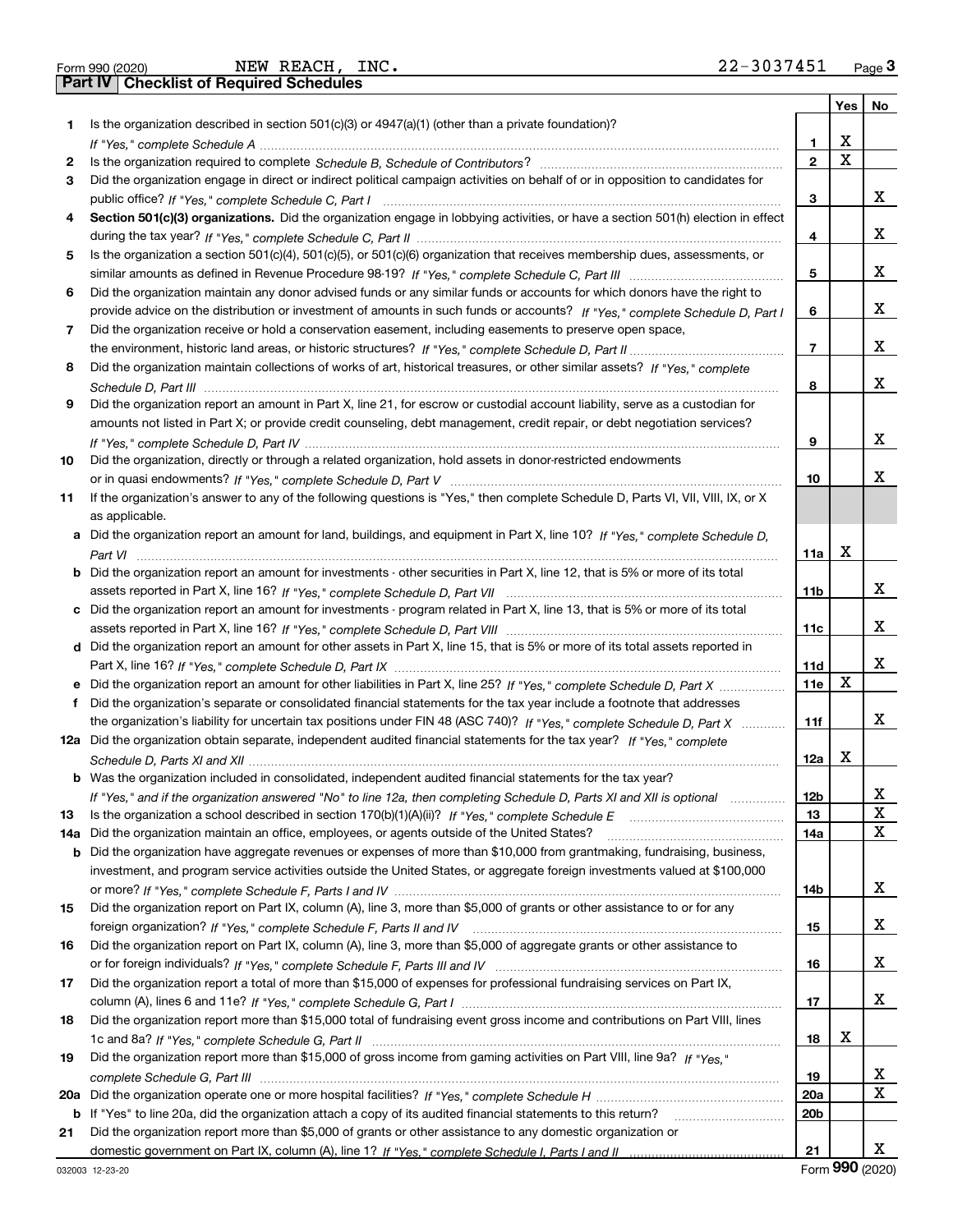|  | Form 990 (2020) |
|--|-----------------|

*(continued)*

|          |                                                                                                                                                                                                                                        |          | Yes | No               |
|----------|----------------------------------------------------------------------------------------------------------------------------------------------------------------------------------------------------------------------------------------|----------|-----|------------------|
| 22       | Did the organization report more than \$5,000 of grants or other assistance to or for domestic individuals on                                                                                                                          |          |     |                  |
|          |                                                                                                                                                                                                                                        | 22       |     | х                |
| 23       | Did the organization answer "Yes" to Part VII, Section A, line 3, 4, or 5 about compensation of the organization's current                                                                                                             |          |     |                  |
|          | and former officers, directors, trustees, key employees, and highest compensated employees? If "Yes," complete                                                                                                                         |          |     |                  |
|          |                                                                                                                                                                                                                                        | 23       | х   |                  |
|          | 24a Did the organization have a tax-exempt bond issue with an outstanding principal amount of more than \$100,000 as of the                                                                                                            |          |     |                  |
|          | last day of the year, that was issued after December 31, 2002? If "Yes," answer lines 24b through 24d and complete                                                                                                                     |          |     |                  |
|          |                                                                                                                                                                                                                                        | 24a      |     | x                |
|          | Did the organization invest any proceeds of tax-exempt bonds beyond a temporary period exception?                                                                                                                                      | 24b      |     |                  |
|          | c Did the organization maintain an escrow account other than a refunding escrow at any time during the year to defease                                                                                                                 |          |     |                  |
|          |                                                                                                                                                                                                                                        | 24c      |     |                  |
|          |                                                                                                                                                                                                                                        | 24d      |     |                  |
|          | 25a Section 501(c)(3), 501(c)(4), and 501(c)(29) organizations. Did the organization engage in an excess benefit                                                                                                                       |          |     |                  |
|          |                                                                                                                                                                                                                                        | 25a      |     | x                |
|          | b Is the organization aware that it engaged in an excess benefit transaction with a disqualified person in a prior year, and                                                                                                           |          |     |                  |
|          | that the transaction has not been reported on any of the organization's prior Forms 990 or 990-EZ? If "Yes," complete                                                                                                                  |          |     |                  |
|          | Schedule L, Part I                                                                                                                                                                                                                     | 25b      |     | х                |
| 26       | Did the organization report any amount on Part X, line 5 or 22, for receivables from or payables to any current                                                                                                                        |          |     |                  |
|          | or former officer, director, trustee, key employee, creator or founder, substantial contributor, or 35%                                                                                                                                |          |     |                  |
|          | controlled entity or family member of any of these persons? If "Yes," complete Schedule L, Part II                                                                                                                                     | 26       |     | x                |
| 27       | Did the organization provide a grant or other assistance to any current or former officer, director, trustee, key employee,                                                                                                            |          |     |                  |
|          | creator or founder, substantial contributor or employee thereof, a grant selection committee member, or to a 35% controlled                                                                                                            |          |     |                  |
|          | entity (including an employee thereof) or family member of any of these persons? If "Yes," complete Schedule L, Part III                                                                                                               | 27       |     | х                |
| 28       | Was the organization a party to a business transaction with one of the following parties (see Schedule L, Part IV                                                                                                                      |          |     |                  |
|          | instructions, for applicable filing thresholds, conditions, and exceptions):                                                                                                                                                           |          |     |                  |
| a        | A current or former officer, director, trustee, key employee, creator or founder, or substantial contributor? If                                                                                                                       |          |     |                  |
|          |                                                                                                                                                                                                                                        | 28a      |     | X<br>$\mathbf X$ |
|          |                                                                                                                                                                                                                                        | 28b      |     |                  |
|          | c A 35% controlled entity of one or more individuals and/or organizations described in lines 28a or 28b? If                                                                                                                            |          |     |                  |
|          |                                                                                                                                                                                                                                        | 28c      |     | х<br>$\mathbf X$ |
| 29       | Did the organization receive contributions of art, historical treasures, or other similar assets, or qualified conservation                                                                                                            | 29       |     |                  |
| 30       |                                                                                                                                                                                                                                        |          |     | x                |
|          |                                                                                                                                                                                                                                        | 30<br>31 |     | $\mathbf X$      |
| 31<br>32 | Did the organization liquidate, terminate, or dissolve and cease operations? If "Yes," complete Schedule N, Part I<br>Did the organization sell, exchange, dispose of, or transfer more than 25% of its net assets? If "Yes," complete |          |     |                  |
|          |                                                                                                                                                                                                                                        | 32       |     | х                |
| 33       | Did the organization own 100% of an entity disregarded as separate from the organization under Regulations                                                                                                                             |          |     |                  |
|          |                                                                                                                                                                                                                                        | 33       | x   |                  |
| 34       | Was the organization related to any tax-exempt or taxable entity? If "Yes," complete Schedule R, Part II, III, or IV, and                                                                                                              |          |     |                  |
|          |                                                                                                                                                                                                                                        | 34       | х   |                  |
|          | 35a Did the organization have a controlled entity within the meaning of section 512(b)(13)?                                                                                                                                            | 35a      |     | X                |
|          | b If "Yes" to line 35a, did the organization receive any payment from or engage in any transaction with a controlled entity                                                                                                            |          |     |                  |
|          |                                                                                                                                                                                                                                        | 35b      |     |                  |
| 36       | Section 501(c)(3) organizations. Did the organization make any transfers to an exempt non-charitable related organization?                                                                                                             |          |     |                  |
|          |                                                                                                                                                                                                                                        | 36       |     | x                |
| 37       | Did the organization conduct more than 5% of its activities through an entity that is not a related organization                                                                                                                       |          |     |                  |
|          |                                                                                                                                                                                                                                        | 37       |     | x                |
| 38       | Did the organization complete Schedule O and provide explanations in Schedule O for Part VI, lines 11b and 19?                                                                                                                         |          |     |                  |
|          | Note: All Form 990 filers are required to complete Schedule O                                                                                                                                                                          | 38       | х   |                  |
| Part V   | <b>Statements Regarding Other IRS Filings and Tax Compliance</b>                                                                                                                                                                       |          |     |                  |
|          | Check if Schedule O contains a response or note to any line in this Part V                                                                                                                                                             |          |     |                  |
|          |                                                                                                                                                                                                                                        |          | Yes | No               |
|          | 87<br>1a                                                                                                                                                                                                                               |          |     |                  |
| b        | 0<br>Enter the number of Forms W-2G included in line 1a. Enter -0- if not applicable<br>1b                                                                                                                                             |          |     |                  |
| c        | Did the organization comply with backup withholding rules for reportable payments to vendors and reportable gaming                                                                                                                     |          |     |                  |
|          |                                                                                                                                                                                                                                        | 1c       | х   |                  |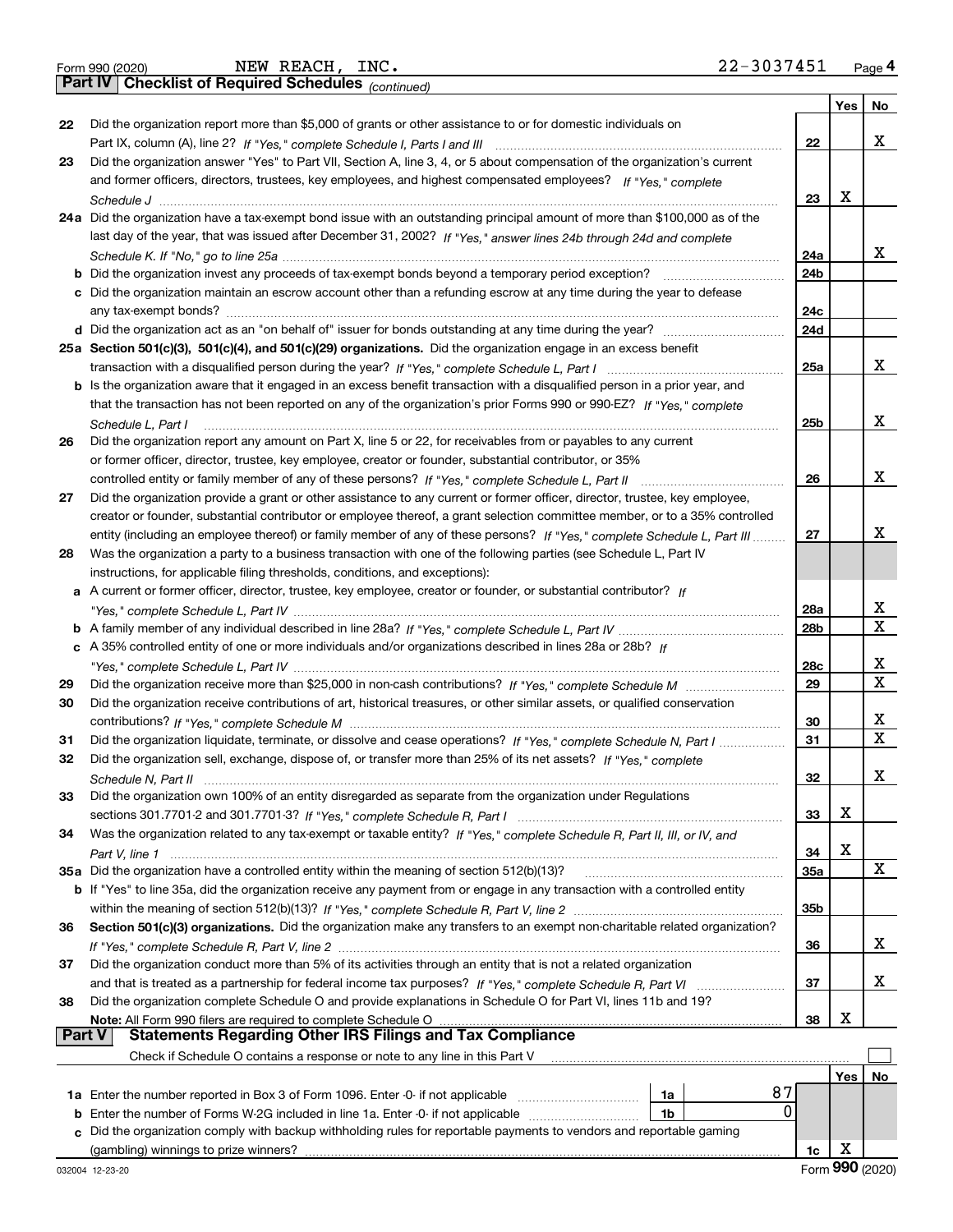|               | 22-3037451<br>NEW REACH, INC.<br>Form 990 (2020)                                                                                                                                           |                |         | $Page$ <sup>5</sup> |  |  |  |  |  |  |  |
|---------------|--------------------------------------------------------------------------------------------------------------------------------------------------------------------------------------------|----------------|---------|---------------------|--|--|--|--|--|--|--|
| <b>Part V</b> | Statements Regarding Other IRS Filings and Tax Compliance (continued)                                                                                                                      |                |         |                     |  |  |  |  |  |  |  |
|               |                                                                                                                                                                                            |                | Yes $ $ | No                  |  |  |  |  |  |  |  |
|               | <b>2a</b> Enter the number of employees reported on Form W-3, Transmittal of Wage and Tax Statements,                                                                                      |                |         |                     |  |  |  |  |  |  |  |
|               | 104<br>filed for the calendar year ending with or within the year covered by this return [11] [11] filed for the calendar year ending with or within the year covered by this return<br>2a |                |         |                     |  |  |  |  |  |  |  |
|               | <b>b</b> If at least one is reported on line 2a, did the organization file all required federal employment tax returns?                                                                    | 2 <sub>b</sub> | X       |                     |  |  |  |  |  |  |  |
|               | <b>Note:</b> If the sum of lines 1a and 2a is greater than 250, you may be required to $e$ -file (see instructions) <i>manimummmmmm</i>                                                    |                |         | х                   |  |  |  |  |  |  |  |
|               | 3a Did the organization have unrelated business gross income of \$1,000 or more during the year?                                                                                           |                |         |                     |  |  |  |  |  |  |  |
|               |                                                                                                                                                                                            | 3 <sub>b</sub> |         |                     |  |  |  |  |  |  |  |
|               | 4a At any time during the calendar year, did the organization have an interest in, or a signature or other authority over, a                                                               |                |         |                     |  |  |  |  |  |  |  |
|               |                                                                                                                                                                                            | 4a             |         | х                   |  |  |  |  |  |  |  |
|               | <b>b</b> If "Yes," enter the name of the foreign country $\triangleright$                                                                                                                  |                |         |                     |  |  |  |  |  |  |  |
|               | See instructions for filing requirements for FinCEN Form 114, Report of Foreign Bank and Financial Accounts (FBAR).                                                                        |                |         |                     |  |  |  |  |  |  |  |
|               | 5a Was the organization a party to a prohibited tax shelter transaction at any time during the tax year?                                                                                   | 5a             |         | х                   |  |  |  |  |  |  |  |
| b             |                                                                                                                                                                                            | 5 <sub>b</sub> |         | $\mathbf x$         |  |  |  |  |  |  |  |
| с             |                                                                                                                                                                                            | 5 <sub>c</sub> |         |                     |  |  |  |  |  |  |  |
|               | 6a Does the organization have annual gross receipts that are normally greater than \$100,000, and did the organization solicit                                                             |                |         |                     |  |  |  |  |  |  |  |
|               | any contributions that were not tax deductible as charitable contributions?                                                                                                                | 6a             |         | х                   |  |  |  |  |  |  |  |
|               | <b>b</b> If "Yes," did the organization include with every solicitation an express statement that such contributions or gifts                                                              |                |         |                     |  |  |  |  |  |  |  |
|               | were not tax deductible?                                                                                                                                                                   | 6b             |         |                     |  |  |  |  |  |  |  |
| 7             | Organizations that may receive deductible contributions under section 170(c).                                                                                                              |                |         |                     |  |  |  |  |  |  |  |
| a             | Did the organization receive a payment in excess of \$75 made partly as a contribution and partly for goods and services provided to the payor?                                            | 7a             | X       |                     |  |  |  |  |  |  |  |
| b             | If "Yes," did the organization notify the donor of the value of the goods or services provided?                                                                                            | 7b             |         | X                   |  |  |  |  |  |  |  |
| c             | Did the organization sell, exchange, or otherwise dispose of tangible personal property for which it was required                                                                          |                |         |                     |  |  |  |  |  |  |  |
|               | to file Form 8282?                                                                                                                                                                         | 7c             |         | x                   |  |  |  |  |  |  |  |
|               | 7d<br>d If "Yes," indicate the number of Forms 8282 filed during the year                                                                                                                  |                |         |                     |  |  |  |  |  |  |  |
| е             | Did the organization receive any funds, directly or indirectly, to pay premiums on a personal benefit contract?                                                                            | 7e             |         | х                   |  |  |  |  |  |  |  |
| Ť.            | Did the organization, during the year, pay premiums, directly or indirectly, on a personal benefit contract?                                                                               | 7f             |         | X                   |  |  |  |  |  |  |  |
| g             | If the organization received a contribution of qualified intellectual property, did the organization file Form 8899 as required?                                                           | 7g             |         |                     |  |  |  |  |  |  |  |
| h             | If the organization received a contribution of cars, boats, airplanes, or other vehicles, did the organization file a Form 1098-C?                                                         | 7h             |         |                     |  |  |  |  |  |  |  |
| 8             | Sponsoring organizations maintaining donor advised funds. Did a donor advised fund maintained by the                                                                                       |                |         |                     |  |  |  |  |  |  |  |
|               | sponsoring organization have excess business holdings at any time during the year?                                                                                                         | 8              |         |                     |  |  |  |  |  |  |  |
| 9             | Sponsoring organizations maintaining donor advised funds.                                                                                                                                  |                |         |                     |  |  |  |  |  |  |  |
| а             | Did the sponsoring organization make any taxable distributions under section 4966?                                                                                                         | 9а             |         |                     |  |  |  |  |  |  |  |
| b             | Did the sponsoring organization make a distribution to a donor, donor advisor, or related person?                                                                                          | 9b             |         |                     |  |  |  |  |  |  |  |
| 10            | Section 501(c)(7) organizations. Enter:                                                                                                                                                    |                |         |                     |  |  |  |  |  |  |  |
|               | 10a<br>a Initiation fees and capital contributions included on Part VIII, line 12                                                                                                          |                |         |                     |  |  |  |  |  |  |  |
| b             | Gross receipts, included on Form 990, Part VIII, line 12, for public use of club facilities<br>10b                                                                                         |                |         |                     |  |  |  |  |  |  |  |
| 11            | Section 501(c)(12) organizations. Enter:                                                                                                                                                   |                |         |                     |  |  |  |  |  |  |  |
| а             | 11a<br>Gross income from members or shareholders [11] continuum material contracts income from members or shareholders                                                                     |                |         |                     |  |  |  |  |  |  |  |
| b             | Gross income from other sources (Do not net amounts due or paid to other sources against                                                                                                   |                |         |                     |  |  |  |  |  |  |  |
|               | amounts due or received from them.)<br>11b                                                                                                                                                 |                |         |                     |  |  |  |  |  |  |  |
|               | 12a Section 4947(a)(1) non-exempt charitable trusts. Is the organization filing Form 990 in lieu of Form 1041?                                                                             | 12a            |         |                     |  |  |  |  |  |  |  |
| b             | If "Yes," enter the amount of tax-exempt interest received or accrued during the year<br>12b                                                                                               |                |         |                     |  |  |  |  |  |  |  |
| 13            | Section 501(c)(29) qualified nonprofit health insurance issuers.                                                                                                                           |                |         |                     |  |  |  |  |  |  |  |
|               | <b>a</b> Is the organization licensed to issue qualified health plans in more than one state?                                                                                              | 13а            |         |                     |  |  |  |  |  |  |  |
|               | <b>Note:</b> See the instructions for additional information the organization must report on Schedule O.                                                                                   |                |         |                     |  |  |  |  |  |  |  |
|               | <b>b</b> Enter the amount of reserves the organization is required to maintain by the states in which the                                                                                  |                |         |                     |  |  |  |  |  |  |  |
|               | 13b                                                                                                                                                                                        |                |         |                     |  |  |  |  |  |  |  |
| c             | 13с                                                                                                                                                                                        |                |         | X                   |  |  |  |  |  |  |  |
| 14a           | Did the organization receive any payments for indoor tanning services during the tax year?                                                                                                 | 14a            |         |                     |  |  |  |  |  |  |  |
| b             |                                                                                                                                                                                            | 14b            |         |                     |  |  |  |  |  |  |  |
| 15            | Is the organization subject to the section 4960 tax on payment(s) of more than \$1,000,000 in remuneration or                                                                              |                |         | x                   |  |  |  |  |  |  |  |
|               |                                                                                                                                                                                            | 15             |         |                     |  |  |  |  |  |  |  |
|               | If "Yes," see instructions and file Form 4720, Schedule N.                                                                                                                                 |                |         | х                   |  |  |  |  |  |  |  |
| 16            | Is the organization an educational institution subject to the section 4968 excise tax on net investment income?<br>.                                                                       | 16             |         |                     |  |  |  |  |  |  |  |
|               | If "Yes," complete Form 4720, Schedule O.                                                                                                                                                  |                |         |                     |  |  |  |  |  |  |  |

Form (2020) **990**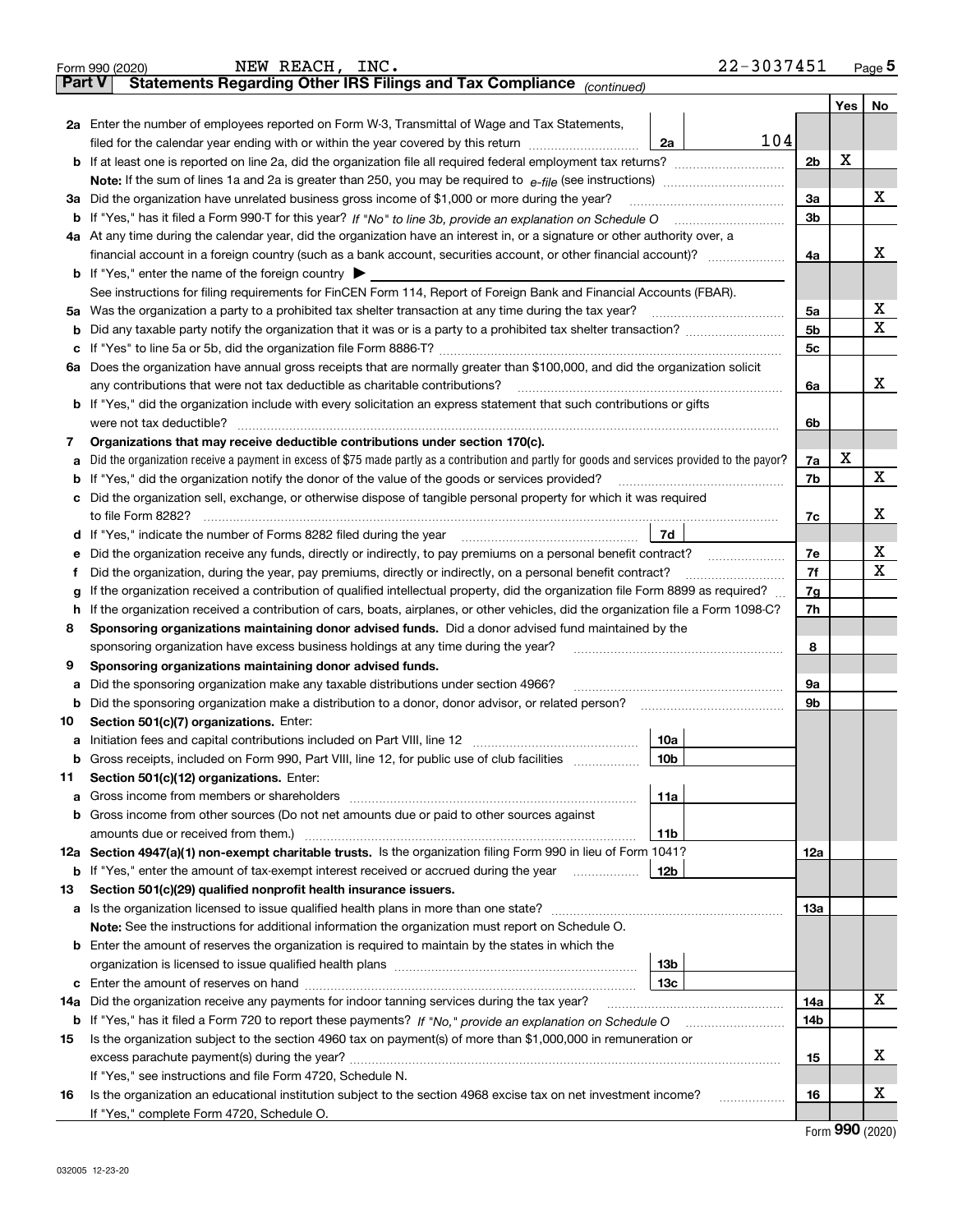|     | NEW REACH, INC.<br>Form 990 (2020)                                                                                                                                        |    | 22-3037451 |                 |                         | <u>Page</u> 6           |
|-----|---------------------------------------------------------------------------------------------------------------------------------------------------------------------------|----|------------|-----------------|-------------------------|-------------------------|
|     | <b>Part VI</b><br>Governance, Management, and Disclosure For each "Yes" response to lines 2 through 7b below, and for a "No" response                                     |    |            |                 |                         |                         |
|     | to line 8a, 8b, or 10b below, describe the circumstances, processes, or changes on Schedule O. See instructions.                                                          |    |            |                 |                         |                         |
|     | Check if Schedule O contains a response or note to any line in this Part VI                                                                                               |    |            |                 |                         | $\overline{\mathtt{x}}$ |
|     | <b>Section A. Governing Body and Management</b>                                                                                                                           |    |            |                 |                         |                         |
|     |                                                                                                                                                                           |    |            |                 | Yes                     | No                      |
|     | <b>1a</b> Enter the number of voting members of the governing body at the end of the tax year<br>.                                                                        | 1a | 15         |                 |                         |                         |
|     | If there are material differences in voting rights among members of the governing body, or if the governing                                                               |    |            |                 |                         |                         |
|     | body delegated broad authority to an executive committee or similar committee, explain on Schedule O.                                                                     |    |            |                 |                         |                         |
| b   | Enter the number of voting members included on line 1a, above, who are independent                                                                                        | 1b | 15         |                 |                         |                         |
| 2   | Did any officer, director, trustee, or key employee have a family relationship or a business relationship with any other                                                  |    |            |                 |                         |                         |
|     | officer, director, trustee, or key employee?                                                                                                                              |    |            | 2               |                         | х                       |
| 3   | Did the organization delegate control over management duties customarily performed by or under the direct supervision                                                     |    |            |                 |                         |                         |
|     | of officers, directors, trustees, or key employees to a management company or other person?                                                                               |    |            | 3               |                         | х                       |
| 4   | Did the organization make any significant changes to its governing documents since the prior Form 990 was filed?                                                          |    |            | 4               |                         | X                       |
| 5   |                                                                                                                                                                           |    |            | 5               |                         | X                       |
| 6   | Did the organization have members or stockholders?                                                                                                                        |    |            | 6               |                         | X                       |
| 7a  | Did the organization have members, stockholders, or other persons who had the power to elect or appoint one or                                                            |    |            |                 |                         |                         |
|     | more members of the governing body?                                                                                                                                       |    |            | 7a              |                         | x                       |
| b   | Are any governance decisions of the organization reserved to (or subject to approval by) members, stockholders, or                                                        |    |            |                 |                         |                         |
|     | persons other than the governing body?                                                                                                                                    |    |            | 7b              |                         | x                       |
| 8   | Did the organization contemporaneously document the meetings held or written actions undertaken during the year by the following:                                         |    |            |                 |                         |                         |
| a   |                                                                                                                                                                           |    |            | 8а              | х<br>X                  |                         |
| b   | Each committee with authority to act on behalf of the governing body?                                                                                                     |    |            | 8b              |                         |                         |
| 9   | Is there any officer, director, trustee, or key employee listed in Part VII, Section A, who cannot be reached at the                                                      |    |            | 9               |                         | x                       |
|     | Section B. Policies <sub>(This</sub> Section B requests information about policies not required by the Internal Revenue Code.)                                            |    |            |                 |                         |                         |
|     |                                                                                                                                                                           |    |            |                 | Yes                     | No                      |
|     |                                                                                                                                                                           |    |            | 10a             |                         | x                       |
|     | b If "Yes," did the organization have written policies and procedures governing the activities of such chapters, affiliates,                                              |    |            |                 |                         |                         |
|     | and branches to ensure their operations are consistent with the organization's exempt purposes?                                                                           |    |            | 10 <sub>b</sub> |                         |                         |
| 11a | Has the organization provided a complete copy of this Form 990 to all members of its governing body before filing the form?                                               |    |            | 11a             | X                       |                         |
| b   | Describe in Schedule O the process, if any, used by the organization to review this Form 990.                                                                             |    |            |                 |                         |                         |
| 12a |                                                                                                                                                                           |    |            | 12a             | х                       |                         |
| b   |                                                                                                                                                                           |    |            | 12 <sub>b</sub> | X                       |                         |
|     | Did the organization regularly and consistently monitor and enforce compliance with the policy? If "Yes." describe                                                        |    |            |                 |                         |                         |
|     | in Schedule O how this was done manufactured and contain an according to the state of the state of the state o                                                            |    |            | 12c             | х                       |                         |
| 13  |                                                                                                                                                                           |    |            | 13              | $\overline{\mathbf{x}}$ |                         |
| 14  | Did the organization have a written document retention and destruction policy?                                                                                            |    |            | 14              | X                       |                         |
| 15  | Did the process for determining compensation of the following persons include a review and approval by independent                                                        |    |            |                 |                         |                         |
|     | persons, comparability data, and contemporaneous substantiation of the deliberation and decision?                                                                         |    |            |                 |                         |                         |
| a   | The organization's CEO, Executive Director, or top management official manufactured content of the organization's CEO, Executive Director, or top management official     |    |            | 15a             | х                       |                         |
|     | Other officers or key employees of the organization                                                                                                                       |    |            | 15 <sub>b</sub> | X                       |                         |
|     | If "Yes" to line 15a or 15b, describe the process in Schedule O (see instructions).                                                                                       |    |            |                 |                         |                         |
|     | 16a Did the organization invest in, contribute assets to, or participate in a joint venture or similar arrangement with a                                                 |    |            |                 |                         |                         |
|     | taxable entity during the year?                                                                                                                                           |    |            | 16a             |                         | х                       |
|     | b If "Yes," did the organization follow a written policy or procedure requiring the organization to evaluate its participation                                            |    |            |                 |                         |                         |
|     | in joint venture arrangements under applicable federal tax law, and take steps to safeguard the organization's                                                            |    |            |                 |                         |                         |
|     |                                                                                                                                                                           |    |            | 16b             |                         |                         |
|     | <b>Section C. Disclosure</b>                                                                                                                                              |    |            |                 |                         |                         |
| 17  | List the states with which a copy of this Form 990 is required to be filed $\blacktriangleright$ CT                                                                       |    |            |                 |                         |                         |
| 18  | Section 6104 requires an organization to make its Forms 1023 (1024 or 1024-A, if applicable), 990, and 990-T (Section 501(c)(3)s only) available                          |    |            |                 |                         |                         |
|     | for public inspection. Indicate how you made these available. Check all that apply.                                                                                       |    |            |                 |                         |                         |
|     | $\lfloor X \rfloor$ Own website<br>$X$ Upon request<br>Another's website<br>Other (explain on Schedule O)                                                                 |    |            |                 |                         |                         |
| 19  | Describe on Schedule O whether (and if so, how) the organization made its governing documents, conflict of interest policy, and financial                                 |    |            |                 |                         |                         |
|     | statements available to the public during the tax year.<br>State the name, address, and telephone number of the person who possesses the organization's books and records |    |            |                 |                         |                         |
| 20  | KELLYANN DAY CEO - 203-492-4866                                                                                                                                           |    |            |                 |                         |                         |
|     | 06513<br>269 PECK STREET, NEW HAVEN, CT                                                                                                                                   |    |            |                 |                         |                         |
|     |                                                                                                                                                                           |    |            |                 | nnn.                    |                         |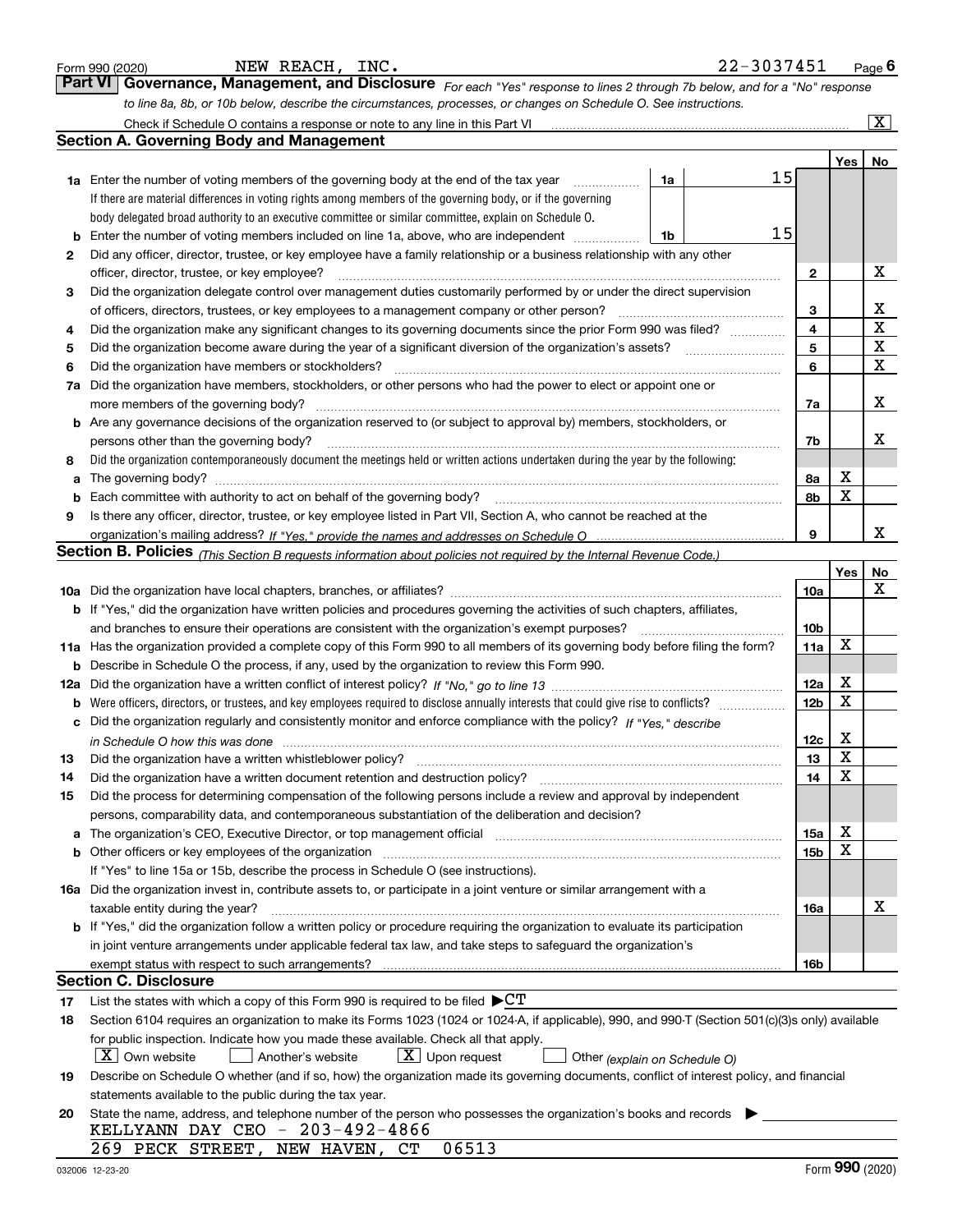$\mathcal{L}^{\text{max}}$ 

# **7Part VII Compensation of Officers, Directors, Trustees, Key Employees, Highest Compensated Employees, and Independent Contractors**

Check if Schedule O contains a response or note to any line in this Part VII

**Section A. Officers, Directors, Trustees, Key Employees, and Highest Compensated Employees**

**1a**  Complete this table for all persons required to be listed. Report compensation for the calendar year ending with or within the organization's tax year. **•** List all of the organization's current officers, directors, trustees (whether individuals or organizations), regardless of amount of compensation.

Enter -0- in columns (D), (E), and (F) if no compensation was paid.

 $\bullet$  List all of the organization's  $\,$ current key employees, if any. See instructions for definition of "key employee."

**•** List the organization's five current highest compensated employees (other than an officer, director, trustee, or key employee) who received reportable compensation (Box 5 of Form W-2 and/or Box 7 of Form 1099-MISC) of more than \$100,000 from the organization and any related organizations.

**•** List all of the organization's former officers, key employees, and highest compensated employees who received more than \$100,000 of reportable compensation from the organization and any related organizations.

**former directors or trustees**  ¥ List all of the organization's that received, in the capacity as a former director or trustee of the organization, more than \$10,000 of reportable compensation from the organization and any related organizations.

See instructions for the order in which to list the persons above.

Check this box if neither the organization nor any related organization compensated any current officer, director, or trustee.  $\mathcal{L}^{\text{max}}$ 

| (A)                      | (B)<br>(C)        |                                                                          |                       |                         |              |                                   |        | (D)             | (E)                           | (F)                   |
|--------------------------|-------------------|--------------------------------------------------------------------------|-----------------------|-------------------------|--------------|-----------------------------------|--------|-----------------|-------------------------------|-----------------------|
| Name and title           | Average           | Position<br>(do not check more than one<br>box, unless person is both an |                       |                         |              |                                   |        | Reportable      | Reportable                    | Estimated             |
|                          | hours per         |                                                                          |                       |                         |              | officer and a director/trustee)   |        | compensation    | compensation                  | amount of             |
|                          | week<br>(list any |                                                                          |                       |                         |              |                                   |        | from<br>the     | from related<br>organizations | other<br>compensation |
|                          | hours for         |                                                                          |                       |                         |              |                                   |        | organization    | (W-2/1099-MISC)               | from the              |
|                          | related           |                                                                          |                       |                         |              |                                   |        | (W-2/1099-MISC) |                               | organization          |
|                          | organizations     |                                                                          |                       |                         |              |                                   |        |                 |                               | and related           |
|                          | below             | ndividual trustee or director                                            | Institutional trustee |                         | Key employee |                                   |        |                 |                               | organizations         |
|                          | line)             |                                                                          |                       | Officer                 |              | Highest compensated<br>  employee | Former |                 |                               |                       |
| (1)<br>KELLYANN DAY      | 49.00             |                                                                          |                       |                         |              |                                   |        |                 |                               |                       |
| CEO                      | 1.00              |                                                                          |                       | $\overline{\textbf{X}}$ |              |                                   |        | 172,494.        | $\mathbf 0$ .                 | 5,991.                |
| (2)<br>CYNTHIA LAVOIE    | 1.00              |                                                                          |                       |                         |              |                                   |        |                 |                               |                       |
| DIRECTOR OF FINANCE      | 0.20              |                                                                          |                       | $\overline{\textbf{X}}$ |              |                                   |        | 100,766.        | $\mathbf 0$ .                 | 15,074.               |
| NICOLE BARNOFSKI<br>(3)  | 1.00              |                                                                          |                       |                         |              |                                   |        |                 |                               |                       |
| CPO                      | 0.20              |                                                                          |                       |                         |              | $\mathbf X$                       |        | 112,462.        | $\mathbf 0$ .                 | 3,209.                |
| ALFRED SMITH JR.<br>(4)  | 1.00              |                                                                          |                       |                         |              |                                   |        |                 |                               |                       |
| <b>BOARD MEMBER</b>      | 0.20              | X                                                                        |                       |                         |              |                                   |        | 0.              | 0.                            | $0_{.}$               |
| (5)<br>CATHY PETTINELLA  | 1.00              |                                                                          |                       |                         |              |                                   |        |                 |                               |                       |
| <b>CHAIR</b>             | 0.20              | X                                                                        |                       | X                       |              |                                   |        | 0.              | $\mathbf 0$ .                 | $\mathbf 0$ .         |
| (6)<br>DIANA TEIXERA     | 1.00              |                                                                          |                       |                         |              |                                   |        |                 |                               |                       |
| <b>BOARD MEMBER</b>      | 0.20              | X                                                                        |                       |                         |              |                                   |        | 0.              | $\mathbf 0$ .                 | $\mathbf 0$ .         |
| (7) FREDERICK LEAF, ESQ. | 1.00              |                                                                          |                       |                         |              |                                   |        |                 |                               |                       |
| <b>TREASURER</b>         | 0.20              | $\mathbf x$                                                              |                       | X                       |              |                                   |        | 0.              | $\mathbf 0$ .                 | $0_{.}$               |
| LEO CONNORS JR.<br>(8)   | 1.00              |                                                                          |                       |                         |              |                                   |        |                 |                               |                       |
| VICE CHAIR               | 0.20              | X                                                                        |                       | $\overline{\mathbf{X}}$ |              |                                   |        | 0.              | $\mathbf 0$ .                 | $\mathbf 0$ .         |
| (9) VERNETTE GRAY        | 1.00              |                                                                          |                       |                         |              |                                   |        |                 |                               |                       |
| <b>BOARD MEMBER</b>      | 0.20              | $\mathbf X$                                                              |                       |                         |              |                                   |        | 0.              | $\mathbf 0$ .                 | $\mathbf 0$ .         |
| (10) MICHAEL HOLMES      | 1.00              |                                                                          |                       |                         |              |                                   |        |                 |                               |                       |
| BOARD MEMBER             | 0.20              | X                                                                        |                       |                         |              |                                   |        | 0.              | $\mathbf 0$ .                 | 0.                    |
| (11) JORGE JIMINEZ       | 1.00              |                                                                          |                       |                         |              |                                   |        |                 |                               |                       |
| BOARD MEMBER             | 0.20              | $\mathbf X$                                                              |                       |                         |              |                                   |        | 0.              | $\mathbf 0$ .                 | $\mathbf 0$ .         |
| (12) DAVID KADAMUS       | 1.00              |                                                                          |                       |                         |              |                                   |        |                 |                               |                       |
| BOARD MEMBER             | 0.20              | X                                                                        |                       |                         |              |                                   |        | 0.              | $\mathbf 0$ .                 | $\mathbf 0$ .         |
| (13) JACK KEYES          | 1.00              |                                                                          |                       |                         |              |                                   |        |                 |                               |                       |
| <b>BOARD MEMBER</b>      | 0.20              | $\mathbf X$                                                              |                       |                         |              |                                   |        | 0.              | $\mathbf 0$ .                 | $\mathbf 0$ .         |
| (14) NOVA TAYLOR         | 1.00              |                                                                          |                       |                         |              |                                   |        |                 |                               |                       |
| <b>SECRETARY</b>         | 0.20              | $\mathbf X$                                                              |                       | $\overline{\textbf{X}}$ |              |                                   |        | 0.              | 0.                            | 0.                    |
| (15) AISHIA BELL         | 1.00              |                                                                          |                       |                         |              |                                   |        |                 |                               |                       |
| <b>BOARD MEMBER</b>      | 0.20              | $\mathbf x$                                                              |                       |                         |              |                                   |        | 0.              | $\mathbf 0$ .                 | $\mathbf 0$ .         |
| (16) GREG MCLAUGHLIN     | 1.00              |                                                                          |                       |                         |              |                                   |        |                 |                               |                       |
| BOARD MEMBER             | 0.20              | $\mathbf X$                                                              |                       |                         |              |                                   |        | 0.              | $\mathbf 0$ .                 | 0.                    |
| (17) PAUL RUNCO          | 1.00              |                                                                          |                       |                         |              |                                   |        |                 |                               |                       |
| <b>BOARD MEMBER</b>      | 0.20              | $\rm X$                                                                  |                       |                         |              |                                   |        | 0.              | $\mathbf 0$ .                 | 0.                    |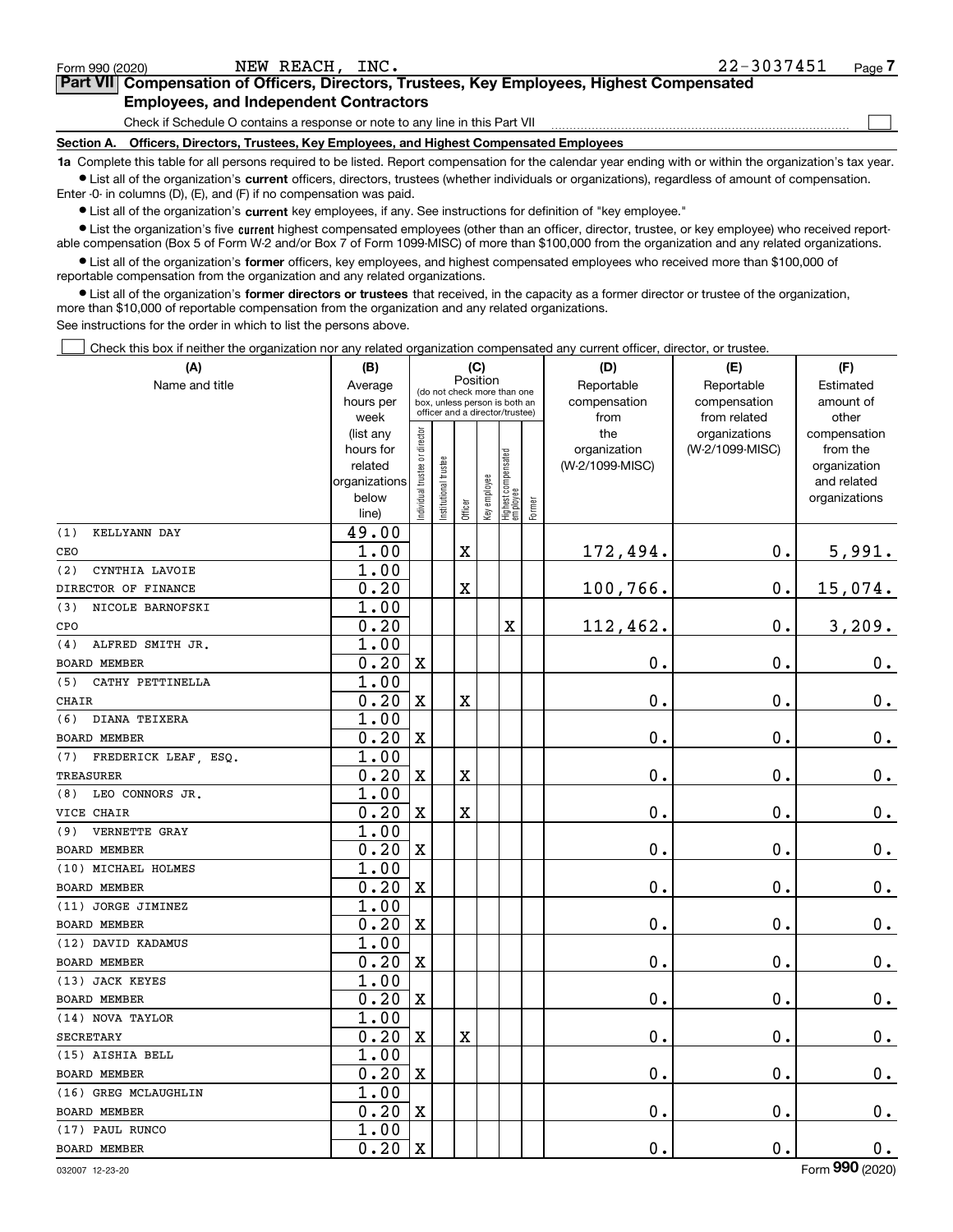| NEW REACH,<br>Form 990 (2020)                                                                                                                                                                                                                                                 | INC.                                                                 |                                |                       |         |                                                                                                                    |                                  |        |                                                 | 22-3037451                                        |                           |     |                                                                          | Page 8  |
|-------------------------------------------------------------------------------------------------------------------------------------------------------------------------------------------------------------------------------------------------------------------------------|----------------------------------------------------------------------|--------------------------------|-----------------------|---------|--------------------------------------------------------------------------------------------------------------------|----------------------------------|--------|-------------------------------------------------|---------------------------------------------------|---------------------------|-----|--------------------------------------------------------------------------|---------|
| <b>Part VII</b><br>Section A. Officers, Directors, Trustees, Key Employees, and Highest Compensated Employees (continued)                                                                                                                                                     |                                                                      |                                |                       |         |                                                                                                                    |                                  |        |                                                 |                                                   |                           |     |                                                                          |         |
| (A)<br>Name and title                                                                                                                                                                                                                                                         | (B)<br>Average<br>hours per<br>week                                  |                                |                       |         | (C)<br>Position<br>(do not check more than one<br>box, unless person is both an<br>officer and a director/trustee) |                                  |        | (D)<br>Reportable<br>compensation<br>from       | (E)<br>Reportable<br>compensation<br>from related |                           |     | (F)<br>Estimated<br>amount of<br>other                                   |         |
|                                                                                                                                                                                                                                                                               | (list any<br>hours for<br>related<br>organizations<br>below<br>line) | Individual trustee or director | Institutional trustee | Officer | key employee                                                                                                       | Highest compensated<br> employee | Former | the<br>organization<br>(W-2/1099-MISC)          | organizations<br>(W-2/1099-MISC)                  |                           |     | compensation<br>from the<br>organization<br>and related<br>organizations |         |
| (18) SHALONTA FORD                                                                                                                                                                                                                                                            | 1.00                                                                 |                                |                       |         |                                                                                                                    |                                  |        |                                                 |                                                   |                           |     |                                                                          |         |
| <b>BOARD MEMBER</b>                                                                                                                                                                                                                                                           | 0.20                                                                 | X                              |                       |         |                                                                                                                    |                                  |        | 0.                                              |                                                   | 0.                        |     |                                                                          | 0.      |
|                                                                                                                                                                                                                                                                               |                                                                      |                                |                       |         |                                                                                                                    |                                  |        |                                                 |                                                   |                           |     |                                                                          |         |
|                                                                                                                                                                                                                                                                               |                                                                      |                                |                       |         |                                                                                                                    |                                  |        |                                                 |                                                   |                           |     |                                                                          |         |
|                                                                                                                                                                                                                                                                               |                                                                      |                                |                       |         |                                                                                                                    |                                  |        |                                                 |                                                   |                           |     |                                                                          |         |
|                                                                                                                                                                                                                                                                               |                                                                      |                                |                       |         |                                                                                                                    |                                  |        |                                                 |                                                   |                           |     |                                                                          |         |
|                                                                                                                                                                                                                                                                               |                                                                      |                                |                       |         |                                                                                                                    |                                  |        |                                                 |                                                   |                           |     |                                                                          |         |
|                                                                                                                                                                                                                                                                               |                                                                      |                                |                       |         |                                                                                                                    |                                  |        |                                                 |                                                   |                           |     |                                                                          |         |
| 1b Subtotal<br>c Total from continuation sheets to Part VII, Section A manufactured by                                                                                                                                                                                        |                                                                      |                                |                       |         |                                                                                                                    |                                  |        | 385,722.<br>0.                                  |                                                   | $0$ .<br>$\overline{0}$ . |     | 24, 274.                                                                 | $0$ .   |
|                                                                                                                                                                                                                                                                               |                                                                      |                                |                       |         |                                                                                                                    |                                  |        | 385, 722.                                       |                                                   | 0.                        |     | 24, 274.                                                                 |         |
| Total number of individuals (including but not limited to those listed above) who received more than \$100,000 of reportable<br>2<br>compensation from the organization                                                                                                       |                                                                      |                                |                       |         |                                                                                                                    |                                  |        |                                                 |                                                   |                           |     | Yes                                                                      | 5<br>No |
| 3<br>Did the organization list any former officer, director, trustee, key employee, or highest compensated employee on<br>line 1a? If "Yes," complete Schedule J for such individual manumanamental communities and the 1a? If "Yes," complete Schedule J for such individual |                                                                      |                                |                       |         |                                                                                                                    |                                  |        |                                                 |                                                   |                           | 3   |                                                                          | х       |
| For any individual listed on line 1a, is the sum of reportable compensation and other compensation from the organization                                                                                                                                                      |                                                                      |                                |                       |         |                                                                                                                    |                                  |        |                                                 |                                                   |                           | 4   | X                                                                        |         |
| Did any person listed on line 1a receive or accrue compensation from any unrelated organization or individual for services<br>5                                                                                                                                               |                                                                      |                                |                       |         |                                                                                                                    |                                  |        |                                                 |                                                   |                           |     |                                                                          |         |
| <b>Section B. Independent Contractors</b>                                                                                                                                                                                                                                     |                                                                      |                                |                       |         |                                                                                                                    |                                  |        |                                                 |                                                   |                           | 5   |                                                                          | X       |
| Complete this table for your five highest compensated independent contractors that received more than \$100,000 of compensation from<br>1                                                                                                                                     |                                                                      |                                |                       |         |                                                                                                                    |                                  |        |                                                 |                                                   |                           |     |                                                                          |         |
| the organization. Report compensation for the calendar year ending with or within the organization's tax year.<br>(A)                                                                                                                                                         |                                                                      |                                |                       |         |                                                                                                                    |                                  |        | (B)                                             |                                                   |                           | (C) |                                                                          |         |
| Name and business address<br>LITCHFIELD BUILDERS                                                                                                                                                                                                                              |                                                                      |                                |                       |         |                                                                                                                    |                                  |        | Description of services<br>BUIDLING CONTRACTOR, |                                                   |                           |     | Compensation                                                             |         |
| 2199 STATE STREET, HAMDEN, CT 06517                                                                                                                                                                                                                                           |                                                                      |                                |                       |         |                                                                                                                    |                                  |        | REMODEL OF PECK ST                              |                                                   |                           |     | 1,400,449.                                                               |         |
| LAROSA BUILDING GROUP<br>163 RESEARCH PARKWAY, MERIDEN,                                                                                                                                                                                                                       |                                                                      |                                | CT 06450              |         |                                                                                                                    |                                  |        | CONTRAT WORK ON<br>MARTHA'S PLACE SHELT         |                                                   |                           |     | 495,052.                                                                 |         |
| PINNACLE CONTRACTING LLC<br>1627 BERLIN TURNPIKE, BERLIN, CT 06037                                                                                                                                                                                                            |                                                                      |                                |                       |         |                                                                                                                    |                                  |        | BUIDLING CONTRACTOR,<br>REMODEL OF PECK ST      |                                                   |                           |     | 153,252.                                                                 |         |
|                                                                                                                                                                                                                                                                               |                                                                      |                                |                       |         |                                                                                                                    |                                  |        |                                                 |                                                   |                           |     |                                                                          |         |
|                                                                                                                                                                                                                                                                               |                                                                      |                                |                       |         |                                                                                                                    |                                  |        |                                                 |                                                   |                           |     |                                                                          |         |
| Total number of independent contractors (including but not limited to those listed above) who received more than<br>$\mathbf{2}$<br>\$100,000 of compensation from the organization                                                                                           |                                                                      |                                |                       |         | 3                                                                                                                  |                                  |        |                                                 |                                                   |                           |     |                                                                          |         |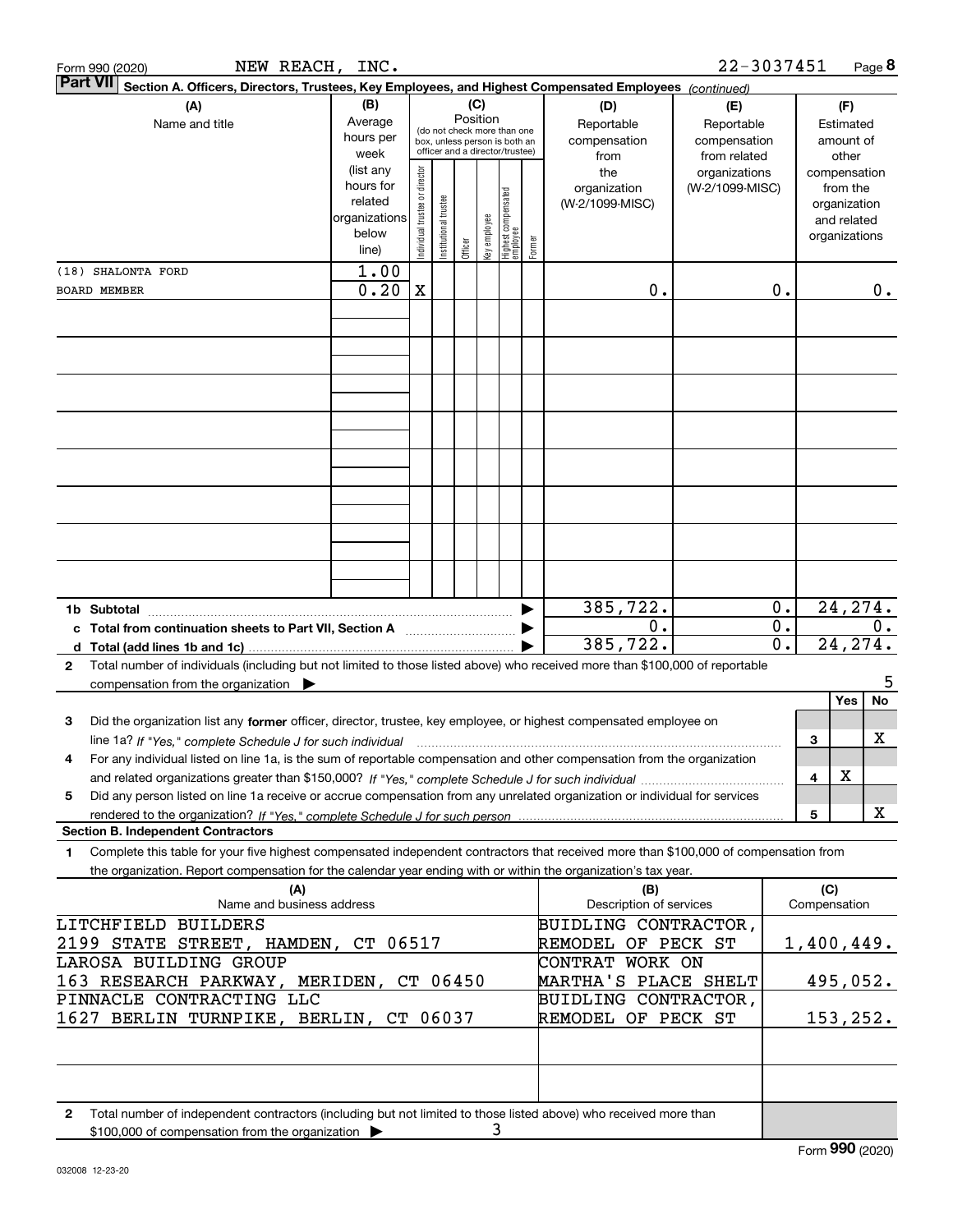|                                                           |        |                   | Form 990 (2020)                                                                                                                                                                                                                                                                     |                | NEW REACH, INC.                                                                 |            |                                     |                      |                                              | 22-3037451                                        | Page 9                                                          |
|-----------------------------------------------------------|--------|-------------------|-------------------------------------------------------------------------------------------------------------------------------------------------------------------------------------------------------------------------------------------------------------------------------------|----------------|---------------------------------------------------------------------------------|------------|-------------------------------------|----------------------|----------------------------------------------|---------------------------------------------------|-----------------------------------------------------------------|
| <b>Part VIII</b>                                          |        |                   | <b>Statement of Revenue</b>                                                                                                                                                                                                                                                         |                |                                                                                 |            |                                     |                      |                                              |                                                   |                                                                 |
|                                                           |        |                   | Check if Schedule O contains a response or note to any line in this Part VIII                                                                                                                                                                                                       |                |                                                                                 |            |                                     | (A)<br>Total revenue | (B)<br>Related or exempt<br>function revenue | $\overline{(C)}$<br>Unrelated<br>business revenue | (D)<br>Revenue excluded<br>from tax under<br>sections 512 - 514 |
| Contributions, Gifts, Grants<br>and Other Similar Amounts |        | b                 | <b>1 a</b> Federated campaigns<br>Membership dues<br>c Fundraising events<br>d Related organizations<br>e Government grants (contributions)<br>All other contributions, gifts, grants, and<br>similar amounts not included above<br>g Noncash contributions included in lines 1a-1f |                | 1a<br>1 <sub>b</sub><br>1 <sub>c</sub><br>1 <sub>d</sub><br>1e<br>1f<br>$1g$ \$ |            | 76,118.<br>4,951,857.<br>1,424,835. | 6,452,810.           |                                              |                                                   |                                                                 |
|                                                           |        |                   |                                                                                                                                                                                                                                                                                     |                |                                                                                 |            | <b>Business Code</b>                |                      |                                              |                                                   |                                                                 |
| Program Service<br>Revenue                                |        | 2a<br>b<br>с<br>d | PROGRAM RENTS<br><u> 1989 - Johann Barbara, martxa alemaniar arg</u><br><u> 1989 - Johann Barn, mars ann an t-Amhain ann an t-Amhain an t-Amhain an t-Amhain an t-Amhain an t-Amhain an t-</u><br><u> 1989 - Johann Stein, fransk politik (d. 1989)</u>                             |                |                                                                                 |            | 623990                              | 959,790.             | 959,790.                                     |                                                   |                                                                 |
|                                                           |        |                   |                                                                                                                                                                                                                                                                                     |                |                                                                                 |            |                                     |                      |                                              |                                                   |                                                                 |
|                                                           |        |                   |                                                                                                                                                                                                                                                                                     |                |                                                                                 |            |                                     | 959,790.             |                                              |                                                   |                                                                 |
|                                                           | 3<br>4 |                   | Investment income (including dividends, interest, and<br>Income from investment of tax-exempt bond proceeds                                                                                                                                                                         |                |                                                                                 |            |                                     | 105,209.             |                                              |                                                   | 105, 209.                                                       |
|                                                           | 5      |                   |                                                                                                                                                                                                                                                                                     |                | (i) Real                                                                        |            | (ii) Personal                       |                      |                                              |                                                   |                                                                 |
|                                                           |        | 6а                | Gross rents<br>Less: rental expenses<br>Rental income or (loss)                                                                                                                                                                                                                     | 6a<br>6b<br>6с |                                                                                 |            |                                     |                      |                                              |                                                   |                                                                 |
|                                                           |        |                   | d Net rental income or (loss)<br>7 a Gross amount from sales of<br>assets other than inventory<br><b>b</b> Less: cost or other basis                                                                                                                                                | 7al            | (i) Securities<br>1,178,903.                                                    |            | (ii) Other                          |                      |                                              |                                                   |                                                                 |
| evenue                                                    |        |                   | and sales expenses<br>c Gain or (loss)                                                                                                                                                                                                                                              | 7b<br>7c       | 373, 146.<br>805,757.                                                           |            |                                     |                      |                                              |                                                   |                                                                 |
| Other R                                                   |        |                   | 8 a Gross income from fundraising events (not<br>contributions reported on line 1c). See<br><b>b</b> Less: direct expenses <b>constants</b> b                                                                                                                                       |                |                                                                                 | l 8a<br>8b | 142,012.<br>11,150.                 | 805,757.             |                                              |                                                   | 805,757.                                                        |
|                                                           |        |                   | c Net income or (loss) from fundraising events<br>9 a Gross income from gaming activities. See<br><b>b</b> Less: direct expenses <b>manually</b>                                                                                                                                    |                |                                                                                 | 9a<br>9b   | $\blacktriangleright$<br><u>.</u>   | 130,862.             |                                              |                                                   | 130,862.                                                        |
|                                                           |        |                   | c Net income or (loss) from gaming activities<br>10 a Gross sales of inventory, less returns<br><b>b</b> Less: cost of goods sold                                                                                                                                                   |                |                                                                                 | 10a<br>10ь |                                     |                      |                                              |                                                   |                                                                 |
|                                                           |        |                   | c Net income or (loss) from sales of inventory                                                                                                                                                                                                                                      |                |                                                                                 |            |                                     |                      |                                              |                                                   |                                                                 |
| Miscellaneous<br>Revenue                                  | 11a    | b<br>с            | <u> 1989 - Johann Barn, mars ann an t-Amhainn an t-Amhainn an t-Amhainn an t-Amhainn an t-Amhainn an t-Amhainn an </u><br><u> 1980 - Jan Barnett, fransk politiker (d. 1980)</u>                                                                                                    |                |                                                                                 |            | <b>Business Code</b>                |                      |                                              |                                                   |                                                                 |
|                                                           |        |                   |                                                                                                                                                                                                                                                                                     |                |                                                                                 |            | ▶                                   |                      |                                              |                                                   |                                                                 |
|                                                           |        |                   |                                                                                                                                                                                                                                                                                     |                |                                                                                 |            | $\blacktriangleright$               | 8,454,428.           | 959,790.                                     | 0.                                                | 1,041,828.                                                      |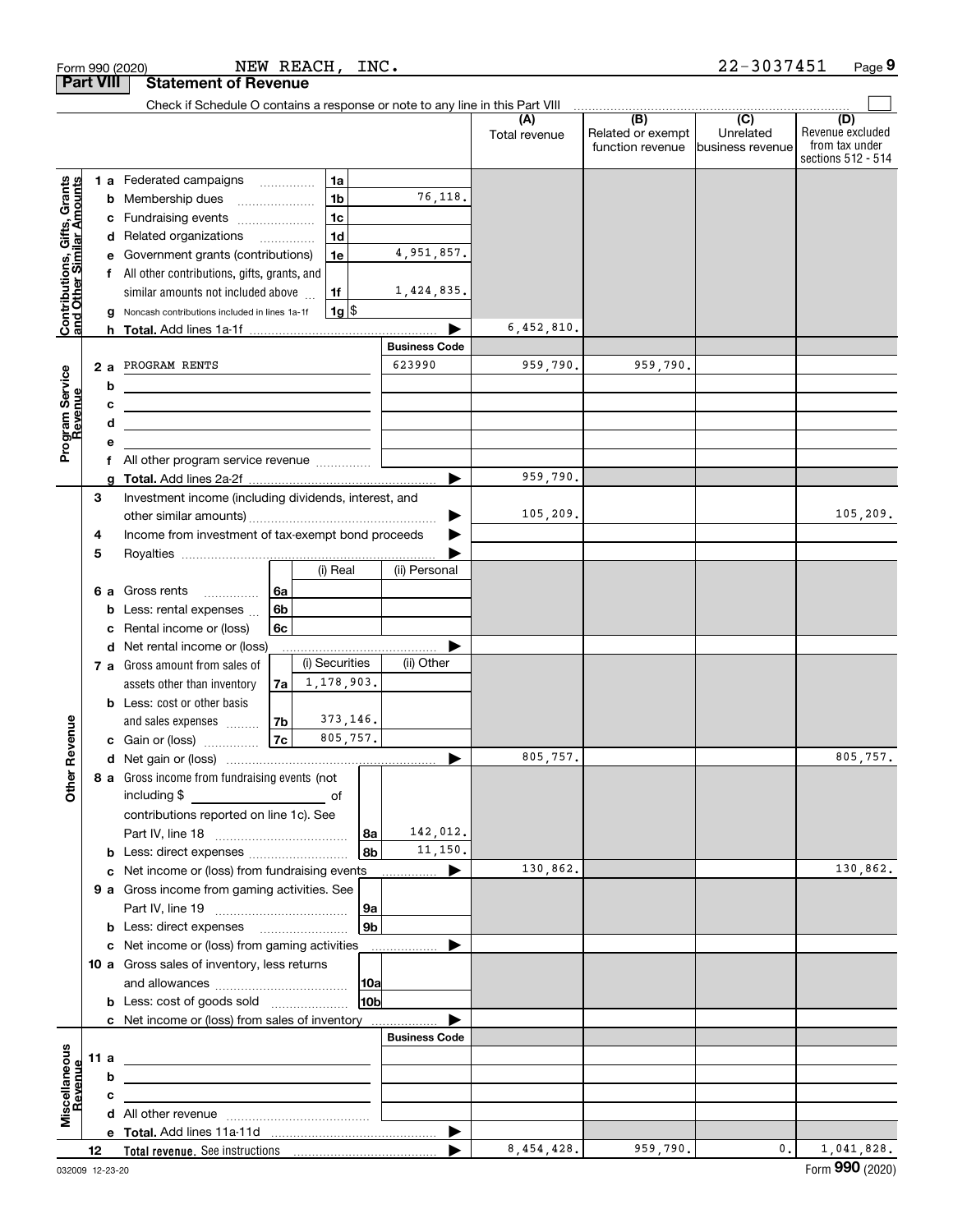Form 990 (2020) Page **Part IX Statement of Functional Expenses** NEW REACH, INC.  $22-3037451$ 

*Section 501(c)(3) and 501(c)(4) organizations must complete all columns. All other organizations must complete column (A).*

|              | Do not include amounts reported on lines 6b,<br>7b, 8b, 9b, and 10b of Part VIII.                        | (A)<br>Total expenses | (B)<br>Program service<br>expenses | (C)<br>Management and<br>general expenses | (D)<br>Fundraising<br>expenses |  |  |  |
|--------------|----------------------------------------------------------------------------------------------------------|-----------------------|------------------------------------|-------------------------------------------|--------------------------------|--|--|--|
| 1.           | Grants and other assistance to domestic organizations                                                    |                       |                                    |                                           |                                |  |  |  |
|              | and domestic governments. See Part IV, line 21                                                           |                       |                                    |                                           |                                |  |  |  |
| $\mathbf{2}$ | Grants and other assistance to domestic                                                                  |                       |                                    |                                           |                                |  |  |  |
|              | individuals. See Part IV, line 22                                                                        |                       |                                    |                                           |                                |  |  |  |
| 3            | Grants and other assistance to foreign                                                                   |                       |                                    |                                           |                                |  |  |  |
|              | organizations, foreign governments, and foreign                                                          |                       |                                    |                                           |                                |  |  |  |
|              | individuals. See Part IV, lines 15 and 16                                                                |                       |                                    |                                           |                                |  |  |  |
| 4            | Benefits paid to or for members                                                                          |                       |                                    |                                           |                                |  |  |  |
| 5            | Compensation of current officers, directors,                                                             |                       |                                    |                                           |                                |  |  |  |
|              | trustees, and key employees                                                                              | 293,258.              | 205,761.                           | 87,497.                                   |                                |  |  |  |
| 6            | Compensation not included above to disqualified                                                          |                       |                                    |                                           |                                |  |  |  |
|              | persons (as defined under section 4958(f)(1)) and                                                        |                       |                                    |                                           |                                |  |  |  |
|              | persons described in section $4958(c)(3)(B)$<br>$\overline{\phantom{a}}$                                 |                       |                                    |                                           |                                |  |  |  |
| 7            |                                                                                                          | 3,305,305.            | 2,449,859.                         | 567,955.                                  | 287,491.                       |  |  |  |
| 8            | Pension plan accruals and contributions (include                                                         |                       |                                    |                                           |                                |  |  |  |
|              | section 401(k) and 403(b) employer contributions)                                                        |                       |                                    |                                           |                                |  |  |  |
| 9            |                                                                                                          | 535,800.              | 365,903.                           | 123,390.                                  | 46,507.                        |  |  |  |
| 10           |                                                                                                          | 265,861.              | 218,006.                           | 34,562.                                   | 13,293.                        |  |  |  |
| 11           | Fees for services (nonemployees):                                                                        |                       |                                    |                                           |                                |  |  |  |
| a            |                                                                                                          |                       |                                    |                                           |                                |  |  |  |
| b            |                                                                                                          | 42,114.               |                                    | 42,114.                                   |                                |  |  |  |
| c            |                                                                                                          | 35,040.               |                                    | 35,040.                                   |                                |  |  |  |
| d            |                                                                                                          |                       |                                    |                                           |                                |  |  |  |
| е            | Professional fundraising services. See Part IV, line 17                                                  |                       |                                    |                                           |                                |  |  |  |
| f            | Investment management fees                                                                               |                       |                                    |                                           |                                |  |  |  |
| g            | Other. (If line 11g amount exceeds 10% of line 25,                                                       | 299,257.              | 271,164.                           |                                           | 420.                           |  |  |  |
|              | column (A) amount, list line 11g expenses on Sch O.)                                                     |                       |                                    | 27,673.                                   |                                |  |  |  |
| 12           |                                                                                                          | 150,870.              | 48,733.                            | 99,093.                                   | 3,044.                         |  |  |  |
| 13           |                                                                                                          | 183, 177.             | 72,706.                            | 93,705.                                   | 16,766.                        |  |  |  |
| 14           |                                                                                                          |                       |                                    |                                           |                                |  |  |  |
| 15<br>16     |                                                                                                          | 590,574.              | 639,682.                           | $-52,079.$                                | 2,971.                         |  |  |  |
| 17           | Travel                                                                                                   | 11,517.               | 8,034.                             | 3,267.                                    | 216.                           |  |  |  |
| 18           | Payments of travel or entertainment expenses                                                             |                       |                                    |                                           |                                |  |  |  |
|              | for any federal, state, or local public officials                                                        |                       |                                    |                                           |                                |  |  |  |
| 19           | Conferences, conventions, and meetings                                                                   | 55, 257.              | 33,573.                            | 20,859.                                   | 825.                           |  |  |  |
| 20           | Interest                                                                                                 | 139,600.              | 7,439.                             | 121,417.                                  | 10,744.                        |  |  |  |
| 21           |                                                                                                          |                       |                                    |                                           |                                |  |  |  |
| 22           | Depreciation, depletion, and amortization                                                                | 508,524.              | 429,826.                           | 78,698.                                   |                                |  |  |  |
| 23           | Insurance                                                                                                | 138,447.              | 120, 763.                          | 13,952.                                   | 3,732.                         |  |  |  |
| 24           | Other expenses. Itemize expenses not covered                                                             |                       |                                    |                                           |                                |  |  |  |
|              | above (List miscellaneous expenses on line 24e. If<br>line 24e amount exceeds 10% of line 25, column (A) |                       |                                    |                                           |                                |  |  |  |
|              | amount, list line 24e expenses on Schedule 0.)                                                           |                       |                                    |                                           |                                |  |  |  |
| a            | CLIENT SERVICES                                                                                          | 454,280.              | 447,475.                           | 6,805.                                    |                                |  |  |  |
| b            | REPAIRS AND MAINTENANCE                                                                                  | 334,477.              | 259,935.                           | 74,542.                                   |                                |  |  |  |
| c            | COMMUNICATIONS                                                                                           | 82,586.               | 48,662.                            | 18,431.                                   | 15,493.                        |  |  |  |
| d            |                                                                                                          |                       |                                    |                                           |                                |  |  |  |
| е            | All other expenses                                                                                       |                       |                                    |                                           |                                |  |  |  |
| 25           | Total functional expenses. Add lines 1 through 24e                                                       | 7,425,944.            | 5,627,521.                         | 1,396,921.                                | 401,502.                       |  |  |  |
| 26           | Joint costs. Complete this line only if the organization                                                 |                       |                                    |                                           |                                |  |  |  |
|              | reported in column (B) joint costs from a combined                                                       |                       |                                    |                                           |                                |  |  |  |
|              | educational campaign and fundraising solicitation.                                                       |                       |                                    |                                           |                                |  |  |  |
|              | Check here $\blacktriangleright$<br>if following SOP 98-2 (ASC 958-720)                                  |                       |                                    |                                           |                                |  |  |  |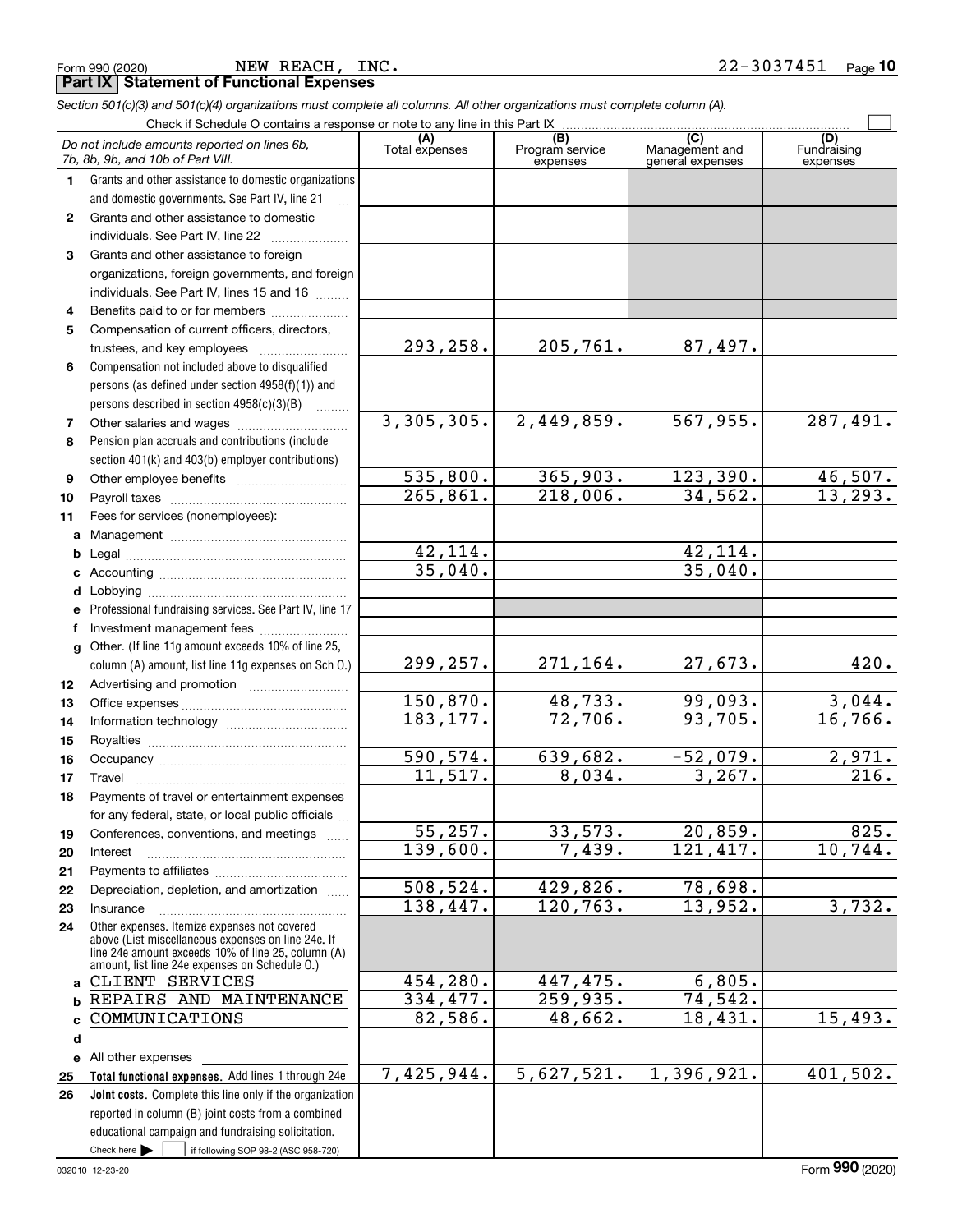|                             | Part X | <b>Balance Sheet</b>                                                                                                |                                                            |              |                          |                 |                         |
|-----------------------------|--------|---------------------------------------------------------------------------------------------------------------------|------------------------------------------------------------|--------------|--------------------------|-----------------|-------------------------|
|                             |        |                                                                                                                     |                                                            |              |                          |                 |                         |
|                             |        |                                                                                                                     |                                                            |              | (A)<br>Beginning of year |                 | (B)<br>End of year      |
|                             | 1      |                                                                                                                     |                                                            | 16, 191.     | $\mathbf{1}$             | 0.              |                         |
|                             | 2      |                                                                                                                     | 1,700,082.                                                 | $\mathbf{2}$ | 1,806,304.               |                 |                         |
|                             | з      |                                                                                                                     |                                                            | 542, 170.    | $\mathbf{3}$             | 657,664.        |                         |
|                             | 4      |                                                                                                                     |                                                            |              | 4                        |                 |                         |
|                             | 5      | Loans and other receivables from any current or former officer, director,                                           |                                                            |              |                          |                 |                         |
|                             |        | trustee, key employee, creator or founder, substantial contributor, or 35%                                          |                                                            |              |                          |                 |                         |
|                             |        |                                                                                                                     | controlled entity or family member of any of these persons |              |                          |                 |                         |
|                             | 6      | Loans and other receivables from other disqualified persons (as defined                                             |                                                            |              |                          | 5               |                         |
|                             |        | under section $4958(f)(1)$ , and persons described in section $4958(c)(3)(B)$                                       |                                                            | $\ldots$     |                          | 6               |                         |
|                             | 7      |                                                                                                                     |                                                            |              |                          | $\overline{7}$  |                         |
| Assets                      | 8      |                                                                                                                     |                                                            |              |                          | 8               |                         |
|                             | 9      | Prepaid expenses and deferred charges                                                                               |                                                            |              | 50,024.                  | $\mathbf{9}$    | 59,372.                 |
|                             |        | <b>10a</b> Land, buildings, and equipment: cost or other                                                            |                                                            |              |                          |                 |                         |
|                             |        | basis. Complete Part VI of Schedule D    10a   19, 307, 040.                                                        |                                                            |              |                          |                 |                         |
|                             |        | <u>  10b</u>  <br><b>b</b> Less: accumulated depreciation                                                           |                                                            | 3,480,021.   | 16, 261, 578.            | 10 <sub>c</sub> | 15,827,019.             |
|                             | 11     |                                                                                                                     |                                                            |              | 239,029.                 | 11              | 811,336.                |
|                             | 12     |                                                                                                                     |                                                            |              |                          | 12              |                         |
|                             | 13     |                                                                                                                     |                                                            |              |                          | 13              |                         |
|                             | 14     |                                                                                                                     |                                                            |              | 14                       |                 |                         |
|                             | 15     |                                                                                                                     | 180,733.                                                   | 15           | 186,944.                 |                 |                         |
|                             | 16     |                                                                                                                     |                                                            |              | 18,989,807.              | 16              | 19,348,639.             |
|                             | 17     |                                                                                                                     |                                                            |              | 825,616.                 | 17              | 532,390.                |
|                             | 18     |                                                                                                                     |                                                            | 24,031.      | 18                       | 24,031.         |                         |
|                             | 19     | Deferred revenue manual contracts and contracts are all the manual contracts and contracts are all the contracts of |                                                            |              | 334,860.                 | 19              | $\overline{237,544}$ .  |
|                             | 20     |                                                                                                                     |                                                            |              |                          | 20              |                         |
|                             | 21     | Escrow or custodial account liability. Complete Part IV of Schedule D                                               |                                                            | .            |                          | 21              |                         |
|                             | 22     | Loans and other payables to any current or former officer, director,                                                |                                                            |              |                          |                 |                         |
|                             |        | trustee, key employee, creator or founder, substantial contributor, or 35%                                          |                                                            |              |                          |                 |                         |
| Liabilities                 |        | controlled entity or family member of any of these persons                                                          |                                                            |              |                          | 22              |                         |
|                             | 23     | Secured mortgages and notes payable to unrelated third parties                                                      |                                                            |              | 2,461,257.               | 23              | 2,583,428.              |
|                             | 24     | Unsecured notes and loans payable to unrelated third parties                                                        |                                                            |              |                          | 24              |                         |
|                             | 25     | Other liabilities (including federal income tax, payables to related third                                          |                                                            |              |                          |                 |                         |
|                             |        | parties, and other liabilities not included on lines 17-24). Complete Part X                                        |                                                            |              |                          |                 |                         |
|                             |        | of Schedule D                                                                                                       |                                                            |              | 490,371.                 | 25              | 89,090.                 |
|                             | 26     | Total liabilities. Add lines 17 through 25                                                                          |                                                            |              | 4, 136, 135.             | 26              | $\overline{3,466},483.$ |
|                             |        | Organizations that follow FASB ASC 958, check here $\blacktriangleright \boxed{X}$                                  |                                                            |              |                          |                 |                         |
|                             |        | and complete lines 27, 28, 32, and 33.                                                                              |                                                            |              |                          |                 |                         |
|                             | 27     | Net assets without donor restrictions                                                                               | 14,853,672.                                                | 27           | 15,882,156.              |                 |                         |
|                             | 28     |                                                                                                                     |                                                            |              |                          | 28              |                         |
|                             |        | Organizations that do not follow FASB ASC 958, check here $\blacktriangleright$                                     |                                                            |              |                          |                 |                         |
|                             |        | and complete lines 29 through 33.                                                                                   |                                                            |              |                          |                 |                         |
|                             | 29     |                                                                                                                     |                                                            |              |                          | 29              |                         |
|                             | 30     | Paid-in or capital surplus, or land, building, or equipment fund                                                    |                                                            |              |                          | 30              |                         |
| Net Assets or Fund Balances | 31     | Retained earnings, endowment, accumulated income, or other funds                                                    |                                                            | .            |                          | 31              |                         |
|                             | 32     |                                                                                                                     |                                                            |              | 14,853,672.              | 32              | 15,882,156.             |
|                             | 33     |                                                                                                                     |                                                            |              | 18,989,807.              | 33              | 19, 348, 639.           |

Form (2020) **990**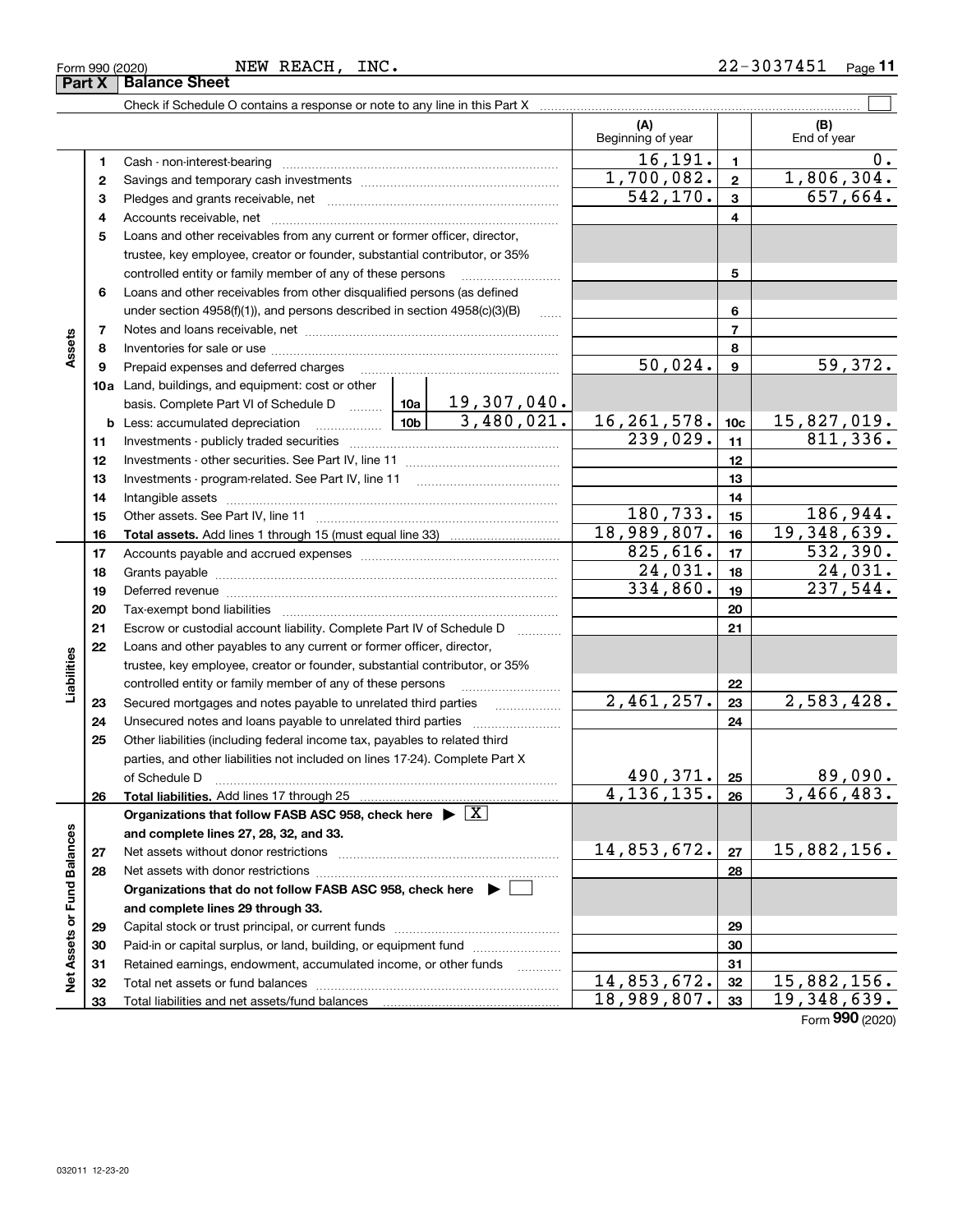|    | INC.<br>NEW REACH,<br>Form 990 (2020)                                                                                                                                                                                          |                | 22-3037451     |        | Page 12      |
|----|--------------------------------------------------------------------------------------------------------------------------------------------------------------------------------------------------------------------------------|----------------|----------------|--------|--------------|
|    | Part XI<br><b>Reconciliation of Net Assets</b>                                                                                                                                                                                 |                |                |        |              |
|    |                                                                                                                                                                                                                                |                |                |        |              |
|    |                                                                                                                                                                                                                                |                |                |        |              |
| 1  |                                                                                                                                                                                                                                | 1              |                |        | 8,454,428.   |
| 2  | Total expenses (must equal Part IX, column (A), line 25)                                                                                                                                                                       | $\mathbf{2}$   |                |        | 7,425,944.   |
| 3  | Revenue less expenses. Subtract line 2 from line 1                                                                                                                                                                             | 3              |                |        | 1,028,484.   |
| 4  | Net assets or fund balances at beginning of year (must equal Part X, line 32, column (A)) <i>manageredial</i>                                                                                                                  | 4              | 14,853,672.    |        |              |
| 5  |                                                                                                                                                                                                                                | 5              |                |        |              |
| 6  | Donated services and use of facilities [111] matter contracts and the service of facilities [11] matter contracts and use of facilities [11] matter contracts and the service of facilities [11] matter contracts and the serv | 6              |                |        |              |
| 7  | Investment expenses www.communication.communication.com/internation.com/internation.com/internation.com/intern                                                                                                                 | $\overline{7}$ |                |        |              |
| 8  | Prior period adjustments                                                                                                                                                                                                       | 8              |                |        |              |
| 9  | Other changes in net assets or fund balances (explain on Schedule O)                                                                                                                                                           | 9              |                |        | 0.           |
| 10 | Net assets or fund balances at end of year. Combine lines 3 through 9 (must equal Part X, line 32,                                                                                                                             |                |                |        |              |
|    | column (B))                                                                                                                                                                                                                    | 10             | 15,882,156.    |        |              |
|    | Part XII Financial Statements and Reporting                                                                                                                                                                                    |                |                |        |              |
|    |                                                                                                                                                                                                                                |                |                |        | $\mathbf{X}$ |
|    |                                                                                                                                                                                                                                |                |                | Yes    | <b>No</b>    |
| 1  | $\boxed{\text{X}}$ Accrual<br>Accounting method used to prepare the Form 990: [130] Cash<br>Other<br>$\perp$                                                                                                                   |                |                |        |              |
|    | If the organization changed its method of accounting from a prior year or checked "Other," explain in Schedule O.                                                                                                              |                |                |        |              |
|    | 2a Were the organization's financial statements compiled or reviewed by an independent accountant?                                                                                                                             |                | 2a             |        | Х            |
|    | If "Yes," check a box below to indicate whether the financial statements for the year were compiled or reviewed on a                                                                                                           |                |                |        |              |
|    | separate basis, consolidated basis, or both:                                                                                                                                                                                   |                |                |        |              |
|    | Separate basis<br>Consolidated basis<br>Both consolidated and separate basis                                                                                                                                                   |                |                |        |              |
|    | Were the organization's financial statements audited by an independent accountant?                                                                                                                                             |                | 2 <sub>b</sub> | X      |              |
|    | If "Yes," check a box below to indicate whether the financial statements for the year were audited on a separate basis,                                                                                                        |                |                |        |              |
|    | consolidated basis, or both:                                                                                                                                                                                                   |                |                |        |              |
|    | $\boxed{\mathbf{X}}$ Consolidated basis<br>Both consolidated and separate basis<br>Separate basis                                                                                                                              |                |                |        |              |
|    | c If "Yes" to line 2a or 2b, does the organization have a committee that assumes responsibility for oversight of the audit,                                                                                                    |                |                |        |              |
|    | review, or compilation of its financial statements and selection of an independent accountant?                                                                                                                                 |                | 2c             | х      |              |
|    | If the organization changed either its oversight process or selection process during the tax year, explain on Schedule O.                                                                                                      |                |                |        |              |
|    | 3a As a result of a federal award, was the organization required to undergo an audit or audits as set forth in the Single Audit                                                                                                |                |                |        |              |
|    |                                                                                                                                                                                                                                |                | За             | х      |              |
|    | <b>b</b> If "Yes," did the organization undergo the required audit or audits? If the organization did not undergo the required audit                                                                                           |                |                |        |              |
|    |                                                                                                                                                                                                                                |                | 3 <sub>b</sub> | х<br>š |              |

Form (2020) **990**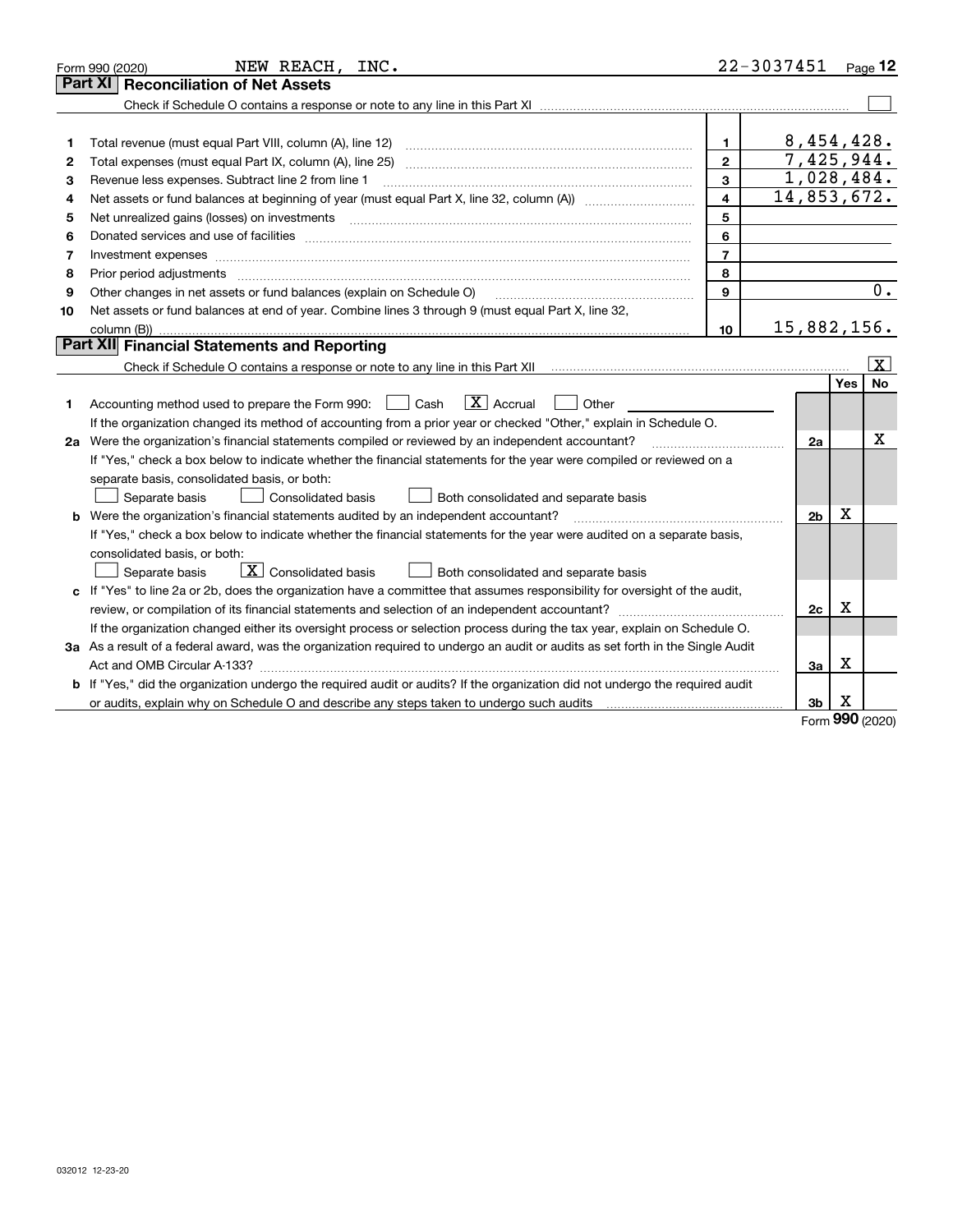Department of the Treasury Internal Revenue Service

| (Form 990 or 990-EZ) |  |  |  |  |
|----------------------|--|--|--|--|
|----------------------|--|--|--|--|

### **Public Charity Status and Public Support**

**Complete if the organization is a section 501(c)(3) organization or a section 4947(a)(1) nonexempt charitable trust. | Attach to Form 990 or Form 990-EZ.** 

| $\triangleright$ , we set to the set of the set of the set of the set of $\blacksquare$ |
|-----------------------------------------------------------------------------------------|
| ▶ Go to www.irs.gov/Form990 for instructions and the latest information.                |
|                                                                                         |

| OMB No 1545-0047                    |
|-------------------------------------|
| 2020                                |
| <b>Open to Public</b><br>Inspection |

| Name of the organization |
|--------------------------|
|--------------------------|

|        |            | Name of the organization                                                                                                                     |                 |                                                       |                                    |                                 |                            |  | <b>Employer identification number</b> |
|--------|------------|----------------------------------------------------------------------------------------------------------------------------------------------|-----------------|-------------------------------------------------------|------------------------------------|---------------------------------|----------------------------|--|---------------------------------------|
|        |            |                                                                                                                                              | NEW REACH, INC. |                                                       |                                    |                                 |                            |  | 22-3037451                            |
| Part I |            | Reason for Public Charity Status. (All organizations must complete this part.) See instructions.                                             |                 |                                                       |                                    |                                 |                            |  |                                       |
|        |            | The organization is not a private foundation because it is: (For lines 1 through 12, check only one box.)                                    |                 |                                                       |                                    |                                 |                            |  |                                       |
| 1      |            | A church, convention of churches, or association of churches described in section 170(b)(1)(A)(i).                                           |                 |                                                       |                                    |                                 |                            |  |                                       |
| 2      |            | A school described in section 170(b)(1)(A)(ii). (Attach Schedule E (Form 990 or 990-EZ).)                                                    |                 |                                                       |                                    |                                 |                            |  |                                       |
| 3      |            | A hospital or a cooperative hospital service organization described in section 170(b)(1)(A)(iii).                                            |                 |                                                       |                                    |                                 |                            |  |                                       |
| 4      |            | A medical research organization operated in conjunction with a hospital described in section 170(b)(1)(A)(iii). Enter the hospital's name,   |                 |                                                       |                                    |                                 |                            |  |                                       |
|        |            | city, and state:                                                                                                                             |                 |                                                       |                                    |                                 |                            |  |                                       |
| 5      |            | An organization operated for the benefit of a college or university owned or operated by a governmental unit described in                    |                 |                                                       |                                    |                                 |                            |  |                                       |
|        |            | section 170(b)(1)(A)(iv). (Complete Part II.)                                                                                                |                 |                                                       |                                    |                                 |                            |  |                                       |
| 6      |            | A federal, state, or local government or governmental unit described in section 170(b)(1)(A)(v).                                             |                 |                                                       |                                    |                                 |                            |  |                                       |
|        | $7 \times$ | An organization that normally receives a substantial part of its support from a governmental unit or from the general public described in    |                 |                                                       |                                    |                                 |                            |  |                                       |
|        |            |                                                                                                                                              |                 |                                                       |                                    |                                 |                            |  |                                       |
|        |            | section 170(b)(1)(A)(vi). (Complete Part II.)                                                                                                |                 |                                                       |                                    |                                 |                            |  |                                       |
| 8      |            | A community trust described in section 170(b)(1)(A)(vi). (Complete Part II.)                                                                 |                 |                                                       |                                    |                                 |                            |  |                                       |
| 9      |            | An agricultural research organization described in section 170(b)(1)(A)(ix) operated in conjunction with a land-grant college                |                 |                                                       |                                    |                                 |                            |  |                                       |
|        |            | or university or a non-land-grant college of agriculture (see instructions). Enter the name, city, and state of the college or               |                 |                                                       |                                    |                                 |                            |  |                                       |
|        |            | university:                                                                                                                                  |                 |                                                       |                                    |                                 |                            |  |                                       |
| 10     |            | An organization that normally receives (1) more than 33 1/3% of its support from contributions, membership fees, and gross receipts from     |                 |                                                       |                                    |                                 |                            |  |                                       |
|        |            | activities related to its exempt functions, subject to certain exceptions; and (2) no more than 33 1/3% of its support from gross investment |                 |                                                       |                                    |                                 |                            |  |                                       |
|        |            | income and unrelated business taxable income (less section 511 tax) from businesses acquired by the organization after June 30, 1975.        |                 |                                                       |                                    |                                 |                            |  |                                       |
|        |            | See section 509(a)(2). (Complete Part III.)                                                                                                  |                 |                                                       |                                    |                                 |                            |  |                                       |
| 11     |            | An organization organized and operated exclusively to test for public safety. See section 509(a)(4).                                         |                 |                                                       |                                    |                                 |                            |  |                                       |
| 12     |            | An organization organized and operated exclusively for the benefit of, to perform the functions of, or to carry out the purposes of one or   |                 |                                                       |                                    |                                 |                            |  |                                       |
|        |            | more publicly supported organizations described in section 509(a)(1) or section 509(a)(2). See section 509(a)(3). Check the box in           |                 |                                                       |                                    |                                 |                            |  |                                       |
|        |            | lines 12a through 12d that describes the type of supporting organization and complete lines 12e, 12f, and 12g.                               |                 |                                                       |                                    |                                 |                            |  |                                       |
| а      |            | Type I. A supporting organization operated, supervised, or controlled by its supported organization(s), typically by giving                  |                 |                                                       |                                    |                                 |                            |  |                                       |
|        |            | the supported organization(s) the power to regularly appoint or elect a majority of the directors or trustees of the supporting              |                 |                                                       |                                    |                                 |                            |  |                                       |
|        |            | organization. You must complete Part IV, Sections A and B.                                                                                   |                 |                                                       |                                    |                                 |                            |  |                                       |
| b      |            | Type II. A supporting organization supervised or controlled in connection with its supported organization(s), by having                      |                 |                                                       |                                    |                                 |                            |  |                                       |
|        |            | control or management of the supporting organization vested in the same persons that control or manage the supported                         |                 |                                                       |                                    |                                 |                            |  |                                       |
|        |            | organization(s). You must complete Part IV, Sections A and C.                                                                                |                 |                                                       |                                    |                                 |                            |  |                                       |
| с      |            | Type III functionally integrated. A supporting organization operated in connection with, and functionally integrated with,                   |                 |                                                       |                                    |                                 |                            |  |                                       |
|        |            | its supported organization(s) (see instructions). You must complete Part IV, Sections A, D, and E.                                           |                 |                                                       |                                    |                                 |                            |  |                                       |
| d      |            | Type III non-functionally integrated. A supporting organization operated in connection with its supported organization(s)                    |                 |                                                       |                                    |                                 |                            |  |                                       |
|        |            | that is not functionally integrated. The organization generally must satisfy a distribution requirement and an attentiveness                 |                 |                                                       |                                    |                                 |                            |  |                                       |
|        |            | requirement (see instructions). You must complete Part IV, Sections A and D, and Part V.                                                     |                 |                                                       |                                    |                                 |                            |  |                                       |
|        |            | Check this box if the organization received a written determination from the IRS that it is a Type I, Type II, Type III                      |                 |                                                       |                                    |                                 |                            |  |                                       |
|        |            | functionally integrated, or Type III non-functionally integrated supporting organization.                                                    |                 |                                                       |                                    |                                 |                            |  |                                       |
|        |            | f Enter the number of supported organizations                                                                                                |                 |                                                       |                                    |                                 |                            |  |                                       |
|        |            | g Provide the following information about the supported organization(s).                                                                     |                 |                                                       |                                    |                                 |                            |  |                                       |
|        |            | (i) Name of supported                                                                                                                        | (ii) EIN        | (iii) Type of organization                            |                                    | (iv) Is the organization listed | (v) Amount of monetary     |  | (vi) Amount of other                  |
|        |            | organization                                                                                                                                 |                 | (described on lines 1-10<br>above (see instructions)) | in your governing document?<br>Yes | No                              | support (see instructions) |  | support (see instructions)            |
|        |            |                                                                                                                                              |                 |                                                       |                                    |                                 |                            |  |                                       |
|        |            |                                                                                                                                              |                 |                                                       |                                    |                                 |                            |  |                                       |
|        |            |                                                                                                                                              |                 |                                                       |                                    |                                 |                            |  |                                       |
|        |            |                                                                                                                                              |                 |                                                       |                                    |                                 |                            |  |                                       |
|        |            |                                                                                                                                              |                 |                                                       |                                    |                                 |                            |  |                                       |
|        |            |                                                                                                                                              |                 |                                                       |                                    |                                 |                            |  |                                       |
|        |            |                                                                                                                                              |                 |                                                       |                                    |                                 |                            |  |                                       |
|        |            |                                                                                                                                              |                 |                                                       |                                    |                                 |                            |  |                                       |
|        |            |                                                                                                                                              |                 |                                                       |                                    |                                 |                            |  |                                       |
|        |            |                                                                                                                                              |                 |                                                       |                                    |                                 |                            |  |                                       |
|        |            |                                                                                                                                              |                 |                                                       |                                    |                                 |                            |  |                                       |
| Total  |            |                                                                                                                                              |                 |                                                       |                                    |                                 |                            |  |                                       |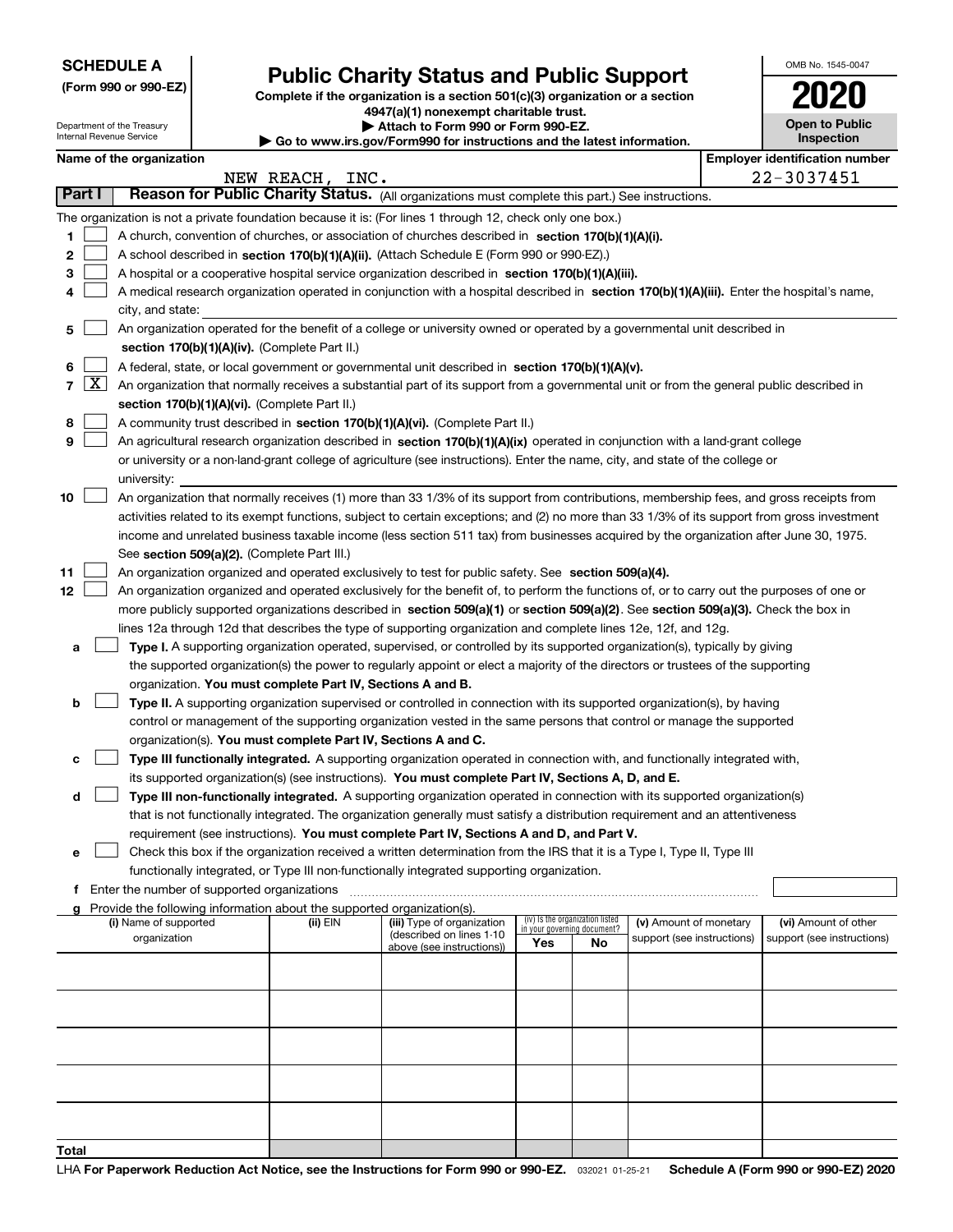#### 032022 01-25-21

| membership fees received. (Do not                                                                                                              |          |          |            |            |          |                                      |  |  |
|------------------------------------------------------------------------------------------------------------------------------------------------|----------|----------|------------|------------|----------|--------------------------------------|--|--|
| include any "unusual grants.")                                                                                                                 | 6177442. | 5280068. | 5329794.   | 6770972.   |          | 6452810.30011086.                    |  |  |
| 2 Tax revenues levied for the organ-                                                                                                           |          |          |            |            |          |                                      |  |  |
| ization's benefit and either paid to                                                                                                           |          |          |            |            |          |                                      |  |  |
| or expended on its behalf                                                                                                                      |          |          |            |            |          |                                      |  |  |
| 3 The value of services or facilities                                                                                                          |          |          |            |            |          |                                      |  |  |
| furnished by a governmental unit to                                                                                                            |          |          |            |            |          |                                      |  |  |
| the organization without charge                                                                                                                |          |          |            |            |          |                                      |  |  |
| 4 Total. Add lines 1 through 3                                                                                                                 | 6177442. | 5280068. | 5329794.   | 6770972.   |          | 6452810.30011086.                    |  |  |
| 5 The portion of total contributions                                                                                                           |          |          |            |            |          |                                      |  |  |
| by each person (other than a                                                                                                                   |          |          |            |            |          |                                      |  |  |
| governmental unit or publicly                                                                                                                  |          |          |            |            |          |                                      |  |  |
| supported organization) included                                                                                                               |          |          |            |            |          |                                      |  |  |
| on line 1 that exceeds 2% of the                                                                                                               |          |          |            |            |          |                                      |  |  |
| amount shown on line 11,                                                                                                                       |          |          |            |            |          |                                      |  |  |
| column (f)                                                                                                                                     |          |          |            |            |          |                                      |  |  |
| 6 Public support. Subtract line 5 from line 4.                                                                                                 |          |          |            |            |          | 30011086.                            |  |  |
| <b>Section B. Total Support</b>                                                                                                                |          |          |            |            |          |                                      |  |  |
| Calendar year (or fiscal year beginning in) $\blacktriangleright$                                                                              | (a) 2016 | (b) 2017 | $(c)$ 2018 | $(d)$ 2019 | (e) 2020 | (f) Total                            |  |  |
| 7 Amounts from line 4                                                                                                                          | 6177442. | 5280068. | 5329794.   | 6770972.   |          | 6452810.30011086.                    |  |  |
| 8 Gross income from interest,                                                                                                                  |          |          |            |            |          |                                      |  |  |
| dividends, payments received on                                                                                                                |          |          |            |            |          |                                      |  |  |
| securities loans, rents, royalties,                                                                                                            |          |          |            |            |          |                                      |  |  |
| and income from similar sources                                                                                                                | 3,811.   | 17,552.  | 38, 272.   |            |          | $27,930.$ 105, 209. 192, 774.        |  |  |
| <b>9</b> Net income from unrelated business                                                                                                    |          |          |            |            |          |                                      |  |  |
| activities, whether or not the                                                                                                                 |          |          |            |            |          |                                      |  |  |
| business is regularly carried on                                                                                                               |          |          |            |            |          |                                      |  |  |
| 10 Other income. Do not include gain                                                                                                           |          |          |            |            |          |                                      |  |  |
| or loss from the sale of capital                                                                                                               |          |          |            |            |          |                                      |  |  |
| assets (Explain in Part VI.)                                                                                                                   |          |          |            |            |          |                                      |  |  |
| <b>11 Total support.</b> Add lines 7 through 10                                                                                                |          |          |            |            |          | 30203860.                            |  |  |
| 12 Gross receipts from related activities, etc. (see instructions)                                                                             |          |          |            |            | 12       |                                      |  |  |
| 13 First 5 years. If the Form 990 is for the organization's first, second, third, fourth, or fifth tax year as a section 501(c)(3)             |          |          |            |            |          |                                      |  |  |
| organization, check this box and stop here                                                                                                     |          |          |            |            |          |                                      |  |  |
| <b>Section C. Computation of Public Support Percentage</b>                                                                                     |          |          |            |            |          |                                      |  |  |
|                                                                                                                                                |          |          |            |            | 14       | 99.36<br>%                           |  |  |
| 99.70<br>15<br>$\%$                                                                                                                            |          |          |            |            |          |                                      |  |  |
| 16a 33 1/3% support test - 2020. If the organization did not check the box on line 13, and line 14 is 33 1/3% or more, check this box and      |          |          |            |            |          |                                      |  |  |
| $\blacktriangleright$ $\boxed{\text{X}}$<br>stop here. The organization qualifies as a publicly supported organization                         |          |          |            |            |          |                                      |  |  |
| b 33 1/3% support test - 2019. If the organization did not check a box on line 13 or 16a, and line 15 is 33 1/3% or more, check this box       |          |          |            |            |          |                                      |  |  |
| 17a 10% -facts-and-circumstances test - 2020. If the organization did not check a box on line 13, 16a, or 16b, and line 14 is 10% or more,     |          |          |            |            |          |                                      |  |  |
|                                                                                                                                                |          |          |            |            |          |                                      |  |  |
| and if the organization meets the facts-and-circumstances test, check this box and stop here. Explain in Part VI how the organization          |          |          |            |            |          |                                      |  |  |
| meets the facts-and-circumstances test. The organization qualifies as a publicly supported organization                                        |          |          |            |            |          |                                      |  |  |
| <b>b 10% -facts-and-circumstances test - 2019.</b> If the organization did not check a box on line 13, 16a, 16b, or 17a, and line 15 is 10% or |          |          |            |            |          |                                      |  |  |
| more, and if the organization meets the facts-and-circumstances test, check this box and stop here. Explain in Part VI how the                 |          |          |            |            |          |                                      |  |  |
| organization meets the facts-and-circumstances test. The organization qualifies as a publicly supported organization                           |          |          |            |            |          |                                      |  |  |
| 18 Private foundation. If the organization did not check a box on line 13, 16a, 16b, 17a, or 17b, check this box and see instructions          |          |          |            |            |          | Schedule A (Form 990 or 990-EZ) 2020 |  |  |
|                                                                                                                                                |          |          |            |            |          |                                      |  |  |

### **Part II** Support Schedule for Organizations Described in Sections 170(b)(1)(A)(iv) and 170(b)(1)(A)(vi)

(a) 2016

(Complete only if you checked the box on line 5, 7, or 8 of Part I or if the organization failed to qualify under Part III. If the organization fails to qualify under the tests listed below, please complete Part III.)

**(a)** 2016 **(b)** 2017 **(c)** 2018 **(d)** 2019 **(e)** 2020 **(f)** Total

#### Schedule A (Form 990 or 990-EZ) 2020 Page NEW REACH, INC. 22-3037451

**Calendar year (or fiscal year beginning in)**  |

**1**Gifts, grants, contributions, and

**Section A. Public Support**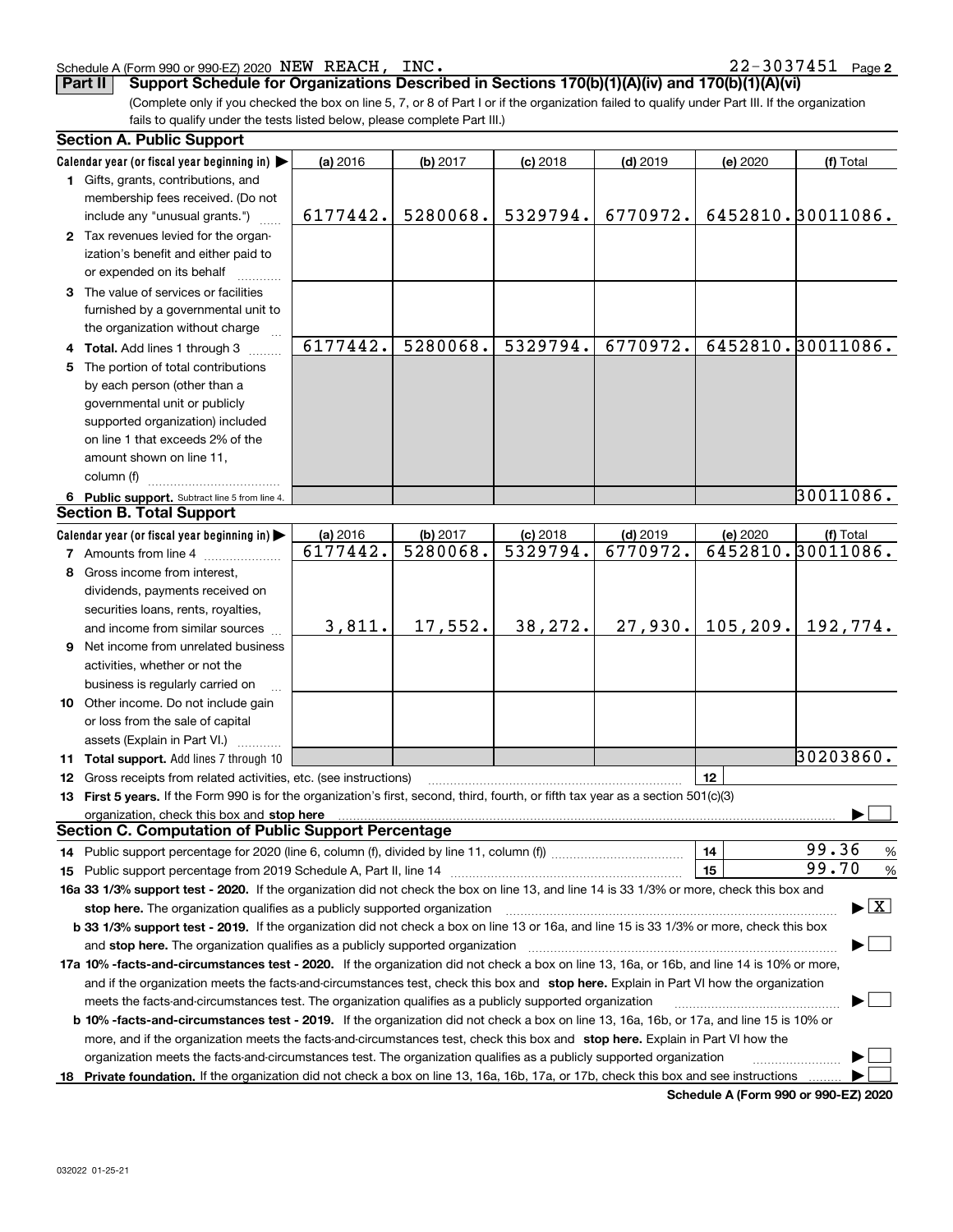|  | Schedule A (Form 990 or 990-EZ) 2020 | NEW | REACH | INC. | 3037451 | Page 3 |
|--|--------------------------------------|-----|-------|------|---------|--------|
|  |                                      |     |       |      |         |        |

#### **Part III Support Schedule for Organizations Described in Section 509(a)(2)**

(Complete only if you checked the box on line 10 of Part I or if the organization failed to qualify under Part II. If the organization fails to qualify under the tests listed below, please complete Part II.)

|     | <b>Section A. Public Support</b>                                                                                                                                                                                               |          |          |            |            |          |             |
|-----|--------------------------------------------------------------------------------------------------------------------------------------------------------------------------------------------------------------------------------|----------|----------|------------|------------|----------|-------------|
|     | Calendar year (or fiscal year beginning in) $\blacktriangleright$                                                                                                                                                              | (a) 2016 | (b) 2017 | $(c)$ 2018 | $(d)$ 2019 | (e) 2020 | (f) Total   |
|     | 1 Gifts, grants, contributions, and                                                                                                                                                                                            |          |          |            |            |          |             |
|     | membership fees received. (Do not                                                                                                                                                                                              |          |          |            |            |          |             |
|     | include any "unusual grants.")                                                                                                                                                                                                 |          |          |            |            |          |             |
|     | <b>2</b> Gross receipts from admissions,                                                                                                                                                                                       |          |          |            |            |          |             |
|     | merchandise sold or services per-                                                                                                                                                                                              |          |          |            |            |          |             |
|     | formed, or facilities furnished in                                                                                                                                                                                             |          |          |            |            |          |             |
|     | any activity that is related to the<br>organization's tax-exempt purpose                                                                                                                                                       |          |          |            |            |          |             |
|     | 3 Gross receipts from activities that                                                                                                                                                                                          |          |          |            |            |          |             |
|     | are not an unrelated trade or bus-                                                                                                                                                                                             |          |          |            |            |          |             |
|     | iness under section 513                                                                                                                                                                                                        |          |          |            |            |          |             |
|     |                                                                                                                                                                                                                                |          |          |            |            |          |             |
|     | 4 Tax revenues levied for the organ-                                                                                                                                                                                           |          |          |            |            |          |             |
|     | ization's benefit and either paid to                                                                                                                                                                                           |          |          |            |            |          |             |
|     | or expended on its behalf<br>.                                                                                                                                                                                                 |          |          |            |            |          |             |
|     | 5 The value of services or facilities                                                                                                                                                                                          |          |          |            |            |          |             |
|     | furnished by a governmental unit to                                                                                                                                                                                            |          |          |            |            |          |             |
|     | the organization without charge                                                                                                                                                                                                |          |          |            |            |          |             |
|     | <b>6 Total.</b> Add lines 1 through 5                                                                                                                                                                                          |          |          |            |            |          |             |
|     | 7a Amounts included on lines 1, 2, and                                                                                                                                                                                         |          |          |            |            |          |             |
|     | 3 received from disqualified persons                                                                                                                                                                                           |          |          |            |            |          |             |
|     | <b>b</b> Amounts included on lines 2 and 3 received                                                                                                                                                                            |          |          |            |            |          |             |
|     | from other than disqualified persons that<br>exceed the greater of \$5,000 or 1% of the                                                                                                                                        |          |          |            |            |          |             |
|     | amount on line 13 for the year                                                                                                                                                                                                 |          |          |            |            |          |             |
|     | c Add lines 7a and 7b                                                                                                                                                                                                          |          |          |            |            |          |             |
|     | 8 Public support. (Subtract line 7c from line 6.)                                                                                                                                                                              |          |          |            |            |          |             |
|     | <b>Section B. Total Support</b>                                                                                                                                                                                                |          |          |            |            |          |             |
|     | Calendar year (or fiscal year beginning in) $\blacktriangleright$                                                                                                                                                              | (a) 2016 | (b) 2017 | $(c)$ 2018 | $(d)$ 2019 | (e) 2020 | (f) Total   |
|     | 9 Amounts from line 6                                                                                                                                                                                                          |          |          |            |            |          |             |
|     | <b>10a</b> Gross income from interest,                                                                                                                                                                                         |          |          |            |            |          |             |
|     | dividends, payments received on                                                                                                                                                                                                |          |          |            |            |          |             |
|     | securities loans, rents, royalties,<br>and income from similar sources                                                                                                                                                         |          |          |            |            |          |             |
|     | <b>b</b> Unrelated business taxable income                                                                                                                                                                                     |          |          |            |            |          |             |
|     | (less section 511 taxes) from businesses                                                                                                                                                                                       |          |          |            |            |          |             |
|     | acquired after June 30, 1975                                                                                                                                                                                                   |          |          |            |            |          |             |
|     | c Add lines 10a and 10b                                                                                                                                                                                                        |          |          |            |            |          |             |
|     | 11 Net income from unrelated business                                                                                                                                                                                          |          |          |            |            |          |             |
|     | activities not included in line 10b,                                                                                                                                                                                           |          |          |            |            |          |             |
|     | whether or not the business is                                                                                                                                                                                                 |          |          |            |            |          |             |
|     | regularly carried on<br><b>12</b> Other income. Do not include gain                                                                                                                                                            |          |          |            |            |          |             |
|     | or loss from the sale of capital                                                                                                                                                                                               |          |          |            |            |          |             |
|     | assets (Explain in Part VI.)                                                                                                                                                                                                   |          |          |            |            |          |             |
|     | 13 Total support. (Add lines 9, 10c, 11, and 12.)                                                                                                                                                                              |          |          |            |            |          |             |
|     | 14 First 5 years. If the Form 990 is for the organization's first, second, third, fourth, or fifth tax year as a section 501(c)(3) organization,                                                                               |          |          |            |            |          |             |
|     | check this box and stop here measurements and contain the state of the state of the state of the state of the state of the state of the state of the state of the state of the state of the state of the state of the state of |          |          |            |            |          |             |
|     | <b>Section C. Computation of Public Support Percentage</b>                                                                                                                                                                     |          |          |            |            |          |             |
|     |                                                                                                                                                                                                                                |          |          |            |            | 15       | %           |
| 16. | Public support percentage from 2019 Schedule A, Part III, line 15<br><b>Section D. Computation of Investment Income Percentage</b>                                                                                             |          |          |            |            | 16       | %           |
|     |                                                                                                                                                                                                                                |          |          |            |            |          |             |
|     | 17 Investment income percentage for 2020 (line 10c, column (f), divided by line 13, column (f))                                                                                                                                |          |          |            |            | 17       | %           |
|     | 18 Investment income percentage from 2019 Schedule A, Part III, line 17                                                                                                                                                        |          |          |            |            | 18       | %           |
|     | 19a 33 1/3% support tests - 2020. If the organization did not check the box on line 14, and line 15 is more than 33 1/3%, and line 17 is not                                                                                   |          |          |            |            |          |             |
|     | more than 33 1/3%, check this box and stop here. The organization qualifies as a publicly supported organization                                                                                                               |          |          |            |            |          | $\sim$<br>▶ |
|     | b 33 1/3% support tests - 2019. If the organization did not check a box on line 14 or line 19a, and line 16 is more than 33 1/3%, and                                                                                          |          |          |            |            |          |             |
|     | line 18 is not more than 33 1/3%, check this box and stop here. The organization qualifies as a publicly supported organization                                                                                                |          |          |            |            |          |             |
| 20  |                                                                                                                                                                                                                                |          |          |            |            |          |             |

**Schedule A (Form 990 or 990-EZ) 2020**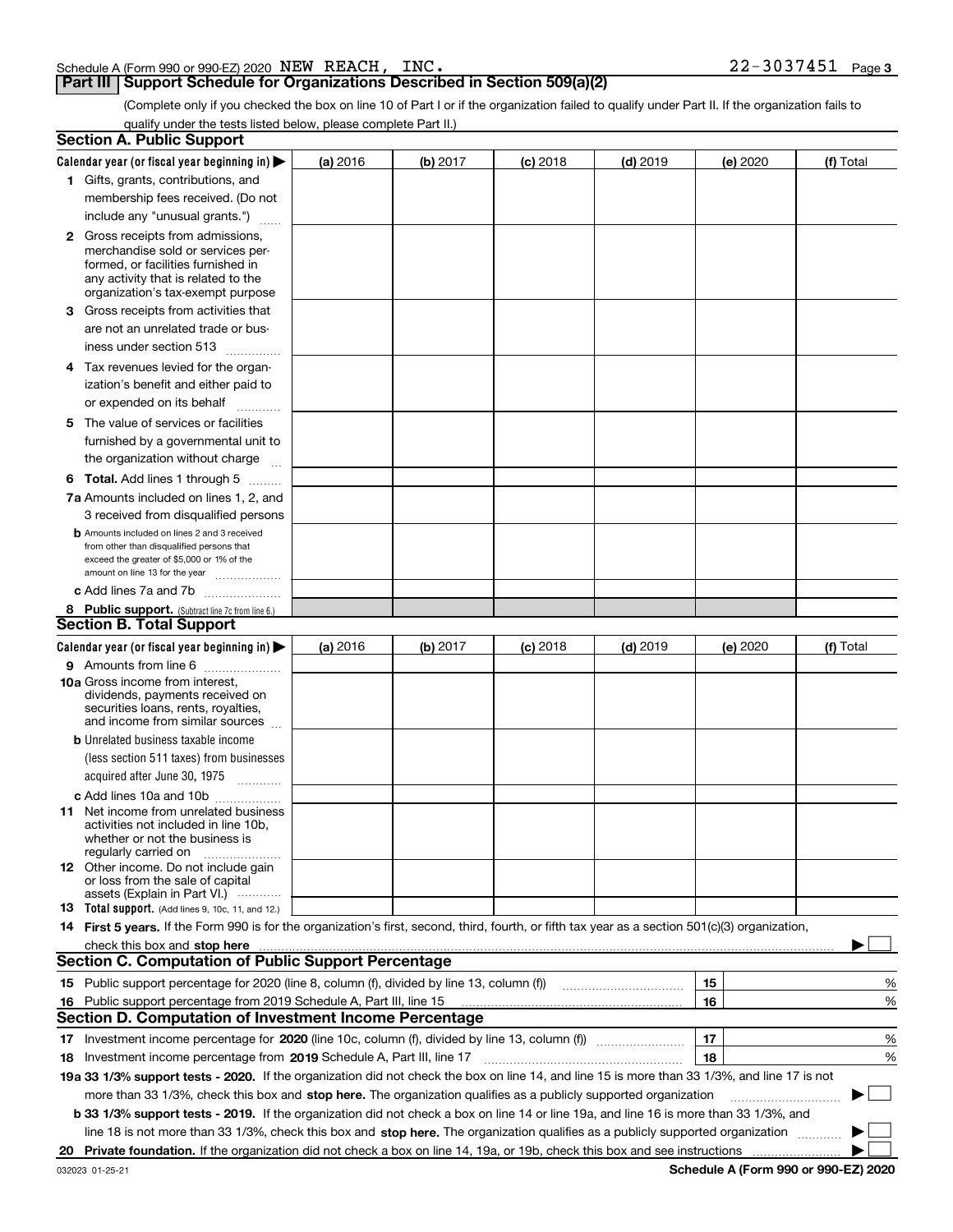**1**

**YesNo**

### **Part IV Supporting Organizations**

(Complete only if you checked a box in line 12 on Part I. If you checked box 12a, Part I, complete Sections A and B. If you checked box 12b, Part I, complete Sections A and C. If you checked box 12c, Part I, complete Sections A, D, and E. If you checked box 12d, Part I, complete Sections A and D, and complete Part V.)

#### **Section A. All Supporting Organizations**

- **1** Are all of the organization's supported organizations listed by name in the organization's governing documents? If "No," describe in **Part VI** how the supported organizations are designated. If designated by *class or purpose, describe the designation. If historic and continuing relationship, explain.*
- **2** Did the organization have any supported organization that does not have an IRS determination of status under section 509(a)(1) or (2)? If "Yes," explain in Part VI how the organization determined that the supported *organization was described in section 509(a)(1) or (2).*
- **3a** Did the organization have a supported organization described in section 501(c)(4), (5), or (6)? If "Yes," answer *lines 3b and 3c below.*
- **b** Did the organization confirm that each supported organization qualified under section 501(c)(4), (5), or (6) and satisfied the public support tests under section 509(a)(2)? If "Yes," describe in **Part VI** when and how the *organization made the determination.*
- **c**Did the organization ensure that all support to such organizations was used exclusively for section 170(c)(2)(B) purposes? If "Yes," explain in **Part VI** what controls the organization put in place to ensure such use.
- **4a***If* Was any supported organization not organized in the United States ("foreign supported organization")? *"Yes," and if you checked box 12a or 12b in Part I, answer lines 4b and 4c below.*
- **b** Did the organization have ultimate control and discretion in deciding whether to make grants to the foreign supported organization? If "Yes," describe in **Part VI** how the organization had such control and discretion *despite being controlled or supervised by or in connection with its supported organizations.*
- **c** Did the organization support any foreign supported organization that does not have an IRS determination under sections 501(c)(3) and 509(a)(1) or (2)? If "Yes," explain in **Part VI** what controls the organization used *to ensure that all support to the foreign supported organization was used exclusively for section 170(c)(2)(B) purposes.*
- **5a***If "Yes,"* Did the organization add, substitute, or remove any supported organizations during the tax year? answer lines 5b and 5c below (if applicable). Also, provide detail in **Part VI,** including (i) the names and EIN *numbers of the supported organizations added, substituted, or removed; (ii) the reasons for each such action; (iii) the authority under the organization's organizing document authorizing such action; and (iv) how the action was accomplished (such as by amendment to the organizing document).*
- **b** Type I or Type II only. Was any added or substituted supported organization part of a class already designated in the organization's organizing document?
- **cSubstitutions only.**  Was the substitution the result of an event beyond the organization's control?
- **6** Did the organization provide support (whether in the form of grants or the provision of services or facilities) to **Part VI.** *If "Yes," provide detail in* support or benefit one or more of the filing organization's supported organizations? anyone other than (i) its supported organizations, (ii) individuals that are part of the charitable class benefited by one or more of its supported organizations, or (iii) other supporting organizations that also
- **7**Did the organization provide a grant, loan, compensation, or other similar payment to a substantial contributor *If "Yes," complete Part I of Schedule L (Form 990 or 990-EZ).* regard to a substantial contributor? (as defined in section 4958(c)(3)(C)), a family member of a substantial contributor, or a 35% controlled entity with
- **8** Did the organization make a loan to a disqualified person (as defined in section 4958) not described in line 7? *If "Yes," complete Part I of Schedule L (Form 990 or 990-EZ).*
- **9a** Was the organization controlled directly or indirectly at any time during the tax year by one or more in section 509(a)(1) or (2))? If "Yes," *provide detail in* <code>Part VI.</code> disqualified persons, as defined in section 4946 (other than foundation managers and organizations described
- **b** Did one or more disqualified persons (as defined in line 9a) hold a controlling interest in any entity in which the supporting organization had an interest? If "Yes," provide detail in P**art VI**.
- **c**Did a disqualified person (as defined in line 9a) have an ownership interest in, or derive any personal benefit from, assets in which the supporting organization also had an interest? If "Yes," provide detail in P**art VI.**
- **10a** Was the organization subject to the excess business holdings rules of section 4943 because of section supporting organizations)? If "Yes," answer line 10b below. 4943(f) (regarding certain Type II supporting organizations, and all Type III non-functionally integrated
- **b** Did the organization have any excess business holdings in the tax year? (Use Schedule C, Form 4720, to *determine whether the organization had excess business holdings.)*

**10b**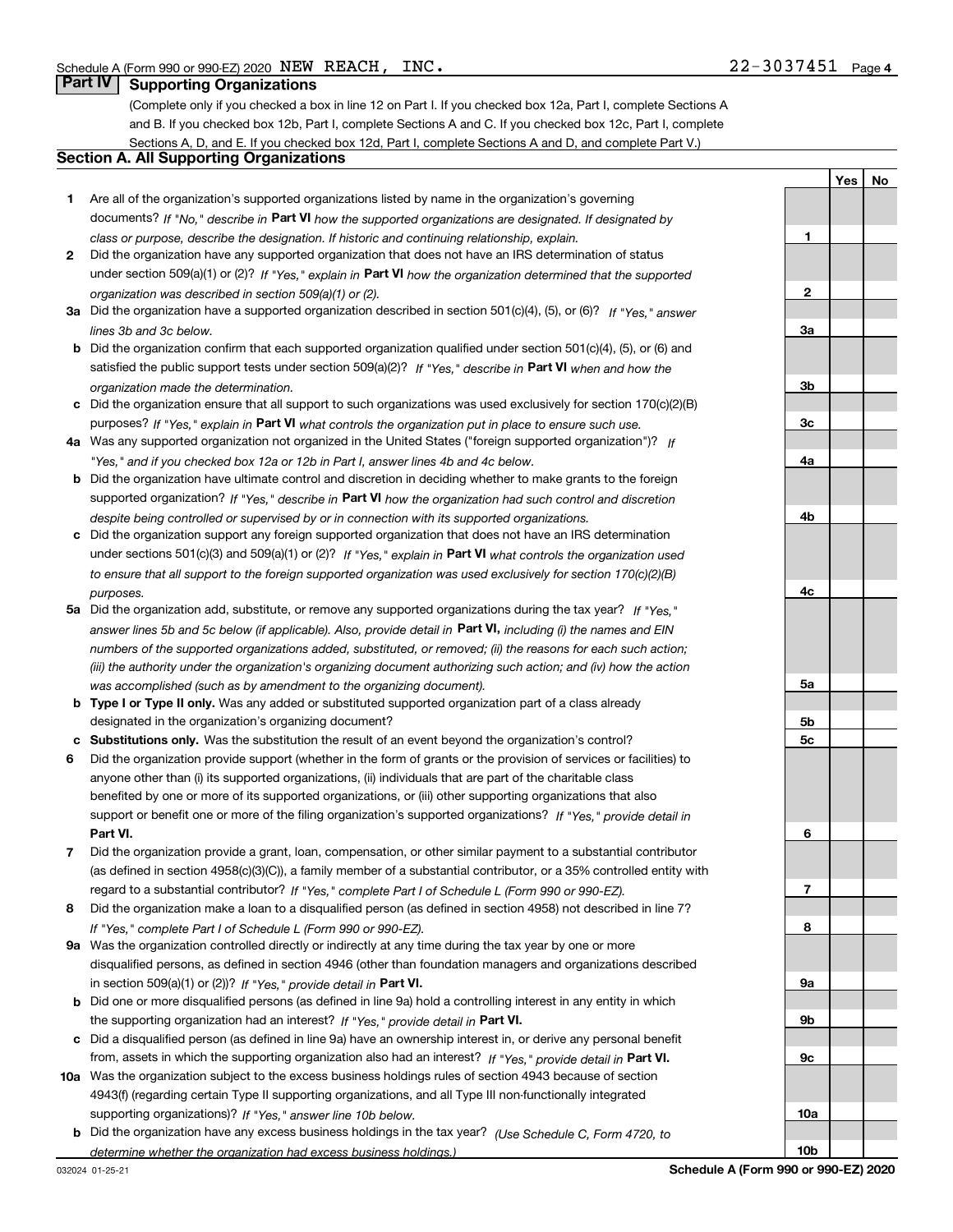|    | Supporting Organizations <sub>(continued)</sub><br>  Part IV                                                                                                                                                                                                                                                                                                                                                                                                                                                                                                                                                                                                                                                                                                             |                 |     |    |
|----|--------------------------------------------------------------------------------------------------------------------------------------------------------------------------------------------------------------------------------------------------------------------------------------------------------------------------------------------------------------------------------------------------------------------------------------------------------------------------------------------------------------------------------------------------------------------------------------------------------------------------------------------------------------------------------------------------------------------------------------------------------------------------|-----------------|-----|----|
|    |                                                                                                                                                                                                                                                                                                                                                                                                                                                                                                                                                                                                                                                                                                                                                                          |                 | Yes | No |
| 11 | Has the organization accepted a gift or contribution from any of the following persons?                                                                                                                                                                                                                                                                                                                                                                                                                                                                                                                                                                                                                                                                                  |                 |     |    |
|    | a A person who directly or indirectly controls, either alone or together with persons described in lines 11b and                                                                                                                                                                                                                                                                                                                                                                                                                                                                                                                                                                                                                                                         |                 |     |    |
|    | 11c below, the governing body of a supported organization?                                                                                                                                                                                                                                                                                                                                                                                                                                                                                                                                                                                                                                                                                                               | 11a             |     |    |
|    | <b>b</b> A family member of a person described in line 11a above?                                                                                                                                                                                                                                                                                                                                                                                                                                                                                                                                                                                                                                                                                                        | 11 <sub>b</sub> |     |    |
|    | c A 35% controlled entity of a person described in line 11a or 11b above? If "Yes" to line 11a, 11b, or 11c, provide                                                                                                                                                                                                                                                                                                                                                                                                                                                                                                                                                                                                                                                     |                 |     |    |
|    | detail in Part VI.                                                                                                                                                                                                                                                                                                                                                                                                                                                                                                                                                                                                                                                                                                                                                       | 11c             |     |    |
|    | <b>Section B. Type I Supporting Organizations</b>                                                                                                                                                                                                                                                                                                                                                                                                                                                                                                                                                                                                                                                                                                                        |                 |     |    |
|    |                                                                                                                                                                                                                                                                                                                                                                                                                                                                                                                                                                                                                                                                                                                                                                          |                 | Yes | No |
| 1  | Did the governing body, members of the governing body, officers acting in their official capacity, or membership of one or<br>more supported organizations have the power to regularly appoint or elect at least a majority of the organization's officers,<br>directors, or trustees at all times during the tax year? If "No," describe in Part VI how the supported organization(s)<br>effectively operated, supervised, or controlled the organization's activities. If the organization had more than one supported<br>organization, describe how the powers to appoint and/or remove officers, directors, or trustees were allocated among the<br>supported organizations and what conditions or restrictions, if any, applied to such powers during the tax year. | 1               |     |    |
| 2  | Did the organization operate for the benefit of any supported organization other than the supported                                                                                                                                                                                                                                                                                                                                                                                                                                                                                                                                                                                                                                                                      |                 |     |    |
|    | organization(s) that operated, supervised, or controlled the supporting organization? If "Yes," explain in                                                                                                                                                                                                                                                                                                                                                                                                                                                                                                                                                                                                                                                               |                 |     |    |
|    | Part VI how providing such benefit carried out the purposes of the supported organization(s) that operated,                                                                                                                                                                                                                                                                                                                                                                                                                                                                                                                                                                                                                                                              |                 |     |    |
|    | supervised, or controlled the supporting organization.                                                                                                                                                                                                                                                                                                                                                                                                                                                                                                                                                                                                                                                                                                                   | $\overline{2}$  |     |    |
|    | Section C. Type II Supporting Organizations                                                                                                                                                                                                                                                                                                                                                                                                                                                                                                                                                                                                                                                                                                                              |                 |     |    |
| 1. | Were a majority of the organization's directors or trustees during the tax year also a majority of the directors<br>or trustees of each of the organization's supported organization(s)? If "No," describe in Part VI how control<br>or management of the supporting organization was vested in the same persons that controlled or managed                                                                                                                                                                                                                                                                                                                                                                                                                              |                 | Yes | No |
|    | the supported organization(s).                                                                                                                                                                                                                                                                                                                                                                                                                                                                                                                                                                                                                                                                                                                                           | 1               |     |    |
|    | Section D. All Type III Supporting Organizations                                                                                                                                                                                                                                                                                                                                                                                                                                                                                                                                                                                                                                                                                                                         |                 |     |    |
| 1. | Did the organization provide to each of its supported organizations, by the last day of the fifth month of the<br>organization's tax year, (i) a written notice describing the type and amount of support provided during the prior tax<br>year, (ii) a copy of the Form 990 that was most recently filed as of the date of notification, and (iii) copies of the                                                                                                                                                                                                                                                                                                                                                                                                        |                 | Yes | No |
|    | organization's governing documents in effect on the date of notification, to the extent not previously provided?                                                                                                                                                                                                                                                                                                                                                                                                                                                                                                                                                                                                                                                         | 1               |     |    |
| 2  | Were any of the organization's officers, directors, or trustees either (i) appointed or elected by the supported                                                                                                                                                                                                                                                                                                                                                                                                                                                                                                                                                                                                                                                         |                 |     |    |
|    | organization(s) or (ii) serving on the governing body of a supported organization? If "No," explain in Part VI how                                                                                                                                                                                                                                                                                                                                                                                                                                                                                                                                                                                                                                                       |                 |     |    |
| 3  | the organization maintained a close and continuous working relationship with the supported organization(s).<br>By reason of the relationship described in line 2, above, did the organization's supported organizations have a                                                                                                                                                                                                                                                                                                                                                                                                                                                                                                                                           | 2               |     |    |
|    | significant voice in the organization's investment policies and in directing the use of the organization's                                                                                                                                                                                                                                                                                                                                                                                                                                                                                                                                                                                                                                                               |                 |     |    |
|    |                                                                                                                                                                                                                                                                                                                                                                                                                                                                                                                                                                                                                                                                                                                                                                          |                 |     |    |
|    | income or assets at all times during the tax year? If "Yes," describe in Part VI the role the organization's                                                                                                                                                                                                                                                                                                                                                                                                                                                                                                                                                                                                                                                             |                 |     |    |
|    | supported organizations played in this regard.<br>Section E. Type III Functionally Integrated Supporting Organizations                                                                                                                                                                                                                                                                                                                                                                                                                                                                                                                                                                                                                                                   |                 |     |    |
| 1. |                                                                                                                                                                                                                                                                                                                                                                                                                                                                                                                                                                                                                                                                                                                                                                          |                 |     |    |
| a  | Check the box next to the method that the organization used to satisfy the Integral Part Test during the year (see instructions).                                                                                                                                                                                                                                                                                                                                                                                                                                                                                                                                                                                                                                        |                 |     |    |
| b  | The organization satisfied the Activities Test. Complete line 2 below.<br>The organization is the parent of each of its supported organizations. Complete line 3 below.                                                                                                                                                                                                                                                                                                                                                                                                                                                                                                                                                                                                  |                 |     |    |
| c  | The organization supported a governmental entity. Describe in Part VI how you supported a governmental entity (see instructions)                                                                                                                                                                                                                                                                                                                                                                                                                                                                                                                                                                                                                                         |                 |     |    |
| 2  | Activities Test. Answer lines 2a and 2b below.                                                                                                                                                                                                                                                                                                                                                                                                                                                                                                                                                                                                                                                                                                                           |                 | Yes | No |
| а  | Did substantially all of the organization's activities during the tax year directly further the exempt purposes of                                                                                                                                                                                                                                                                                                                                                                                                                                                                                                                                                                                                                                                       |                 |     |    |
|    | the supported organization(s) to which the organization was responsive? If "Yes." then in Part VI identify                                                                                                                                                                                                                                                                                                                                                                                                                                                                                                                                                                                                                                                               |                 |     |    |
|    | those supported organizations and explain how these activities directly furthered their exempt purposes,                                                                                                                                                                                                                                                                                                                                                                                                                                                                                                                                                                                                                                                                 |                 |     |    |
|    |                                                                                                                                                                                                                                                                                                                                                                                                                                                                                                                                                                                                                                                                                                                                                                          |                 |     |    |

**b** Did the activities described in line 2a, above, constitute activities that, but for the organization's involvement, **Part VI**  *the reasons for the organization's position that its supported organization(s) would have engaged in how the organization was responsive to those supported organizations, and how the organization determined that these activities constituted substantially all of its activities.* one or more of the organization's supported organization(s) would have been engaged in? If "Yes," e*xplain in these activities but for the organization's involvement.*

**3** Parent of Supported Organizations. Answer lines 3a and 3b below.

**a** Did the organization have the power to regularly appoint or elect a majority of the officers, directors, or trustees of each of the supported organizations? If "Yes" or "No" provide details in **Part VI.** 

**b** Did the organization exercise a substantial degree of direction over the policies, programs, and activities of each of its supported organizations? If "Yes," describe in Part VI the role played by the organization in this regard.

**2a**

**2b**

**3a**

**3b**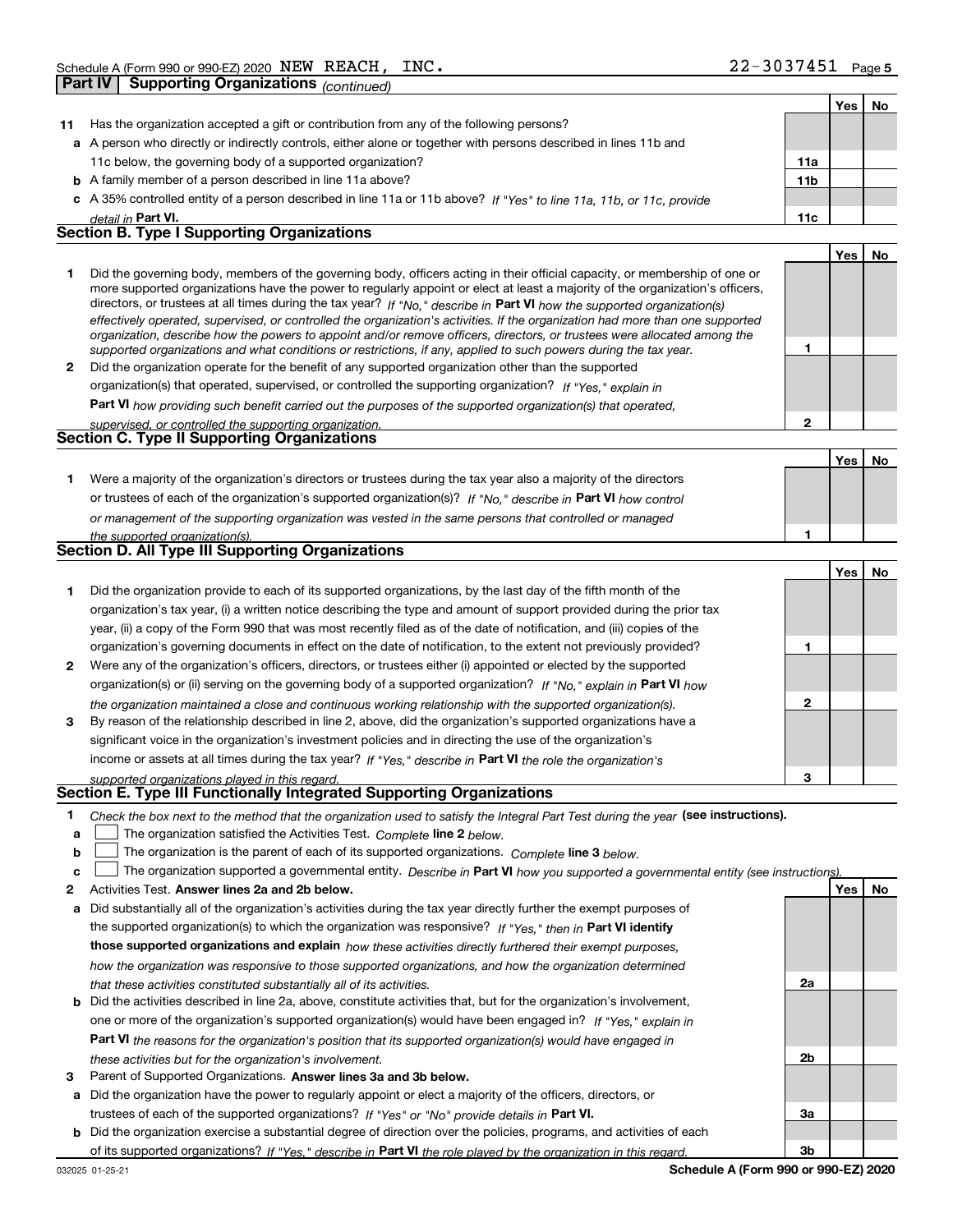|                                                      |  | <b>Part V</b> Type III Non-Functionally Integrated 509(a)(3) Supporting Organizations |  |
|------------------------------------------------------|--|---------------------------------------------------------------------------------------|--|
| Schedule A (Form 990 or 990-EZ) 2020 NEW REACH, INC. |  | 22-3037451 Page 6                                                                     |  |

**1**

1 Check here if the organization satisfied the Integral Part Test as a qualifying trust on Nov. 20, 1970 (explain in Part VI). See instructions. All other Type III non-functionally integrated supporting organizations must complete Sections A through E.

|              | Section A - Adjusted Net Income                                             |                | (A) Prior Year | (B) Current Year<br>(optional) |
|--------------|-----------------------------------------------------------------------------|----------------|----------------|--------------------------------|
| 1            | Net short-term capital gain                                                 | 1              |                |                                |
| $\mathbf{2}$ | Recoveries of prior-year distributions                                      | $\mathbf{2}$   |                |                                |
| 3            | Other gross income (see instructions)                                       | 3              |                |                                |
| 4            | Add lines 1 through 3.                                                      | 4              |                |                                |
| 5            | Depreciation and depletion                                                  | 5              |                |                                |
| 6            | Portion of operating expenses paid or incurred for production or            |                |                |                                |
|              | collection of gross income or for management, conservation, or              |                |                |                                |
|              | maintenance of property held for production of income (see instructions)    | 6              |                |                                |
| 7            | Other expenses (see instructions)                                           | 7              |                |                                |
| 8            | Adjusted Net Income (subtract lines 5, 6, and 7 from line 4)                | 8              |                |                                |
|              | <b>Section B - Minimum Asset Amount</b>                                     |                | (A) Prior Year | (B) Current Year<br>(optional) |
| 1            | Aggregate fair market value of all non-exempt-use assets (see               |                |                |                                |
|              | instructions for short tax year or assets held for part of year):           |                |                |                                |
|              | <b>a</b> Average monthly value of securities                                | 1a             |                |                                |
|              | <b>b</b> Average monthly cash balances                                      | 1 <sub>b</sub> |                |                                |
|              | c Fair market value of other non-exempt-use assets                          | 1c             |                |                                |
|              | d Total (add lines 1a, 1b, and 1c)                                          | 1d             |                |                                |
|              | e Discount claimed for blockage or other factors                            |                |                |                                |
|              | (explain in detail in Part VI):                                             |                |                |                                |
| $\mathbf{2}$ | Acquisition indebtedness applicable to non-exempt-use assets                | $\mathbf{2}$   |                |                                |
| 3            | Subtract line 2 from line 1d.                                               | 3              |                |                                |
| 4            | Cash deemed held for exempt use. Enter 0.015 of line 3 (for greater amount, |                |                |                                |
|              | see instructions)                                                           | 4              |                |                                |
| 5            | Net value of non-exempt-use assets (subtract line 4 from line 3)            | 5              |                |                                |
| 6            | Multiply line 5 by 0.035.                                                   | 6              |                |                                |
| 7            | Recoveries of prior-year distributions                                      | $\overline{7}$ |                |                                |
| 8            | <b>Minimum Asset Amount</b> (add line 7 to line 6)                          | 8              |                |                                |
|              | <b>Section C - Distributable Amount</b>                                     |                |                | <b>Current Year</b>            |
| 1            | Adjusted net income for prior year (from Section A, line 8, column A)       | 1              |                |                                |
| $\mathbf{2}$ | Enter 0.85 of line 1.                                                       | $\mathbf{2}$   |                |                                |
| 3            | Minimum asset amount for prior year (from Section B, line 8, column A)      | 3              |                |                                |
| 4            | Enter greater of line 2 or line 3.                                          | 4              |                |                                |
| 5            | Income tax imposed in prior year                                            | 5              |                |                                |
| 6            | <b>Distributable Amount.</b> Subtract line 5 from line 4, unless subject to |                |                |                                |
|              | emergency temporary reduction (see instructions).                           | 6              |                |                                |
|              |                                                                             |                |                |                                |

**7**Check here if the current year is the organization's first as a non-functionally integrated Type III supporting organization (see instructions).

**Schedule A (Form 990 or 990-EZ) 2020**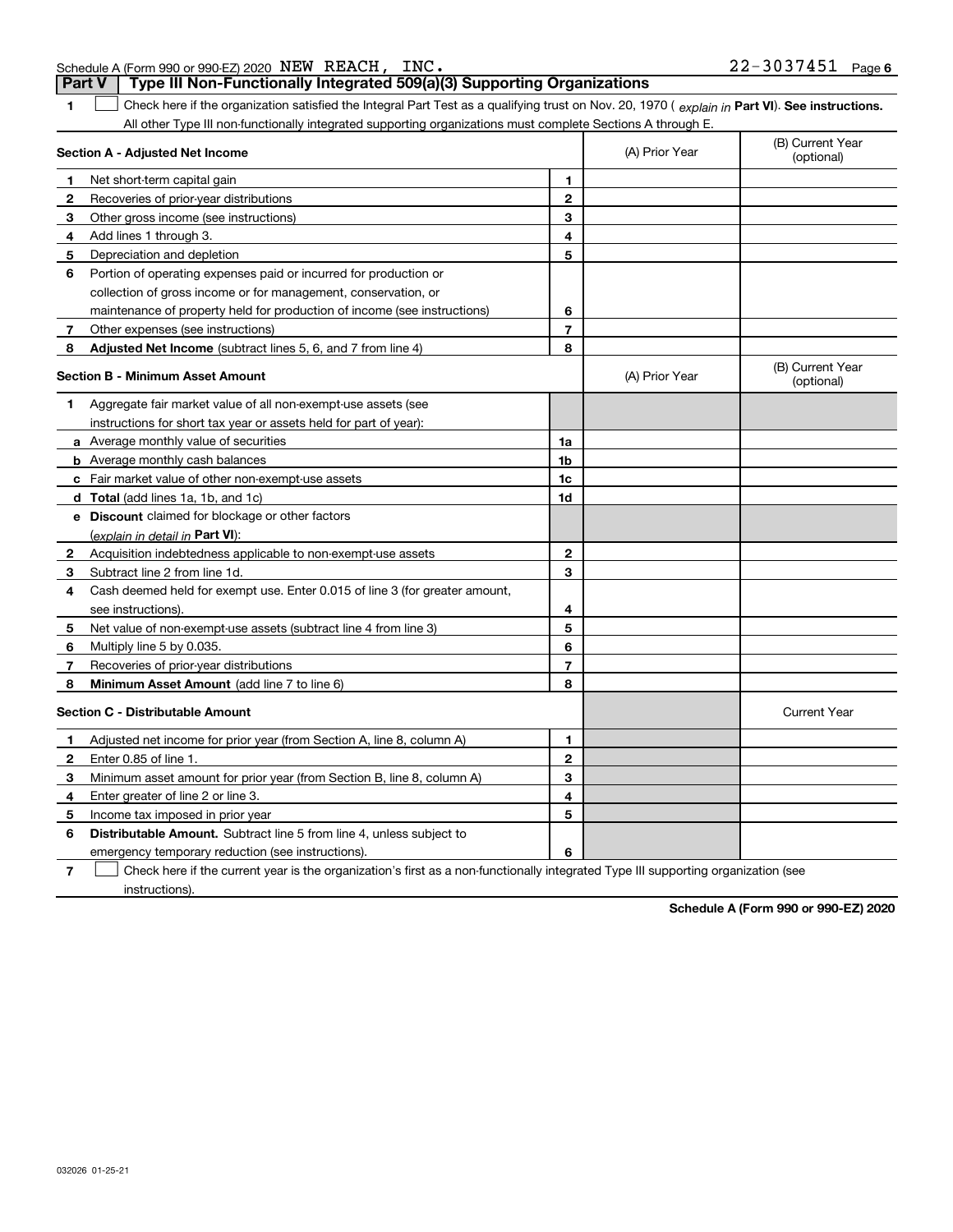| Schedule A (Form 990 or 990-EZ) 2020 $\,$ $\rm{NEW}$ | REACH | INC. | 3037451 | Page |
|------------------------------------------------------|-------|------|---------|------|
|                                                      |       |      |         |      |

| <b>Part V</b> | Type III Non-Functionally Integrated 509(a)(3) Supporting Organizations                    |                             | (continued)                           |                                         |
|---------------|--------------------------------------------------------------------------------------------|-----------------------------|---------------------------------------|-----------------------------------------|
|               | <b>Section D - Distributions</b>                                                           |                             |                                       | <b>Current Year</b>                     |
| 1             | Amounts paid to supported organizations to accomplish exempt purposes                      |                             | 1                                     |                                         |
| 2             | Amounts paid to perform activity that directly furthers exempt purposes of supported       |                             |                                       |                                         |
|               | organizations, in excess of income from activity                                           | $\mathbf{2}$                |                                       |                                         |
| 3             | Administrative expenses paid to accomplish exempt purposes of supported organizations      | 3                           |                                       |                                         |
| 4             | Amounts paid to acquire exempt-use assets                                                  |                             | 4                                     |                                         |
| 5             | Qualified set-aside amounts (prior IRS approval required - provide details in Part VI)     |                             | 5                                     |                                         |
| 6             | Other distributions ( <i>describe in</i> Part VI). See instructions.                       |                             | 6                                     |                                         |
| 7             | Total annual distributions. Add lines 1 through 6.                                         |                             | $\overline{7}$                        |                                         |
| 8             | Distributions to attentive supported organizations to which the organization is responsive |                             |                                       |                                         |
|               | (provide details in Part VI). See instructions.                                            |                             | 8                                     |                                         |
| 9             | Distributable amount for 2020 from Section C, line 6                                       |                             | 9                                     |                                         |
| 10            | Line 8 amount divided by line 9 amount                                                     |                             | 10                                    |                                         |
|               |                                                                                            | (i)                         | (ii)                                  | (iii)                                   |
|               | <b>Section E - Distribution Allocations</b> (see instructions)                             | <b>Excess Distributions</b> | <b>Underdistributions</b><br>Pre-2020 | <b>Distributable</b><br>Amount for 2020 |
| 1             | Distributable amount for 2020 from Section C, line 6                                       |                             |                                       |                                         |
| 2             | Underdistributions, if any, for years prior to 2020 (reason-                               |                             |                                       |                                         |
|               | able cause required - explain in Part VI). See instructions.                               |                             |                                       |                                         |
| 3             | Excess distributions carryover, if any, to 2020                                            |                             |                                       |                                         |
|               | a From 2015                                                                                |                             |                                       |                                         |
|               | <b>b</b> From 2016                                                                         |                             |                                       |                                         |
|               | $c$ From 2017                                                                              |                             |                                       |                                         |
|               | d From 2018                                                                                |                             |                                       |                                         |
|               | e From 2019                                                                                |                             |                                       |                                         |
|               | f Total of lines 3a through 3e                                                             |                             |                                       |                                         |
|               | g Applied to underdistributions of prior years                                             |                             |                                       |                                         |
|               | <b>h</b> Applied to 2020 distributable amount                                              |                             |                                       |                                         |
|               | Carryover from 2015 not applied (see instructions)                                         |                             |                                       |                                         |
|               | Remainder. Subtract lines 3g, 3h, and 3i from line 3f.                                     |                             |                                       |                                         |
| 4             | Distributions for 2020 from Section D,                                                     |                             |                                       |                                         |
|               | line $7:$                                                                                  |                             |                                       |                                         |
|               | a Applied to underdistributions of prior years                                             |                             |                                       |                                         |
|               | <b>b</b> Applied to 2020 distributable amount                                              |                             |                                       |                                         |
|               | c Remainder. Subtract lines 4a and 4b from line 4.                                         |                             |                                       |                                         |
| 5.            | Remaining underdistributions for years prior to 2020, if                                   |                             |                                       |                                         |
|               | any. Subtract lines 3g and 4a from line 2. For result greater                              |                             |                                       |                                         |
|               | than zero, explain in Part VI. See instructions.                                           |                             |                                       |                                         |
| 6             | Remaining underdistributions for 2020. Subtract lines 3h                                   |                             |                                       |                                         |
|               | and 4b from line 1. For result greater than zero, explain in                               |                             |                                       |                                         |
|               | Part VI. See instructions.                                                                 |                             |                                       |                                         |
| 7             | Excess distributions carryover to 2021. Add lines 3j                                       |                             |                                       |                                         |
|               | and 4c.                                                                                    |                             |                                       |                                         |
| 8             | Breakdown of line 7:                                                                       |                             |                                       |                                         |
|               | a Excess from 2016                                                                         |                             |                                       |                                         |
|               | <b>b</b> Excess from 2017                                                                  |                             |                                       |                                         |
|               | c Excess from 2018                                                                         |                             |                                       |                                         |
|               | d Excess from 2019                                                                         |                             |                                       |                                         |
|               | e Excess from 2020                                                                         |                             |                                       |                                         |

**Schedule A (Form 990 or 990-EZ) 2020**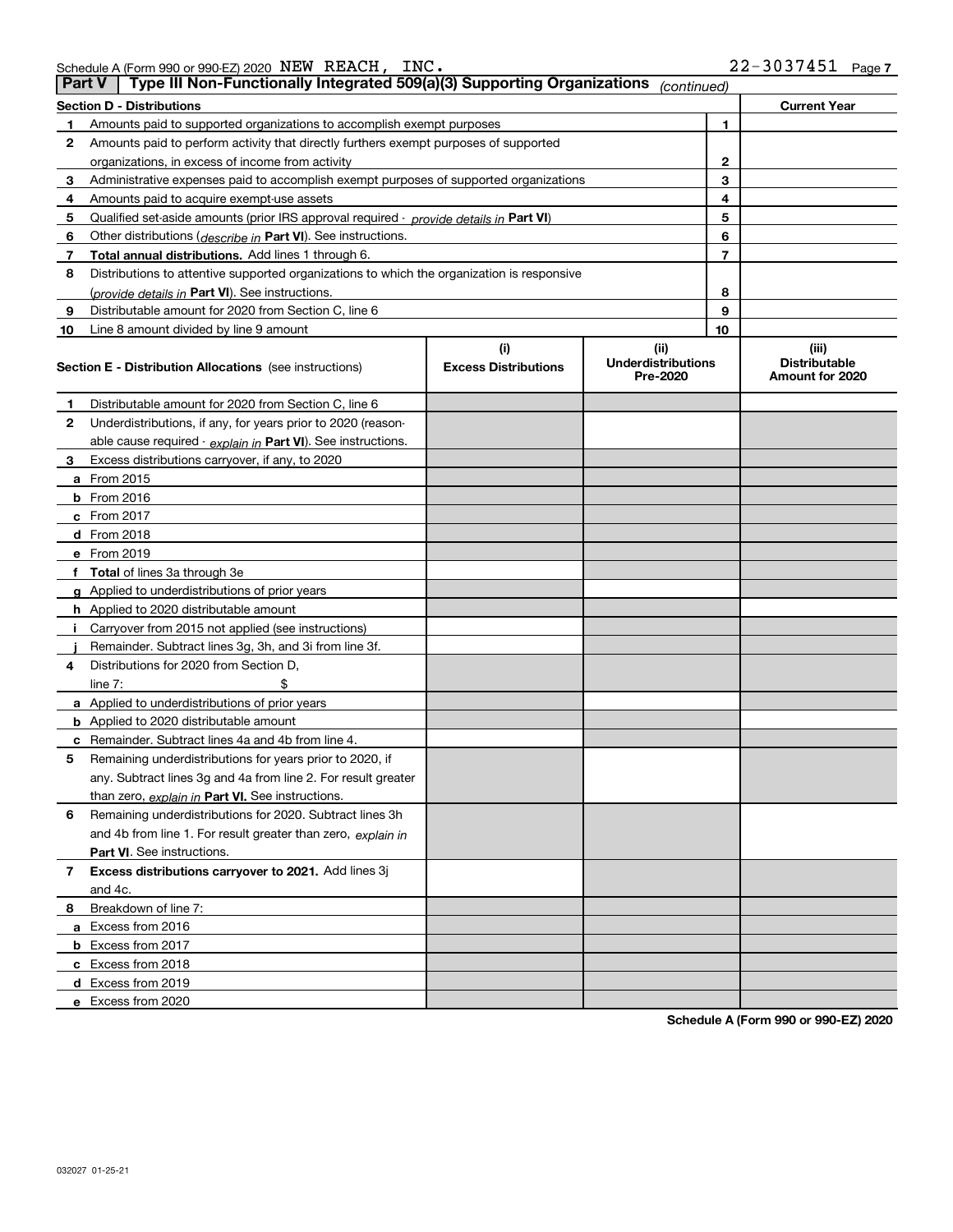#### Schedule A (Form 990 or 990-EZ) 2020 Page NEW REACH, INC. 22-3037451

| <b>Part VI</b> | Supplemental Information. Provide the explanations required by Part II, line 10; Part II, line 17a or 17b; Part III, line 12;                    |
|----------------|--------------------------------------------------------------------------------------------------------------------------------------------------|
|                |                                                                                                                                                  |
|                | Part IV, Section A, lines 1, 2, 3b, 3c, 4b, 4c, 5a, 6, 9a, 9b, 9c, 11a, 11b, and 11c; Part IV, Section B, lines 1 and 2; Part IV, Section C,     |
|                | line 1; Part IV, Section D, lines 2 and 3; Part IV, Section E, lines 1c, 2a, 2b, 3a, and 3b; Part V, line 1; Part V, Section B, line 1e; Part V, |
|                | Section D, lines 5, 6, and 8; and Part V, Section E, lines 2, 5, and 6. Also complete this part for any additional information.                  |
|                | (See instructions.)                                                                                                                              |
|                |                                                                                                                                                  |
|                |                                                                                                                                                  |
|                |                                                                                                                                                  |
|                |                                                                                                                                                  |
|                |                                                                                                                                                  |
|                |                                                                                                                                                  |
|                |                                                                                                                                                  |
|                |                                                                                                                                                  |
|                |                                                                                                                                                  |
|                |                                                                                                                                                  |
|                |                                                                                                                                                  |
|                |                                                                                                                                                  |
|                |                                                                                                                                                  |
|                |                                                                                                                                                  |
|                |                                                                                                                                                  |
|                |                                                                                                                                                  |
|                |                                                                                                                                                  |
|                |                                                                                                                                                  |
|                |                                                                                                                                                  |
|                |                                                                                                                                                  |
|                |                                                                                                                                                  |
|                |                                                                                                                                                  |
|                |                                                                                                                                                  |
|                |                                                                                                                                                  |
|                |                                                                                                                                                  |
|                |                                                                                                                                                  |
|                |                                                                                                                                                  |
|                |                                                                                                                                                  |
|                |                                                                                                                                                  |
|                |                                                                                                                                                  |
|                |                                                                                                                                                  |
|                |                                                                                                                                                  |
|                |                                                                                                                                                  |
|                |                                                                                                                                                  |
|                |                                                                                                                                                  |
|                |                                                                                                                                                  |
|                |                                                                                                                                                  |
|                |                                                                                                                                                  |
|                |                                                                                                                                                  |
|                |                                                                                                                                                  |
|                |                                                                                                                                                  |
|                |                                                                                                                                                  |
|                |                                                                                                                                                  |
|                |                                                                                                                                                  |
|                |                                                                                                                                                  |
|                |                                                                                                                                                  |
|                |                                                                                                                                                  |
|                |                                                                                                                                                  |
|                |                                                                                                                                                  |
|                |                                                                                                                                                  |
|                |                                                                                                                                                  |
|                |                                                                                                                                                  |
|                |                                                                                                                                                  |
|                |                                                                                                                                                  |
|                |                                                                                                                                                  |
|                |                                                                                                                                                  |
|                |                                                                                                                                                  |
|                |                                                                                                                                                  |
|                |                                                                                                                                                  |
|                |                                                                                                                                                  |
|                |                                                                                                                                                  |
|                |                                                                                                                                                  |
|                |                                                                                                                                                  |
|                |                                                                                                                                                  |
|                |                                                                                                                                                  |
|                |                                                                                                                                                  |
|                |                                                                                                                                                  |
|                |                                                                                                                                                  |
|                |                                                                                                                                                  |
|                |                                                                                                                                                  |
|                |                                                                                                                                                  |
|                |                                                                                                                                                  |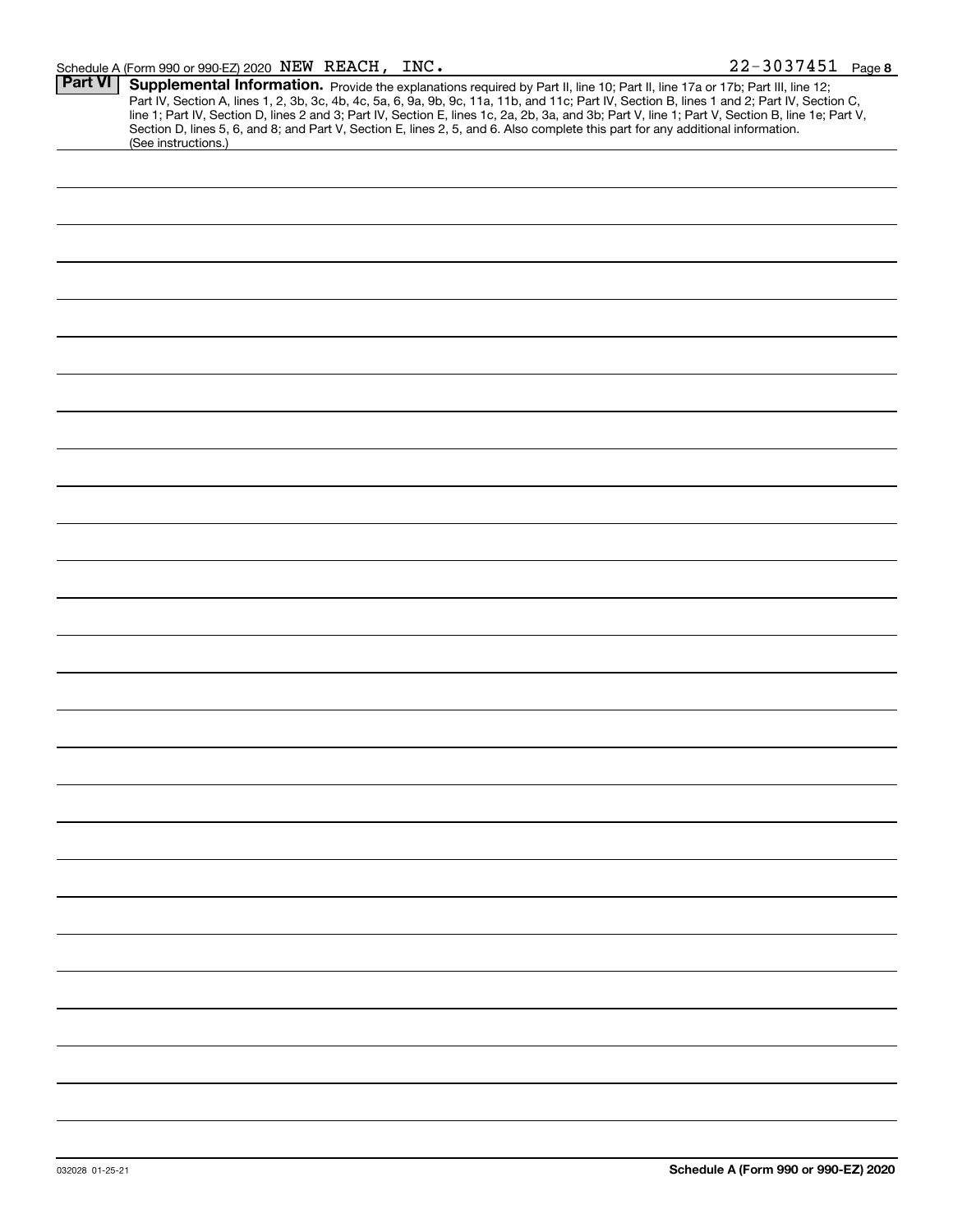Department of the Treasury Internal Revenue Service **(Form 990, 990-EZ, or 990-PF)**

Name of the organization

### **Schedule B Schedule of Contributors**

**| Attach to Form 990, Form 990-EZ, or Form 990-PF. | Go to www.irs.gov/Form990 for the latest information.** OMB No. 1545-0047

**2020**

**Employer identification number**

|  | 2-3037451: |  |  |  |  |  |  |  |
|--|------------|--|--|--|--|--|--|--|
|--|------------|--|--|--|--|--|--|--|

| NEW REACH. | INC. | 22-3037451 |
|------------|------|------------|
|------------|------|------------|

| <b>Organization type (check one):</b> |                                                                                    |  |  |  |  |
|---------------------------------------|------------------------------------------------------------------------------------|--|--|--|--|
| Filers of:                            | Section:                                                                           |  |  |  |  |
| Form 990 or 990-EZ                    | $\lfloor x \rfloor$ 501(c)( 3) (enter number) organization                         |  |  |  |  |
|                                       | $4947(a)(1)$ nonexempt charitable trust <b>not</b> treated as a private foundation |  |  |  |  |
|                                       | 527 political organization                                                         |  |  |  |  |
| Form 990-PF                           | 501(c)(3) exempt private foundation                                                |  |  |  |  |
|                                       | 4947(a)(1) nonexempt charitable trust treated as a private foundation              |  |  |  |  |
|                                       | 501(c)(3) taxable private foundation                                               |  |  |  |  |

Check if your organization is covered by the **General Rule** or a **Special Rule. Note:**  Only a section 501(c)(7), (8), or (10) organization can check boxes for both the General Rule and a Special Rule. See instructions.

#### **General Rule**

 $\mathcal{L}^{\text{max}}$ 

For an organization filing Form 990, 990-EZ, or 990-PF that received, during the year, contributions totaling \$5,000 or more (in money or property) from any one contributor. Complete Parts I and II. See instructions for determining a contributor's total contributions.

#### **Special Rules**

any one contributor, during the year, total contributions of the greater of  $\,$  (1) \$5,000; or **(2)** 2% of the amount on (i) Form 990, Part VIII, line 1h;  $\boxed{\textbf{X}}$  For an organization described in section 501(c)(3) filing Form 990 or 990-EZ that met the 33 1/3% support test of the regulations under sections 509(a)(1) and 170(b)(1)(A)(vi), that checked Schedule A (Form 990 or 990-EZ), Part II, line 13, 16a, or 16b, and that received from or (ii) Form 990-EZ, line 1. Complete Parts I and II.

For an organization described in section 501(c)(7), (8), or (10) filing Form 990 or 990-EZ that received from any one contributor, during the year, total contributions of more than \$1,000 exclusively for religious, charitable, scientific, literary, or educational purposes, or for the prevention of cruelty to children or animals. Complete Parts I (entering "N/A" in column (b) instead of the contributor name and address), II, and III.  $\mathcal{L}^{\text{max}}$ 

purpose. Don't complete any of the parts unless the **General Rule** applies to this organization because it received *nonexclusively* year, contributions <sub>exclusively</sub> for religious, charitable, etc., purposes, but no such contributions totaled more than \$1,000. If this box is checked, enter here the total contributions that were received during the year for an  $\;$ exclusively religious, charitable, etc., For an organization described in section 501(c)(7), (8), or (10) filing Form 990 or 990-EZ that received from any one contributor, during the religious, charitable, etc., contributions totaling \$5,000 or more during the year  $\Box$ — $\Box$   $\Box$   $\Box$  $\mathcal{L}^{\text{max}}$ 

**Caution:**  An organization that isn't covered by the General Rule and/or the Special Rules doesn't file Schedule B (Form 990, 990-EZ, or 990-PF),  **must** but it answer "No" on Part IV, line 2, of its Form 990; or check the box on line H of its Form 990-EZ or on its Form 990-PF, Part I, line 2, to certify that it doesn't meet the filing requirements of Schedule B (Form 990, 990-EZ, or 990-PF).

**For Paperwork Reduction Act Notice, see the instructions for Form 990, 990-EZ, or 990-PF. Schedule B (Form 990, 990-EZ, or 990-PF) (2020)** LHA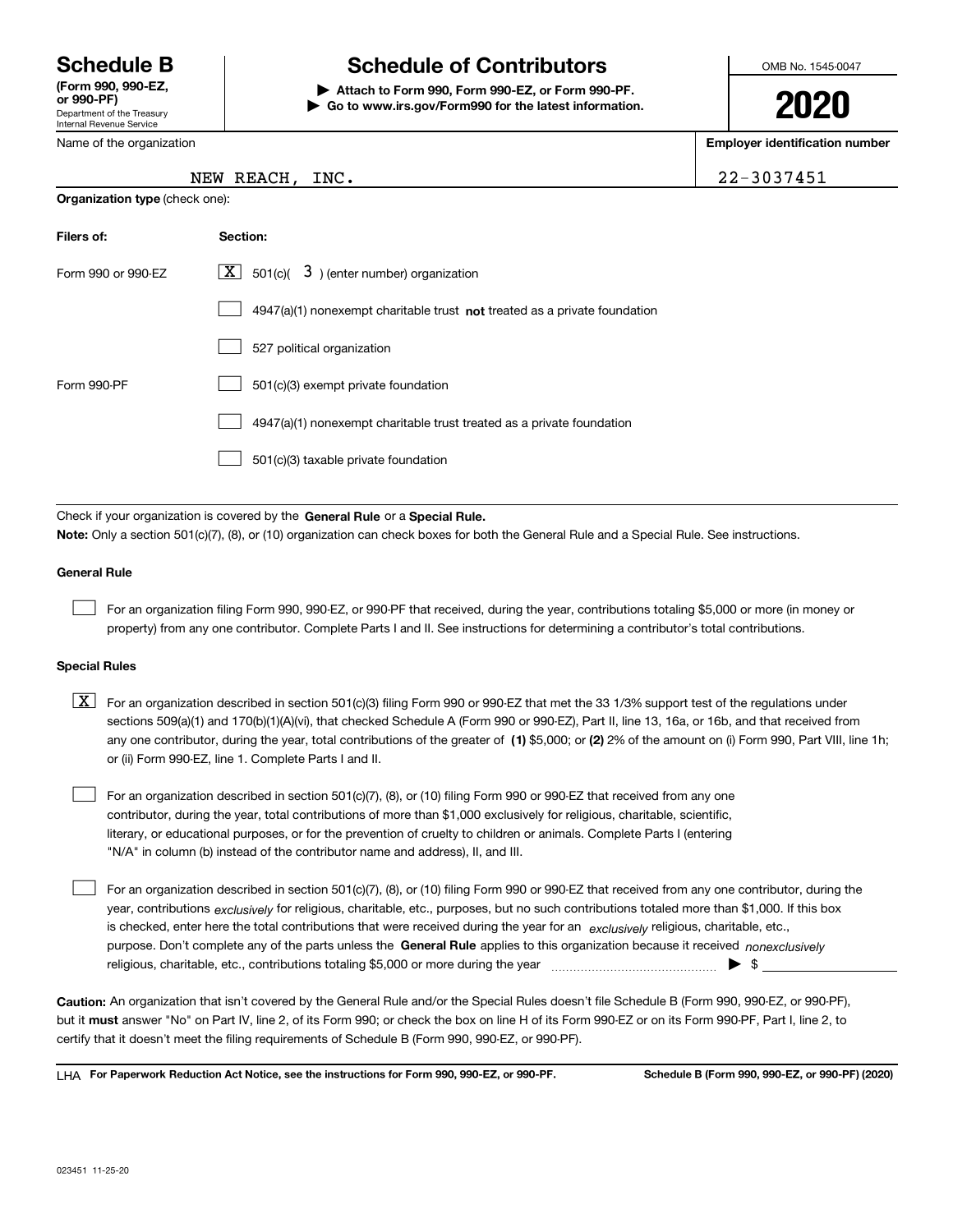### Schedule B (Form 990, 990-EZ, or 990-PF) (2020)  $P_0 = 2$

Name of organization

#### **(a)No.(b)Name, address, and ZIP + 4 (c)Total contributions (d)Type of contribution PersonPayrollNoncash (a)No.(b)Name, address, and ZIP + 4 (c)Total contributions (d)Type of contribution PersonPayrollNoncash (a)No.(b)Name, address, and ZIP + 4 (c)Total contributions (d)Type of contribution PersonPayrollNoncash (a)No.(b)Name, address, and ZIP + 4 (c)Total contributions (d)Type of contribution PersonPayrollNoncash (a)No.(b)Name, address, and ZIP + 4 (c)Total contributions (d)Type of contribution PersonPayrollNoncash (a)No.(b)Name, address, and ZIP + 4 (c)Total contributions (d)Type of contribution PersonPayrollNoncash Contributors** (see instructions). Use duplicate copies of Part I if additional space is needed.  $$$ (Complete Part II for noncash contributions.) \$(Complete Part II for noncash contributions.) \$(Complete Part II for noncash contributions.) \$(Complete Part II for noncash contributions.) \$(Complete Part II for noncash contributions.)  $\mathsf{\$}$ (Complete Part II for noncash contributions.) Chedule B (Form 990, 990-EZ, or 990-PF) (2020)<br>Iame of organization<br>**IEW REACH, INC.** 22-3037451<br>**Part I** Contributors (see instructions). Use duplicate copies of Part I if additional space is needed.  $\lceil \text{X} \rceil$  $\mathcal{L}^{\text{max}}$  $\mathcal{L}^{\text{max}}$  $|X|$  $\mathcal{L}^{\text{max}}$  $\mathcal{L}^{\text{max}}$  $\lceil \text{X} \rceil$  $\mathcal{L}^{\text{max}}$  $\mathcal{L}^{\text{max}}$  $\lceil \text{X} \rceil$  $\mathcal{L}^{\text{max}}$  $\mathcal{L}^{\text{max}}$  $|X|$  $\mathcal{L}^{\text{max}}$  $\mathcal{L}^{\text{max}}$  $|X|$  $\mathcal{L}^{\text{max}}$  $\mathcal{L}^{\text{max}}$ 1 X DEVELOPMENT 1,472,282. U.S. DEPARTMENT OF HOUSING AND URBAN 7TH STREET SW WASHINGTON, DC 20410 2 X SERVICES 1,097,896. U.S. DEPARTMENT OF HEALTH AND HUMAN 200 INDEPENDENCE AVENUE SW WASHINGTON, DC 20201 3 X MENTAL HEALTH AND ADDICTI 849,298. STATE OF CONNECTICUT DEPARTMENT OF 410 CAPITOL AVENUE HARTFORD, MA 06106 4 HOUSING REPORT OF REAL PROPERTY AND RELEASED FOR A SERIES OF REAL PROPERTY OF REAL PROPERTY. 849,051. STATE OF CONNECTICUT DEPARTMENT OF 505 HUDSON STREET HARTFORD, CT 06106 5 X SMALL BUSINESS ADMINISTRATION 282,500. 409 3RD STREET SW WASHINGTON, DC 20416 6 | AND MANAGEMENT 250,484. STATE OF CONNECTICUT OFFICE OF POLICY 450 CAPITOL AVENUE HARTFORD, CT 06106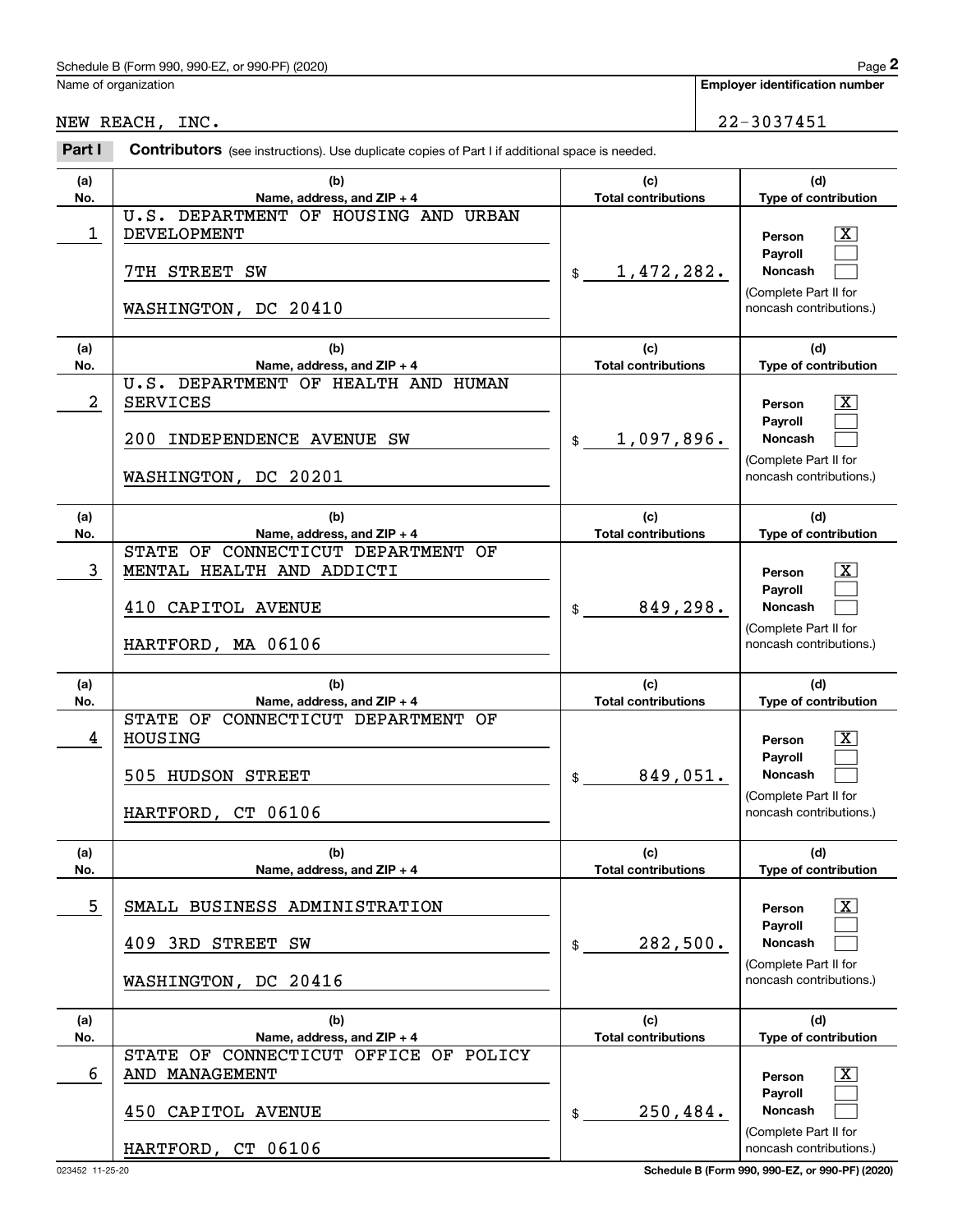| or 990-PF) (2020)<br>Schedule B (Form 990, 990-EZ, | Page |
|----------------------------------------------------|------|
|                                                    |      |

Name of organization

**Employer identification number**

### NEW REACH, INC. 22-3037451

(see instructions). Use duplicate copies of Part II if additional space is needed.<br> **1999 | Employer identification number**<br> **1999 | Employer identification number**<br> **1999 | Part II | Noncash Property** (see instructions).

| (a)<br>No.<br>from<br>Part I | (b)<br>Description of noncash property given | (c)<br>FMV (or estimate)<br>(See instructions.) | (d)<br>Date received |
|------------------------------|----------------------------------------------|-------------------------------------------------|----------------------|
|                              |                                              |                                                 |                      |
|                              |                                              |                                                 |                      |
|                              |                                              | $\,$                                            |                      |
| (a)<br>No.<br>from<br>Part I | (b)<br>Description of noncash property given | (c)<br>FMV (or estimate)<br>(See instructions.) | (d)<br>Date received |
|                              |                                              |                                                 |                      |
|                              |                                              |                                                 |                      |
|                              |                                              | $\,$                                            |                      |
| (a)<br>No.<br>from<br>Part I | (b)<br>Description of noncash property given | (c)<br>FMV (or estimate)<br>(See instructions.) | (d)<br>Date received |
|                              |                                              |                                                 |                      |
|                              |                                              |                                                 |                      |
|                              |                                              | $\$$                                            |                      |
| (a)<br>No.<br>from<br>Part I | (b)<br>Description of noncash property given | (c)<br>FMV (or estimate)<br>(See instructions.) | (d)<br>Date received |
|                              |                                              |                                                 |                      |
|                              |                                              |                                                 |                      |
|                              |                                              | \$                                              |                      |
| (a)<br>No.<br>from<br>Part I | (b)<br>Description of noncash property given | (c)<br>FMV (or estimate)<br>(See instructions.) | (d)<br>Date received |
|                              |                                              |                                                 |                      |
|                              |                                              |                                                 |                      |
|                              |                                              | \$                                              |                      |
| (a)<br>No.<br>from<br>Part I | (b)<br>Description of noncash property given | (c)<br>FMV (or estimate)<br>(See instructions.) | (d)<br>Date received |
|                              |                                              |                                                 |                      |
|                              |                                              |                                                 |                      |
|                              |                                              | \$                                              |                      |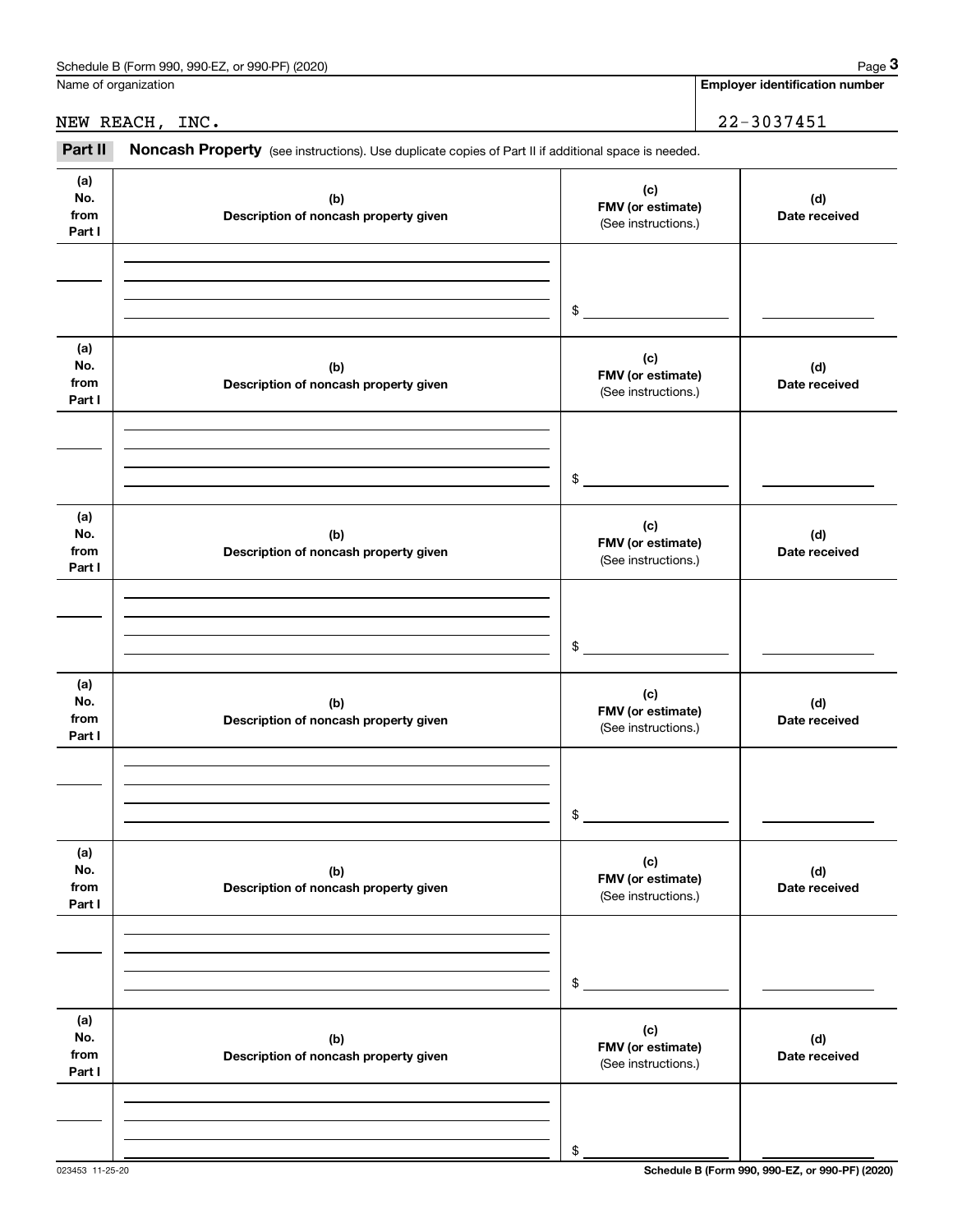|                           | Schedule B (Form 990, 990-EZ, or 990-PF) (2020)                                                                                                                                   |                      | Page 4                                                                                                                                                         |
|---------------------------|-----------------------------------------------------------------------------------------------------------------------------------------------------------------------------------|----------------------|----------------------------------------------------------------------------------------------------------------------------------------------------------------|
|                           | Name of organization                                                                                                                                                              |                      | <b>Employer identification number</b>                                                                                                                          |
|                           | NEW REACH, INC.                                                                                                                                                                   |                      | 22-3037451                                                                                                                                                     |
| Part III                  | from any one contributor. Complete columns (a) through (e) and the following line entry. For organizations                                                                        |                      | Exclusively religious, charitable, etc., contributions to organizations described in section 501(c)(7), (8), or (10) that total more than \$1,000 for the year |
|                           | completing Part III, enter the total of exclusively religious, charitable, etc., contributions of \$1,000 or less for the year. (Enter this info. once.) $\blacktriangleright$ \$ |                      |                                                                                                                                                                |
|                           | Use duplicate copies of Part III if additional space is needed.                                                                                                                   |                      |                                                                                                                                                                |
| (a) No.<br>from<br>Part I | (b) Purpose of gift                                                                                                                                                               | (c) Use of gift      | (d) Description of how gift is held                                                                                                                            |
|                           |                                                                                                                                                                                   |                      |                                                                                                                                                                |
|                           |                                                                                                                                                                                   |                      |                                                                                                                                                                |
|                           |                                                                                                                                                                                   |                      |                                                                                                                                                                |
|                           |                                                                                                                                                                                   | (e) Transfer of gift |                                                                                                                                                                |
|                           |                                                                                                                                                                                   |                      |                                                                                                                                                                |
|                           | Transferee's name, address, and ZIP + 4                                                                                                                                           |                      | Relationship of transferor to transferee                                                                                                                       |
|                           |                                                                                                                                                                                   |                      |                                                                                                                                                                |
|                           |                                                                                                                                                                                   |                      |                                                                                                                                                                |
|                           |                                                                                                                                                                                   |                      |                                                                                                                                                                |
| (a) No.<br>from           | (b) Purpose of gift                                                                                                                                                               | (c) Use of gift      | (d) Description of how gift is held                                                                                                                            |
| Part I                    |                                                                                                                                                                                   |                      |                                                                                                                                                                |
|                           |                                                                                                                                                                                   |                      |                                                                                                                                                                |
|                           |                                                                                                                                                                                   |                      |                                                                                                                                                                |
|                           |                                                                                                                                                                                   | (e) Transfer of gift |                                                                                                                                                                |
|                           |                                                                                                                                                                                   |                      |                                                                                                                                                                |
|                           | Transferee's name, address, and ZIP + 4                                                                                                                                           |                      | Relationship of transferor to transferee                                                                                                                       |
|                           |                                                                                                                                                                                   |                      |                                                                                                                                                                |
|                           |                                                                                                                                                                                   |                      |                                                                                                                                                                |
|                           |                                                                                                                                                                                   |                      |                                                                                                                                                                |
| (a) No.<br>from           | (b) Purpose of gift                                                                                                                                                               | (c) Use of gift      | (d) Description of how gift is held                                                                                                                            |
| Part I                    |                                                                                                                                                                                   |                      |                                                                                                                                                                |
|                           |                                                                                                                                                                                   |                      |                                                                                                                                                                |
|                           |                                                                                                                                                                                   |                      |                                                                                                                                                                |
|                           |                                                                                                                                                                                   | (e) Transfer of gift |                                                                                                                                                                |
|                           |                                                                                                                                                                                   |                      |                                                                                                                                                                |
|                           | Transferee's name, address, and ZIP + 4                                                                                                                                           |                      | Relationship of transferor to transferee                                                                                                                       |
|                           |                                                                                                                                                                                   |                      |                                                                                                                                                                |
|                           |                                                                                                                                                                                   |                      |                                                                                                                                                                |
|                           |                                                                                                                                                                                   |                      |                                                                                                                                                                |
| (a) No.<br>from           | (b) Purpose of gift                                                                                                                                                               | (c) Use of gift      | (d) Description of how gift is held                                                                                                                            |
| Part I                    |                                                                                                                                                                                   |                      |                                                                                                                                                                |
|                           |                                                                                                                                                                                   |                      |                                                                                                                                                                |
|                           |                                                                                                                                                                                   |                      |                                                                                                                                                                |
|                           |                                                                                                                                                                                   |                      |                                                                                                                                                                |
|                           |                                                                                                                                                                                   | (e) Transfer of gift |                                                                                                                                                                |
|                           | Transferee's name, address, and ZIP + 4                                                                                                                                           |                      | Relationship of transferor to transferee                                                                                                                       |
|                           |                                                                                                                                                                                   |                      |                                                                                                                                                                |
|                           |                                                                                                                                                                                   |                      |                                                                                                                                                                |
|                           |                                                                                                                                                                                   |                      |                                                                                                                                                                |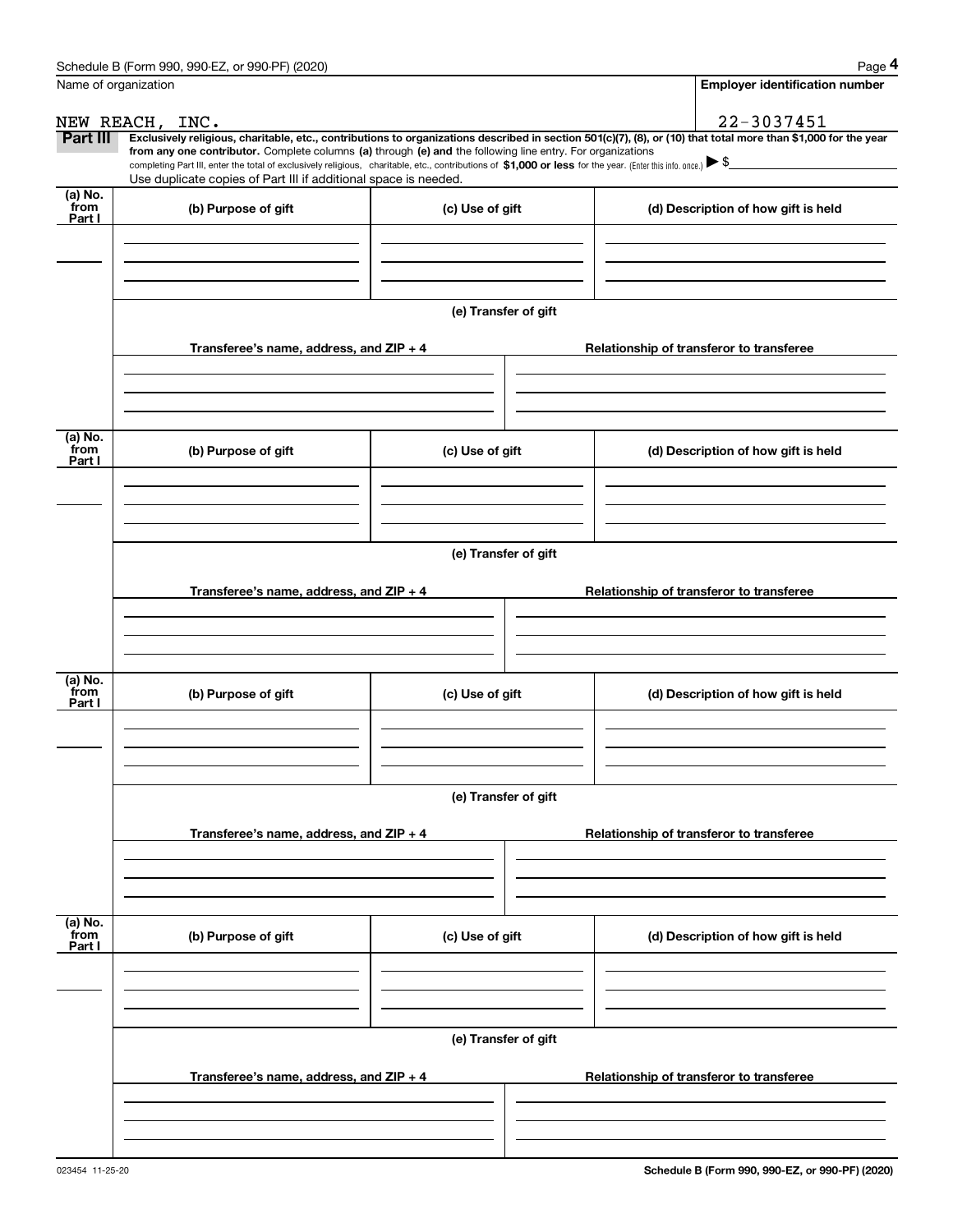|                                                                                                                                         |                                                        |                                                                                                                                                       |                     |                                                    |    |                                       | OMB No. 1545-0047     |
|-----------------------------------------------------------------------------------------------------------------------------------------|--------------------------------------------------------|-------------------------------------------------------------------------------------------------------------------------------------------------------|---------------------|----------------------------------------------------|----|---------------------------------------|-----------------------|
| <b>Supplemental Financial Statements</b><br><b>SCHEDULE D</b><br>Complete if the organization answered "Yes" on Form 990,<br>(Form 990) |                                                        |                                                                                                                                                       |                     |                                                    |    |                                       |                       |
|                                                                                                                                         |                                                        | Part IV, line 6, 7, 8, 9, 10, 11a, 11b, 11c, 11d, 11e, 11f, 12a, or 12b.                                                                              |                     |                                                    |    |                                       | <b>Open to Public</b> |
|                                                                                                                                         | Department of the Treasury<br>Internal Revenue Service | Go to www.irs.gov/Form990 for instructions and the latest information.                                                                                | Attach to Form 990. |                                                    |    |                                       | <b>Inspection</b>     |
|                                                                                                                                         | Name of the organization                               |                                                                                                                                                       |                     |                                                    |    | <b>Employer identification number</b> |                       |
|                                                                                                                                         |                                                        | NEW REACH, INC.                                                                                                                                       |                     |                                                    |    | 22-3037451                            |                       |
| Part I                                                                                                                                  |                                                        | Organizations Maintaining Donor Advised Funds or Other Similar Funds or Accounts. Complete if the                                                     |                     |                                                    |    |                                       |                       |
|                                                                                                                                         |                                                        | organization answered "Yes" on Form 990, Part IV, line 6.                                                                                             |                     |                                                    |    |                                       |                       |
|                                                                                                                                         |                                                        |                                                                                                                                                       |                     | (a) Donor advised funds                            |    | (b) Funds and other accounts          |                       |
| 1                                                                                                                                       |                                                        |                                                                                                                                                       |                     |                                                    |    |                                       |                       |
| 2                                                                                                                                       |                                                        | Aggregate value of contributions to (during year)                                                                                                     |                     |                                                    |    |                                       |                       |
| 3                                                                                                                                       |                                                        | Aggregate value of grants from (during year)                                                                                                          |                     |                                                    |    |                                       |                       |
| 4                                                                                                                                       |                                                        |                                                                                                                                                       |                     |                                                    |    |                                       |                       |
| 5                                                                                                                                       |                                                        | Did the organization inform all donors and donor advisors in writing that the assets held in donor advised funds                                      |                     |                                                    |    |                                       |                       |
|                                                                                                                                         |                                                        |                                                                                                                                                       |                     |                                                    |    | Yes                                   | No                    |
| 6                                                                                                                                       |                                                        | Did the organization inform all grantees, donors, and donor advisors in writing that grant funds can be used only                                     |                     |                                                    |    |                                       |                       |
|                                                                                                                                         |                                                        | for charitable purposes and not for the benefit of the donor or donor advisor, or for any other purpose conferring                                    |                     |                                                    |    |                                       |                       |
|                                                                                                                                         | impermissible private benefit?                         |                                                                                                                                                       |                     |                                                    |    | Yes                                   | No                    |
| Part II                                                                                                                                 |                                                        | Conservation Easements. Complete if the organization answered "Yes" on Form 990, Part IV, line 7.                                                     |                     |                                                    |    |                                       |                       |
| 1                                                                                                                                       |                                                        | Purpose(s) of conservation easements held by the organization (check all that apply).                                                                 |                     |                                                    |    |                                       |                       |
|                                                                                                                                         |                                                        | Preservation of land for public use (for example, recreation or education)                                                                            |                     | Preservation of a historically important land area |    |                                       |                       |
|                                                                                                                                         |                                                        | Protection of natural habitat                                                                                                                         |                     | Preservation of a certified historic structure     |    |                                       |                       |
|                                                                                                                                         |                                                        | Preservation of open space                                                                                                                            |                     |                                                    |    |                                       |                       |
| 2                                                                                                                                       |                                                        | Complete lines 2a through 2d if the organization held a qualified conservation contribution in the form of a conservation easement on the last        |                     |                                                    |    |                                       |                       |
|                                                                                                                                         | day of the tax year.                                   |                                                                                                                                                       |                     |                                                    |    | Held at the End of the Tax Year       |                       |
| а                                                                                                                                       |                                                        | Total number of conservation easements                                                                                                                |                     |                                                    | 2a |                                       |                       |
| b                                                                                                                                       |                                                        | Total acreage restricted by conservation easements                                                                                                    |                     |                                                    | 2b |                                       |                       |
| с                                                                                                                                       |                                                        | Number of conservation easements on a certified historic structure included in (a) manufacture included in (a)                                        |                     |                                                    | 2c |                                       |                       |
| d                                                                                                                                       |                                                        | Number of conservation easements included in (c) acquired after 7/25/06, and not on a historic structure                                              |                     |                                                    |    |                                       |                       |
|                                                                                                                                         |                                                        |                                                                                                                                                       |                     |                                                    | 2d |                                       |                       |
| 3                                                                                                                                       |                                                        | Number of conservation easements modified, transferred, released, extinguished, or terminated by the organization during the tax                      |                     |                                                    |    |                                       |                       |
|                                                                                                                                         | $\vee$ ear                                             |                                                                                                                                                       |                     |                                                    |    |                                       |                       |
| 4                                                                                                                                       |                                                        | Number of states where property subject to conservation easement is located >                                                                         |                     |                                                    |    |                                       |                       |
| 5                                                                                                                                       |                                                        | Does the organization have a written policy regarding the periodic monitoring, inspection, handling of                                                |                     |                                                    |    |                                       |                       |
|                                                                                                                                         |                                                        | violations, and enforcement of the conservation easements it holds?                                                                                   |                     |                                                    |    | Yes                                   | No                    |
| 6                                                                                                                                       |                                                        | Staff and volunteer hours devoted to monitoring, inspecting, handling of violations, and enforcing conservation easements during the year             |                     |                                                    |    |                                       |                       |
|                                                                                                                                         |                                                        |                                                                                                                                                       |                     |                                                    |    |                                       |                       |
| 7                                                                                                                                       |                                                        | Amount of expenses incurred in monitoring, inspecting, handling of violations, and enforcing conservation easements during the year                   |                     |                                                    |    |                                       |                       |
|                                                                                                                                         | $\blacktriangleright$ \$                               |                                                                                                                                                       |                     |                                                    |    |                                       |                       |
| 8                                                                                                                                       |                                                        | Does each conservation easement reported on line 2(d) above satisfy the requirements of section 170(h)(4)(B)(i)                                       |                     |                                                    |    |                                       |                       |
|                                                                                                                                         |                                                        |                                                                                                                                                       |                     |                                                    |    | Yes                                   | No                    |
| 9                                                                                                                                       |                                                        | In Part XIII, describe how the organization reports conservation easements in its revenue and expense statement and                                   |                     |                                                    |    |                                       |                       |
|                                                                                                                                         |                                                        | balance sheet, and include, if applicable, the text of the footnote to the organization's financial statements that describes the                     |                     |                                                    |    |                                       |                       |
| Part III                                                                                                                                |                                                        | organization's accounting for conservation easements.<br>Organizations Maintaining Collections of Art, Historical Treasures, or Other Similar Assets. |                     |                                                    |    |                                       |                       |
|                                                                                                                                         |                                                        |                                                                                                                                                       |                     |                                                    |    |                                       |                       |
|                                                                                                                                         |                                                        | Complete if the organization answered "Yes" on Form 990, Part IV, line 8.                                                                             |                     |                                                    |    |                                       |                       |
|                                                                                                                                         |                                                        | 1a If the organization elected, as permitted under FASB ASC 958, not to report in its revenue statement and balance sheet works                       |                     |                                                    |    |                                       |                       |
|                                                                                                                                         |                                                        | of art, historical treasures, or other similar assets held for public exhibition, education, or research in furtherance of public                     |                     |                                                    |    |                                       |                       |
|                                                                                                                                         |                                                        | service, provide in Part XIII the text of the footnote to its financial statements that describes these items.                                        |                     |                                                    |    |                                       |                       |
|                                                                                                                                         |                                                        | <b>b</b> If the organization elected, as permitted under FASB ASC 958, to report in its revenue statement and balance sheet works of                  |                     |                                                    |    |                                       |                       |
|                                                                                                                                         |                                                        | art, historical treasures, or other similar assets held for public exhibition, education, or research in furtherance of public service,               |                     |                                                    |    |                                       |                       |

|              | and motorroan aroubance, or cancel circuit accesso moral for papilo comparison, cadedation, or recognition in randiction or papilo convicto, |  |  |
|--------------|----------------------------------------------------------------------------------------------------------------------------------------------|--|--|
|              | provide the following amounts relating to these items:                                                                                       |  |  |
|              | (i)                                                                                                                                          |  |  |
|              | (ii) Assets included in Form 990, Part X                                                                                                     |  |  |
| $\mathbf{2}$ | If the organization received or held works of art, historical treasures, or other similar assets for financial gain, provide                 |  |  |
|              | the following amounts required to be reported under FASB ASC 958 relating to these items:                                                    |  |  |
|              | a Revenue included on Form 990, Part VIII, line 1                                                                                            |  |  |

| <b>a</b> Revenue included on Form 990, Part VIII, line 1 | . |
|----------------------------------------------------------|---|
| <b>b</b> Assets included in Form 990, Part X             |   |

**For Paperwork Reduction Act Notice, see the Instructions for Form 990. Schedule D (Form 990) 2020** LHA

 $\blacktriangleright$  \$

032051 12-01-20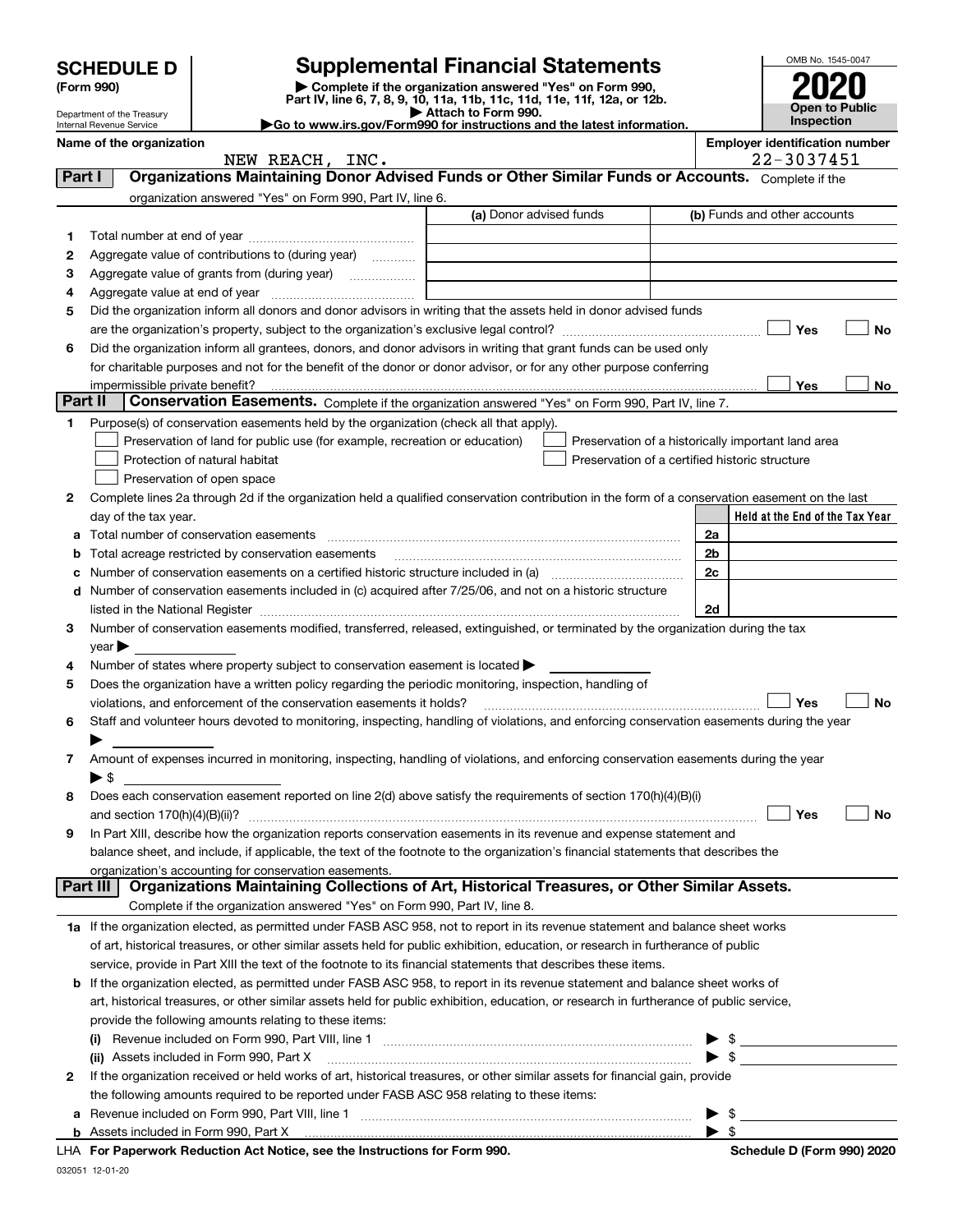|                | Schedule D (Form 990) 2020                                                                                                                                                                                                    | NEW REACH, INC.                         |   |                                                                                                                                                                                                                                |                                                                             |                                 | 22-3037451 Page 2         |          |    |
|----------------|-------------------------------------------------------------------------------------------------------------------------------------------------------------------------------------------------------------------------------|-----------------------------------------|---|--------------------------------------------------------------------------------------------------------------------------------------------------------------------------------------------------------------------------------|-----------------------------------------------------------------------------|---------------------------------|---------------------------|----------|----|
| Part III       | Organizations Maintaining Collections of Art, Historical Treasures, or Other Similar Assets (continued)                                                                                                                       |                                         |   |                                                                                                                                                                                                                                |                                                                             |                                 |                           |          |    |
| 3              | Using the organization's acquisition, accession, and other records, check any of the following that make significant use of its                                                                                               |                                         |   |                                                                                                                                                                                                                                |                                                                             |                                 |                           |          |    |
|                | collection items (check all that apply):                                                                                                                                                                                      |                                         |   |                                                                                                                                                                                                                                |                                                                             |                                 |                           |          |    |
| a              | Public exhibition                                                                                                                                                                                                             |                                         |   | Loan or exchange program                                                                                                                                                                                                       |                                                                             |                                 |                           |          |    |
| b              | Scholarly research                                                                                                                                                                                                            |                                         |   | Other and the control of the control of the control of the control of the control of the control of the control of the control of the control of the control of the control of the control of the control of the control of th |                                                                             |                                 |                           |          |    |
| c              | Preservation for future generations                                                                                                                                                                                           |                                         |   |                                                                                                                                                                                                                                |                                                                             |                                 |                           |          |    |
|                | Provide a description of the organization's collections and explain how they further the organization's exempt purpose in Part XIII.                                                                                          |                                         |   |                                                                                                                                                                                                                                |                                                                             |                                 |                           |          |    |
| 5              | During the year, did the organization solicit or receive donations of art, historical treasures, or other similar assets                                                                                                      |                                         |   |                                                                                                                                                                                                                                |                                                                             |                                 |                           |          |    |
|                | to be sold to raise funds rather than to be maintained as part of the organization's collection?                                                                                                                              |                                         |   |                                                                                                                                                                                                                                |                                                                             |                                 | Yes                       |          | No |
|                | <b>Part IV</b><br>Escrow and Custodial Arrangements. Complete if the organization answered "Yes" on Form 990, Part IV, line 9, or                                                                                             |                                         |   |                                                                                                                                                                                                                                |                                                                             |                                 |                           |          |    |
|                | reported an amount on Form 990, Part X, line 21.                                                                                                                                                                              |                                         |   |                                                                                                                                                                                                                                |                                                                             |                                 |                           |          |    |
|                | 1a Is the organization an agent, trustee, custodian or other intermediary for contributions or other assets not included                                                                                                      |                                         |   |                                                                                                                                                                                                                                |                                                                             |                                 |                           |          |    |
|                | on Form 990, Part X? [11] matter and matter and matter and matter and matter and matter and matter and matter                                                                                                                 |                                         |   |                                                                                                                                                                                                                                |                                                                             |                                 | Yes                       |          | No |
|                | b If "Yes," explain the arrangement in Part XIII and complete the following table:                                                                                                                                            |                                         |   |                                                                                                                                                                                                                                |                                                                             |                                 |                           |          |    |
|                |                                                                                                                                                                                                                               |                                         |   |                                                                                                                                                                                                                                |                                                                             |                                 | Amount                    |          |    |
| c              | Beginning balance                                                                                                                                                                                                             |                                         |   |                                                                                                                                                                                                                                |                                                                             | 1c                              |                           |          |    |
|                | Additions during the year manufactured and an account of the year manufactured and account of the year manufactured and account of the state of the state of the state of the state of the state of the state of the state of |                                         |   |                                                                                                                                                                                                                                |                                                                             | 1d                              |                           |          |    |
|                | Distributions during the year measurement contained and all the state of the state of the state of the state of                                                                                                               |                                         |   |                                                                                                                                                                                                                                |                                                                             | 1e                              |                           |          |    |
|                |                                                                                                                                                                                                                               |                                         |   |                                                                                                                                                                                                                                |                                                                             | 1f                              |                           |          |    |
|                | 2a Did the organization include an amount on Form 990, Part X, line 21, for escrow or custodial account liability?                                                                                                            |                                         |   |                                                                                                                                                                                                                                |                                                                             |                                 | Yes                       |          | No |
| <b>Part V</b>  | b If "Yes," explain the arrangement in Part XIII. Check here if the explanation has been provided on Part XIII<br><b>Endowment Funds.</b> Complete if the organization answered "Yes" on Form 990, Part IV, line 10.          |                                         |   |                                                                                                                                                                                                                                |                                                                             |                                 |                           |          |    |
|                |                                                                                                                                                                                                                               |                                         |   |                                                                                                                                                                                                                                |                                                                             |                                 |                           |          |    |
|                |                                                                                                                                                                                                                               | (a) Current year                        |   | (b) Prior year                                                                                                                                                                                                                 | (c) Two years back $\vert$ (d) Three years back $\vert$ (e) Four years back |                                 |                           |          |    |
|                | 1a Beginning of year balance                                                                                                                                                                                                  |                                         |   |                                                                                                                                                                                                                                |                                                                             |                                 |                           |          |    |
|                |                                                                                                                                                                                                                               |                                         |   |                                                                                                                                                                                                                                |                                                                             |                                 |                           |          |    |
|                | Net investment earnings, gains, and losses                                                                                                                                                                                    |                                         |   |                                                                                                                                                                                                                                |                                                                             |                                 |                           |          |    |
|                |                                                                                                                                                                                                                               |                                         |   |                                                                                                                                                                                                                                |                                                                             |                                 |                           |          |    |
|                | e Other expenditures for facilities                                                                                                                                                                                           |                                         |   |                                                                                                                                                                                                                                |                                                                             |                                 |                           |          |    |
|                | and programs                                                                                                                                                                                                                  |                                         |   |                                                                                                                                                                                                                                |                                                                             |                                 |                           |          |    |
|                | End of year balance                                                                                                                                                                                                           |                                         |   |                                                                                                                                                                                                                                |                                                                             |                                 |                           |          |    |
| g<br>2         | Provide the estimated percentage of the current year end balance (line 1g, column (a)) held as:                                                                                                                               |                                         |   |                                                                                                                                                                                                                                |                                                                             |                                 |                           |          |    |
|                | Board designated or quasi-endowment                                                                                                                                                                                           |                                         | % |                                                                                                                                                                                                                                |                                                                             |                                 |                           |          |    |
| b              | Permanent endowment                                                                                                                                                                                                           | %                                       |   |                                                                                                                                                                                                                                |                                                                             |                                 |                           |          |    |
| c              | Term endowment $\blacktriangleright$                                                                                                                                                                                          | %                                       |   |                                                                                                                                                                                                                                |                                                                             |                                 |                           |          |    |
|                | The percentages on lines 2a, 2b, and 2c should equal 100%.                                                                                                                                                                    |                                         |   |                                                                                                                                                                                                                                |                                                                             |                                 |                           |          |    |
|                | <b>3a</b> Are there endowment funds not in the possession of the organization that are held and administered for the organization                                                                                             |                                         |   |                                                                                                                                                                                                                                |                                                                             |                                 |                           |          |    |
|                | by:                                                                                                                                                                                                                           |                                         |   |                                                                                                                                                                                                                                |                                                                             |                                 |                           | Yes      | No |
|                | (i)                                                                                                                                                                                                                           |                                         |   |                                                                                                                                                                                                                                |                                                                             |                                 | 3a(i)                     |          |    |
|                |                                                                                                                                                                                                                               |                                         |   |                                                                                                                                                                                                                                |                                                                             |                                 | 3a(ii)                    |          |    |
|                | <b>b</b> If "Yes" on line 3a(ii), are the related organizations listed as required on Schedule R?                                                                                                                             |                                         |   |                                                                                                                                                                                                                                |                                                                             |                                 | 3b                        |          |    |
|                | Describe in Part XIII the intended uses of the organization's endowment funds.                                                                                                                                                |                                         |   |                                                                                                                                                                                                                                |                                                                             |                                 |                           |          |    |
| <b>Part VI</b> | Land, Buildings, and Equipment.                                                                                                                                                                                               |                                         |   |                                                                                                                                                                                                                                |                                                                             |                                 |                           |          |    |
|                | Complete if the organization answered "Yes" on Form 990, Part IV, line 11a. See Form 990, Part X, line 10.                                                                                                                    |                                         |   |                                                                                                                                                                                                                                |                                                                             |                                 |                           |          |    |
|                | Description of property                                                                                                                                                                                                       | (a) Cost or other<br>basis (investment) |   | basis (other)                                                                                                                                                                                                                  | (b) Cost or other                                                           | (c) Accumulated<br>depreciation | (d) Book value            |          |    |
|                |                                                                                                                                                                                                                               |                                         |   |                                                                                                                                                                                                                                | 1,712,455.                                                                  |                                 | 1,712,455.                |          |    |
|                |                                                                                                                                                                                                                               |                                         |   |                                                                                                                                                                                                                                | 17, 251, 154.                                                               | 3,416,285.                      | $\overline{13,834,869}$ . |          |    |
|                |                                                                                                                                                                                                                               |                                         |   |                                                                                                                                                                                                                                |                                                                             |                                 |                           |          |    |
|                |                                                                                                                                                                                                                               |                                         |   |                                                                                                                                                                                                                                | 343,431.                                                                    | 63,736.                         |                           | 279,695. |    |
|                | e Other                                                                                                                                                                                                                       |                                         |   |                                                                                                                                                                                                                                |                                                                             |                                 |                           |          |    |
|                |                                                                                                                                                                                                                               |                                         |   |                                                                                                                                                                                                                                |                                                                             |                                 | 15,827,019.               |          |    |
|                |                                                                                                                                                                                                                               |                                         |   |                                                                                                                                                                                                                                |                                                                             |                                 |                           |          |    |

**Schedule D (Form 990) 2020**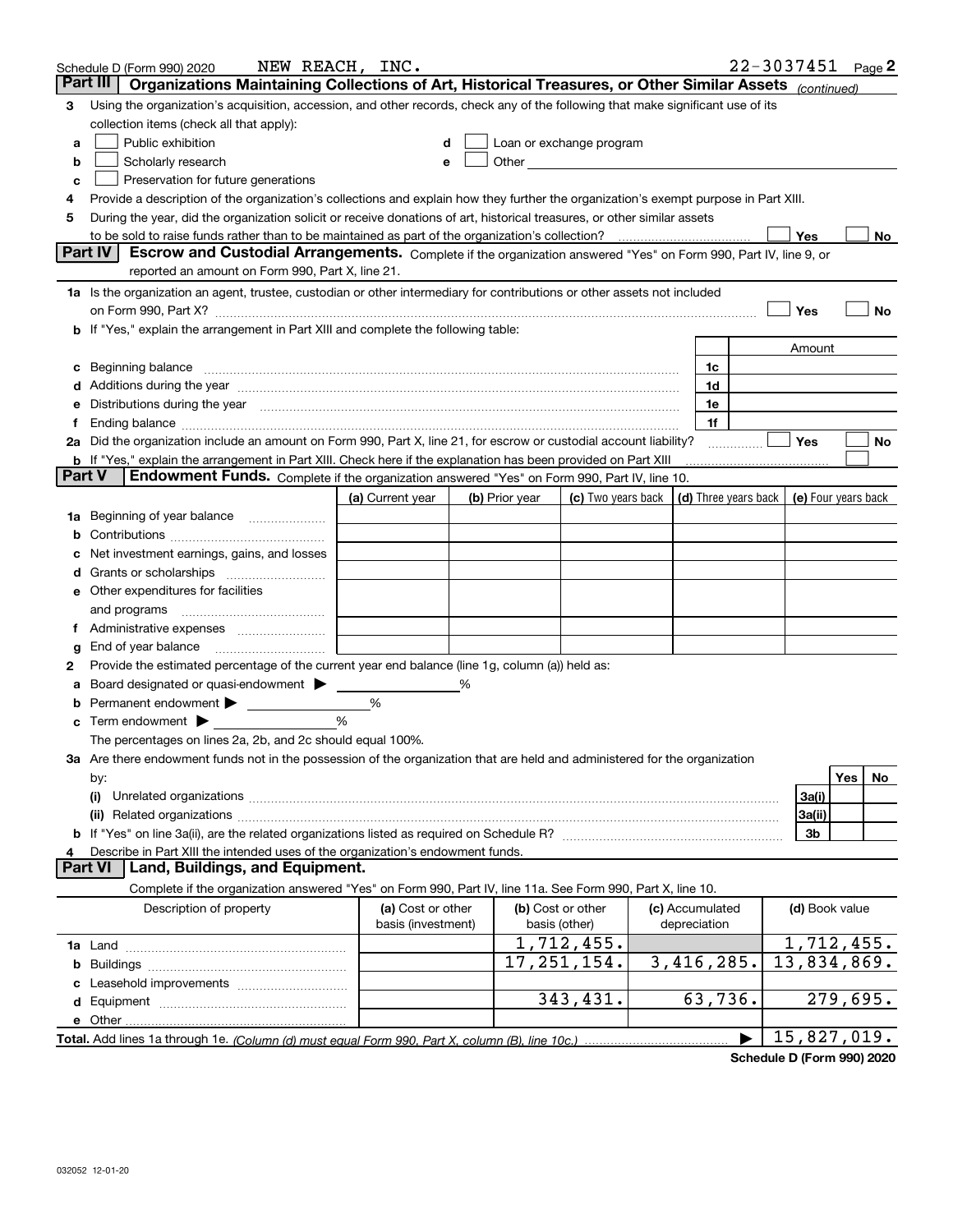| Complete if the organization answered "Yes" on Form 990, Part IV, line 11b. See Form 990, Part X, line 12.<br>(a) Description of security or category (including name of security) | (b) Book value  | (c) Method of valuation: Cost or end-of-year market value |                |
|------------------------------------------------------------------------------------------------------------------------------------------------------------------------------------|-----------------|-----------------------------------------------------------|----------------|
| (1) Financial derivatives                                                                                                                                                          |                 |                                                           |                |
|                                                                                                                                                                                    |                 |                                                           |                |
| $(3)$ Other                                                                                                                                                                        |                 |                                                           |                |
| (A)                                                                                                                                                                                |                 |                                                           |                |
| (B)                                                                                                                                                                                |                 |                                                           |                |
| (C)                                                                                                                                                                                |                 |                                                           |                |
| (D)                                                                                                                                                                                |                 |                                                           |                |
| (E)                                                                                                                                                                                |                 |                                                           |                |
| (F)                                                                                                                                                                                |                 |                                                           |                |
| (G)                                                                                                                                                                                |                 |                                                           |                |
| (H)                                                                                                                                                                                |                 |                                                           |                |
| Total. (Col. (b) must equal Form 990, Part X, col. (B) line 12.)                                                                                                                   |                 |                                                           |                |
| Part VIII Investments - Program Related.                                                                                                                                           |                 |                                                           |                |
| Complete if the organization answered "Yes" on Form 990, Part IV, line 11c. See Form 990, Part X, line 13.                                                                         |                 |                                                           |                |
| (a) Description of investment                                                                                                                                                      | (b) Book value  | (c) Method of valuation: Cost or end-of-year market value |                |
| (1)                                                                                                                                                                                |                 |                                                           |                |
| (2)                                                                                                                                                                                |                 |                                                           |                |
| (3)                                                                                                                                                                                |                 |                                                           |                |
| (4)                                                                                                                                                                                |                 |                                                           |                |
| (5)                                                                                                                                                                                |                 |                                                           |                |
| (6)                                                                                                                                                                                |                 |                                                           |                |
| (7)                                                                                                                                                                                |                 |                                                           |                |
| (8)                                                                                                                                                                                |                 |                                                           |                |
| (9)                                                                                                                                                                                |                 |                                                           |                |
| Total. (Col. (b) must equal Form 990, Part X, col. (B) line 13.)                                                                                                                   |                 |                                                           |                |
| <b>Other Assets.</b><br>Part IX                                                                                                                                                    |                 |                                                           |                |
| Complete if the organization answered "Yes" on Form 990, Part IV, line 11d. See Form 990, Part X, line 15.                                                                         |                 |                                                           |                |
|                                                                                                                                                                                    | (a) Description |                                                           | (b) Book value |
| (1)                                                                                                                                                                                |                 |                                                           |                |
| (2)                                                                                                                                                                                |                 |                                                           |                |
| (3)                                                                                                                                                                                |                 |                                                           |                |
|                                                                                                                                                                                    |                 |                                                           |                |
|                                                                                                                                                                                    |                 |                                                           |                |
| (4)                                                                                                                                                                                |                 |                                                           |                |
| (5)                                                                                                                                                                                |                 |                                                           |                |
| (6)                                                                                                                                                                                |                 |                                                           |                |
| (7)                                                                                                                                                                                |                 |                                                           |                |
| (8)                                                                                                                                                                                |                 |                                                           |                |
| (9)                                                                                                                                                                                |                 |                                                           |                |
|                                                                                                                                                                                    |                 |                                                           |                |
| Other Liabilities.<br>Part X                                                                                                                                                       |                 |                                                           |                |
| Complete if the organization answered "Yes" on Form 990, Part IV, line 11e or 11f. See Form 990, Part X, line 25.                                                                  |                 |                                                           |                |
| (a) Description of liability<br>1.                                                                                                                                                 |                 |                                                           | (b) Book value |
| Federal income taxes<br>(1)                                                                                                                                                        |                 |                                                           |                |
| <b>UST RESERVE</b><br>(2)                                                                                                                                                          |                 |                                                           | 89,090.        |
| (3)                                                                                                                                                                                |                 |                                                           |                |
| (4)                                                                                                                                                                                |                 |                                                           |                |
| (5)                                                                                                                                                                                |                 |                                                           |                |
| (6)                                                                                                                                                                                |                 |                                                           |                |
| (7)                                                                                                                                                                                |                 |                                                           |                |
| (8)                                                                                                                                                                                |                 |                                                           |                |
| (9)                                                                                                                                                                                |                 |                                                           | 89,090.        |

**2.**Liability for uncertain tax positions. In Part XIII, provide the text of the footnote to the organization's financial statements that reports the

organization's liability for uncertain tax positions under FASB ASC 740. Check here if the text of the footnote has been provided in Part XIII

 $\mathcal{L}^{\text{max}}$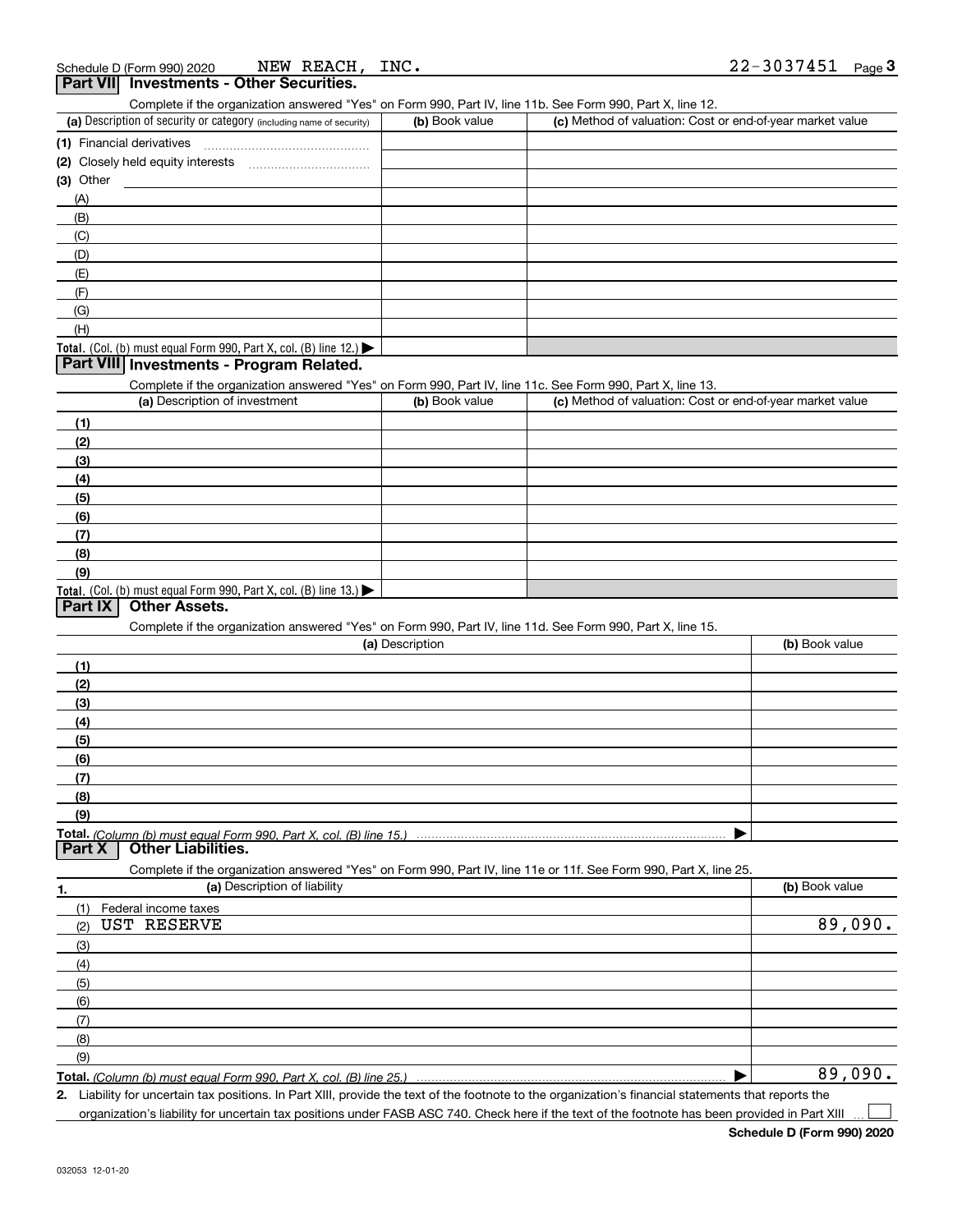|              | NEW REACH, INC.<br>Schedule D (Form 990) 2020                                                                                                                                                                                       |                |                | $22 - 3037451$ Page 4 |  |  |  |  |
|--------------|-------------------------------------------------------------------------------------------------------------------------------------------------------------------------------------------------------------------------------------|----------------|----------------|-----------------------|--|--|--|--|
|              | Reconciliation of Revenue per Audited Financial Statements With Revenue per Return.<br><b>Part XI</b>                                                                                                                               |                |                |                       |  |  |  |  |
|              | Complete if the organization answered "Yes" on Form 990, Part IV, line 12a.                                                                                                                                                         |                |                |                       |  |  |  |  |
| 1            | Total revenue, gains, and other support per audited financial statements                                                                                                                                                            |                | 1 <sup>1</sup> | 8,454,428.            |  |  |  |  |
| 2            | Amounts included on line 1 but not on Form 990, Part VIII, line 12:                                                                                                                                                                 |                |                |                       |  |  |  |  |
| a            |                                                                                                                                                                                                                                     | 2a             |                |                       |  |  |  |  |
| b            |                                                                                                                                                                                                                                     | 2 <sub>b</sub> |                |                       |  |  |  |  |
| c            |                                                                                                                                                                                                                                     | 2c             |                |                       |  |  |  |  |
| d            | Other (Describe in Part XIII.)                                                                                                                                                                                                      | 2d             |                |                       |  |  |  |  |
| e            | Add lines 2a through 2d                                                                                                                                                                                                             |                | <b>2e</b>      |                       |  |  |  |  |
| з            |                                                                                                                                                                                                                                     |                | $\overline{3}$ | 8,454,428.            |  |  |  |  |
|              | Amounts included on Form 990, Part VIII, line 12, but not on line 1:                                                                                                                                                                |                |                |                       |  |  |  |  |
| a            | Investment expenses not included on Form 990, Part VIII, line 7b                                                                                                                                                                    | 4a             |                |                       |  |  |  |  |
| b            | Other (Describe in Part XIII.)                                                                                                                                                                                                      | 4 <sub>b</sub> |                |                       |  |  |  |  |
|              | Add lines 4a and 4b                                                                                                                                                                                                                 |                | 4c             |                       |  |  |  |  |
| 5            |                                                                                                                                                                                                                                     |                | 5              | 8,454,428.            |  |  |  |  |
|              | Part XII   Reconciliation of Expenses per Audited Financial Statements With Expenses per Return.                                                                                                                                    |                |                |                       |  |  |  |  |
|              | Complete if the organization answered "Yes" on Form 990, Part IV, line 12a.                                                                                                                                                         |                |                |                       |  |  |  |  |
| 1            |                                                                                                                                                                                                                                     |                | $\mathbf{1}$   | 7,425,944.            |  |  |  |  |
| $\mathbf{2}$ | Amounts included on line 1 but not on Form 990, Part IX, line 25:                                                                                                                                                                   |                |                |                       |  |  |  |  |
| a            |                                                                                                                                                                                                                                     | 2a             |                |                       |  |  |  |  |
| b            |                                                                                                                                                                                                                                     | 2 <sub>b</sub> |                |                       |  |  |  |  |
| C            |                                                                                                                                                                                                                                     | 2c             |                |                       |  |  |  |  |
|              |                                                                                                                                                                                                                                     | 2d             |                |                       |  |  |  |  |
|              | Add lines 2a through 2d <b>contained a contained a contained a contained a</b> contained a contact the state of the state of the state of the state of the state of the state of the state of the state of the state of the state o |                | 2e             |                       |  |  |  |  |
| 3            |                                                                                                                                                                                                                                     |                | 3              | 7,425,944             |  |  |  |  |
| 4            | Amounts included on Form 990, Part IX, line 25, but not on line 1:                                                                                                                                                                  |                |                |                       |  |  |  |  |
| a            |                                                                                                                                                                                                                                     | 4a             |                |                       |  |  |  |  |
| b            |                                                                                                                                                                                                                                     | 4b             |                |                       |  |  |  |  |
|              | Add lines 4a and 4b                                                                                                                                                                                                                 |                | 4с             |                       |  |  |  |  |
|              |                                                                                                                                                                                                                                     |                | 5              | 7,425,944             |  |  |  |  |
|              | Part XIII Supplemental Information.                                                                                                                                                                                                 |                |                |                       |  |  |  |  |

Provide the descriptions required for Part II, lines 3, 5, and 9; Part III, lines 1a and 4; Part IV, lines 1b and 2b; Part V, line 4; Part X, line 2; Part XI, lines 2d and 4b; and Part XII, lines 2d and 4b. Also complete this part to provide any additional information.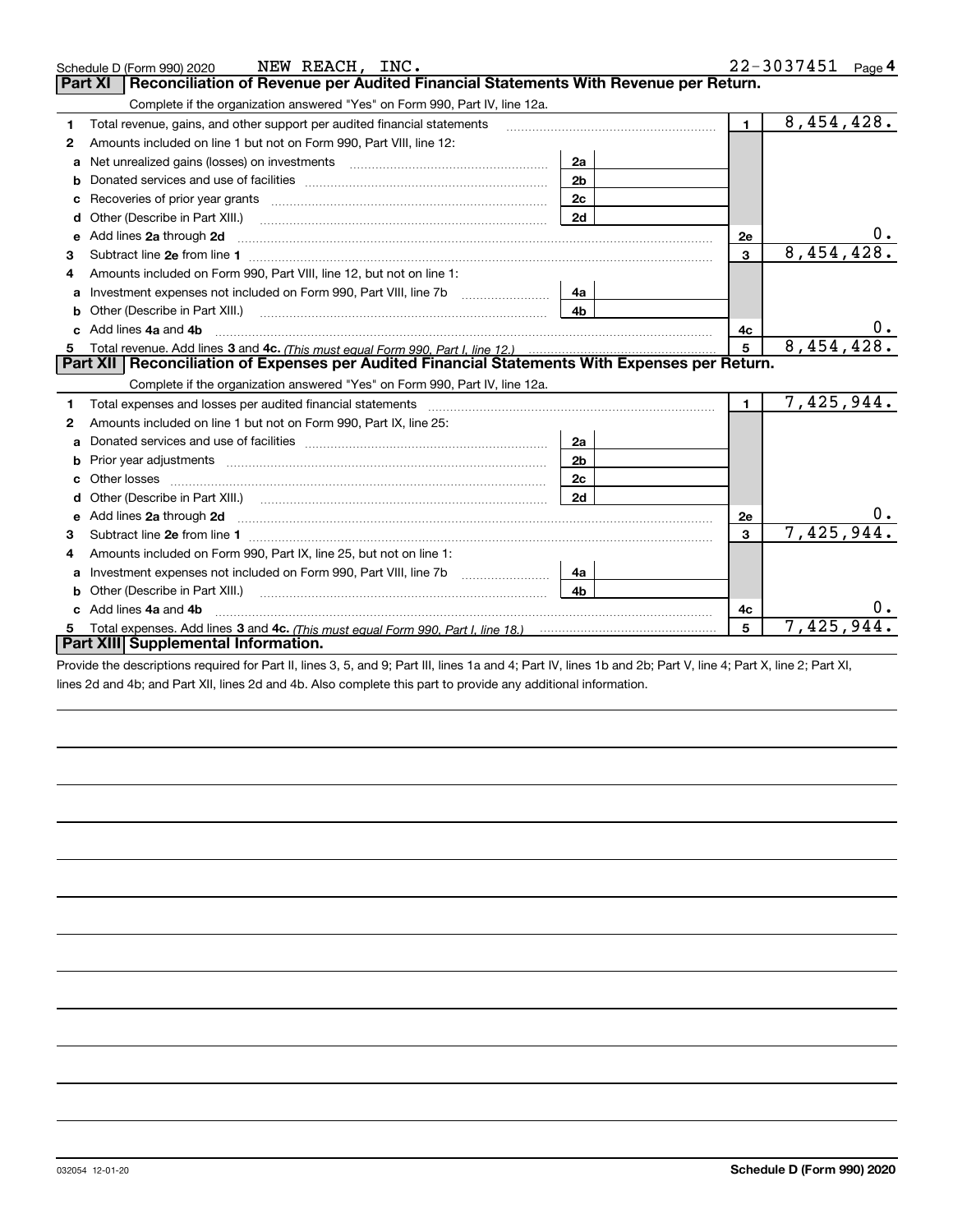| <b>SCHEDULE G</b>                                                                                                              |                                                                                                                                                                     | <b>Supplemental Information Regarding Fundraising or Gaming Activities</b>                                                                         |                            |                                                 |                                   |  |                                        | OMB No. 1545-0047                                   |  |
|--------------------------------------------------------------------------------------------------------------------------------|---------------------------------------------------------------------------------------------------------------------------------------------------------------------|----------------------------------------------------------------------------------------------------------------------------------------------------|----------------------------|-------------------------------------------------|-----------------------------------|--|----------------------------------------|-----------------------------------------------------|--|
| (Form 990 or 990-EZ)                                                                                                           | Complete if the organization answered "Yes" on Form 990, Part IV, line 17, 18, or 19, or if the<br>organization entered more than \$15,000 on Form 990-EZ, line 6a. |                                                                                                                                                    |                            |                                                 |                                   |  |                                        | <b>2020</b>                                         |  |
| Department of the Treasury                                                                                                     |                                                                                                                                                                     | Attach to Form 990 or Form 990-EZ.                                                                                                                 |                            |                                                 |                                   |  |                                        | <b>Open to Public</b>                               |  |
| Internal Revenue Service<br>Go to www.irs.gov/Form990 for instructions and the latest information.<br>Name of the organization |                                                                                                                                                                     |                                                                                                                                                    |                            |                                                 |                                   |  |                                        | Inspection<br><b>Employer identification number</b> |  |
|                                                                                                                                |                                                                                                                                                                     | NEW REACH, INC.                                                                                                                                    |                            |                                                 |                                   |  | 22-3037451                             |                                                     |  |
| Part I                                                                                                                         |                                                                                                                                                                     | Fundraising Activities. Complete if the organization answered "Yes" on Form 990, Part IV, line 17. Form 990-EZ filers are not                      |                            |                                                 |                                   |  |                                        |                                                     |  |
|                                                                                                                                | required to complete this part.                                                                                                                                     |                                                                                                                                                    |                            |                                                 |                                   |  |                                        |                                                     |  |
|                                                                                                                                |                                                                                                                                                                     | 1 Indicate whether the organization raised funds through any of the following activities. Check all that apply.                                    |                            |                                                 |                                   |  |                                        |                                                     |  |
| a                                                                                                                              | Mail solicitations<br>Solicitation of non-government grants<br>e                                                                                                    |                                                                                                                                                    |                            |                                                 |                                   |  |                                        |                                                     |  |
| b<br>Phone solicitations<br>с                                                                                                  | Internet and email solicitations                                                                                                                                    | f<br>g                                                                                                                                             | Special fundraising events |                                                 | Solicitation of government grants |  |                                        |                                                     |  |
| In-person solicitations<br>d                                                                                                   |                                                                                                                                                                     |                                                                                                                                                    |                            |                                                 |                                   |  |                                        |                                                     |  |
|                                                                                                                                |                                                                                                                                                                     | 2 a Did the organization have a written or oral agreement with any individual (including officers, directors, trustees, or                         |                            |                                                 |                                   |  |                                        |                                                     |  |
|                                                                                                                                |                                                                                                                                                                     | key employees listed in Form 990, Part VII) or entity in connection with professional fundraising services?                                        |                            |                                                 |                                   |  | Yes                                    | No                                                  |  |
|                                                                                                                                |                                                                                                                                                                     | b If "Yes," list the 10 highest paid individuals or entities (fundraisers) pursuant to agreements under which the fundraiser is to be              |                            |                                                 |                                   |  |                                        |                                                     |  |
| compensated at least \$5,000 by the organization.                                                                              |                                                                                                                                                                     |                                                                                                                                                    |                            |                                                 |                                   |  |                                        |                                                     |  |
| (i) Name and address of individual                                                                                             |                                                                                                                                                                     |                                                                                                                                                    |                            | (iii) Did<br>fundraiser                         | (iv) Gross receipts               |  | (v) Amount paid<br>to (or retained by) | (vi) Amount paid                                    |  |
| or entity (fundraiser)                                                                                                         |                                                                                                                                                                     | (ii) Activity                                                                                                                                      |                            | have custody<br>or control of<br>contributions? | from activity                     |  | fundraiser<br>listed in col. (i)       | to (or retained by)<br>organization                 |  |
|                                                                                                                                |                                                                                                                                                                     |                                                                                                                                                    |                            |                                                 |                                   |  |                                        |                                                     |  |
|                                                                                                                                |                                                                                                                                                                     |                                                                                                                                                    | Yes                        | <b>No</b>                                       |                                   |  |                                        |                                                     |  |
|                                                                                                                                |                                                                                                                                                                     |                                                                                                                                                    |                            |                                                 |                                   |  |                                        |                                                     |  |
|                                                                                                                                |                                                                                                                                                                     |                                                                                                                                                    |                            |                                                 |                                   |  |                                        |                                                     |  |
|                                                                                                                                |                                                                                                                                                                     |                                                                                                                                                    |                            |                                                 |                                   |  |                                        |                                                     |  |
|                                                                                                                                |                                                                                                                                                                     |                                                                                                                                                    |                            |                                                 |                                   |  |                                        |                                                     |  |
|                                                                                                                                |                                                                                                                                                                     |                                                                                                                                                    |                            |                                                 |                                   |  |                                        |                                                     |  |
|                                                                                                                                |                                                                                                                                                                     |                                                                                                                                                    |                            |                                                 |                                   |  |                                        |                                                     |  |
|                                                                                                                                |                                                                                                                                                                     |                                                                                                                                                    |                            |                                                 |                                   |  |                                        |                                                     |  |
|                                                                                                                                |                                                                                                                                                                     |                                                                                                                                                    |                            |                                                 |                                   |  |                                        |                                                     |  |
|                                                                                                                                |                                                                                                                                                                     |                                                                                                                                                    |                            |                                                 |                                   |  |                                        |                                                     |  |
|                                                                                                                                |                                                                                                                                                                     |                                                                                                                                                    |                            |                                                 |                                   |  |                                        |                                                     |  |
|                                                                                                                                |                                                                                                                                                                     |                                                                                                                                                    |                            |                                                 |                                   |  |                                        |                                                     |  |
|                                                                                                                                |                                                                                                                                                                     |                                                                                                                                                    |                            |                                                 |                                   |  |                                        |                                                     |  |
|                                                                                                                                |                                                                                                                                                                     |                                                                                                                                                    |                            |                                                 |                                   |  |                                        |                                                     |  |
|                                                                                                                                |                                                                                                                                                                     |                                                                                                                                                    |                            |                                                 |                                   |  |                                        |                                                     |  |
|                                                                                                                                |                                                                                                                                                                     |                                                                                                                                                    |                            |                                                 |                                   |  |                                        |                                                     |  |
|                                                                                                                                |                                                                                                                                                                     |                                                                                                                                                    |                            |                                                 |                                   |  |                                        |                                                     |  |
| Total                                                                                                                          |                                                                                                                                                                     |                                                                                                                                                    |                            |                                                 |                                   |  |                                        |                                                     |  |
| or licensing.                                                                                                                  |                                                                                                                                                                     | 3 List all states in which the organization is registered or licensed to solicit contributions or has been notified it is exempt from registration |                            |                                                 |                                   |  |                                        |                                                     |  |
|                                                                                                                                |                                                                                                                                                                     |                                                                                                                                                    |                            |                                                 |                                   |  |                                        |                                                     |  |
|                                                                                                                                |                                                                                                                                                                     |                                                                                                                                                    |                            |                                                 |                                   |  |                                        |                                                     |  |
|                                                                                                                                |                                                                                                                                                                     |                                                                                                                                                    |                            |                                                 |                                   |  |                                        |                                                     |  |
|                                                                                                                                |                                                                                                                                                                     |                                                                                                                                                    |                            |                                                 |                                   |  |                                        |                                                     |  |
|                                                                                                                                |                                                                                                                                                                     |                                                                                                                                                    |                            |                                                 |                                   |  |                                        |                                                     |  |

LHA For Paperwork Reduction Act Notice, see the Instructions for Form 990 or 990-EZ. Schedule G (Form 990 or 990-EZ) 2020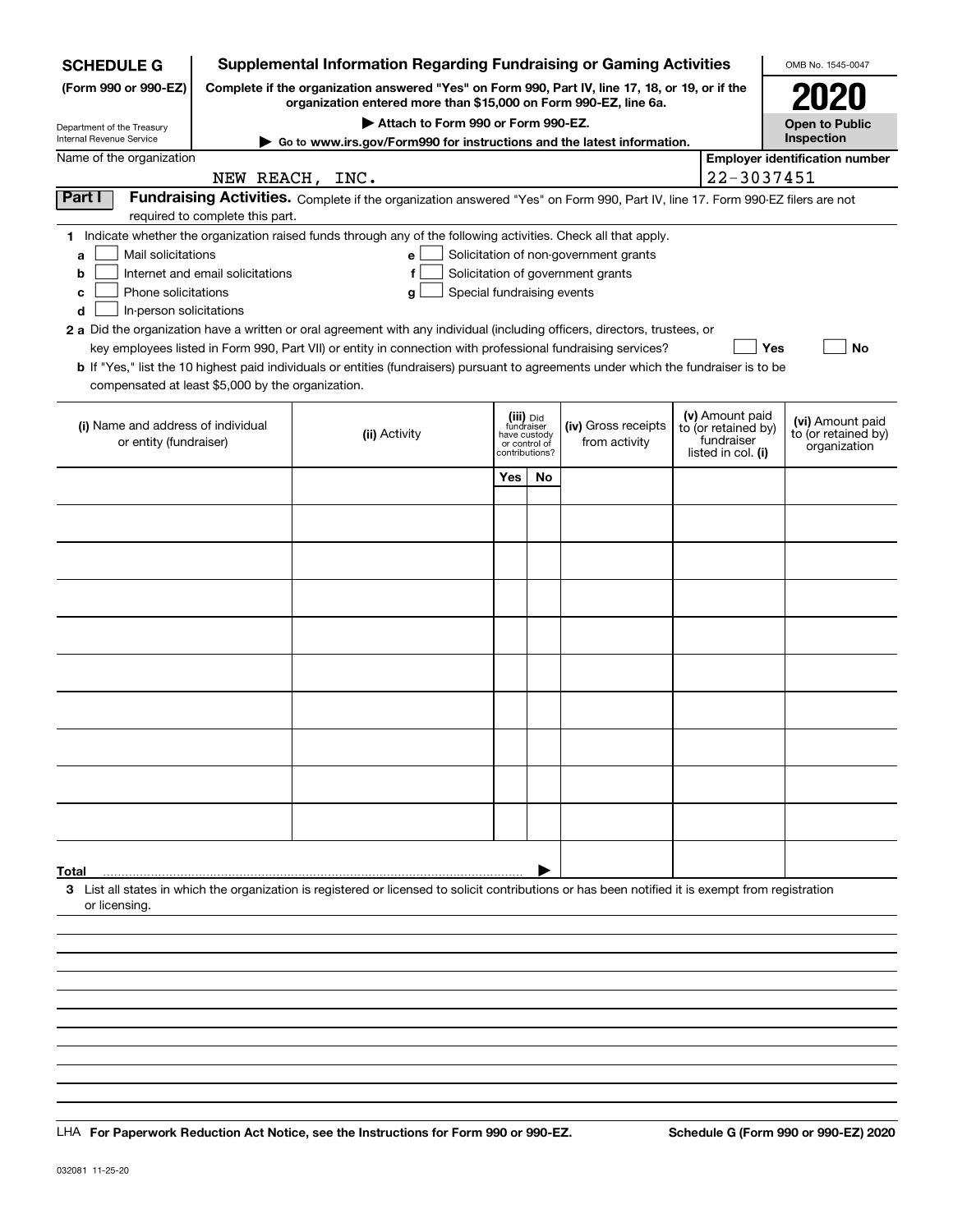#### Schedule G (Form 990 or 990-EZ) 2020 Page NEW REACH, INC. 22-3037451

**Part II** | Fundraising Events. Complete if the organization answered "Yes" on Form 990, Part IV, line 18, or reported more than \$15,000 of fundraising event contributions and gross income on Form 990-EZ, lines 1 and 6b. List events with gross receipts greater than \$5,000.

|                        |          | or iuridraising event contributions and gross income on Form 990-EZ, lines T and 6D. List events with gross receipts greater than \$5,000. |                        |                         |                  |                            |
|------------------------|----------|--------------------------------------------------------------------------------------------------------------------------------------------|------------------------|-------------------------|------------------|----------------------------|
|                        |          |                                                                                                                                            | (a) Event $#1$         | $(b)$ Event #2          | (c) Other events | (d) Total events           |
|                        |          |                                                                                                                                            | SPRING EVENTFALL EVENT |                         | 2                | (add col. (a) through      |
|                        |          |                                                                                                                                            | (event type)           | (event type)            | (total number)   | col. (c)                   |
|                        |          |                                                                                                                                            |                        |                         |                  |                            |
| Revenue                |          |                                                                                                                                            | 75,762.                | 40,601.                 | 25,649.          | 142,012.                   |
|                        |          |                                                                                                                                            |                        |                         |                  |                            |
|                        |          |                                                                                                                                            |                        |                         |                  |                            |
|                        |          |                                                                                                                                            |                        |                         |                  |                            |
|                        | 3        | Gross income (line 1 minus line 2)                                                                                                         | 75,762.                | 40,601.                 | 25,649.          | 142,012.                   |
|                        |          |                                                                                                                                            |                        |                         |                  |                            |
|                        |          | 4 Cash prizes                                                                                                                              |                        |                         |                  |                            |
|                        |          |                                                                                                                                            |                        |                         |                  |                            |
|                        |          |                                                                                                                                            |                        |                         |                  |                            |
| Direct Expenses        |          |                                                                                                                                            |                        |                         |                  |                            |
|                        |          |                                                                                                                                            |                        |                         |                  |                            |
|                        |          | 7 Food and beverages                                                                                                                       |                        |                         | 1,950.           | 1,950.                     |
|                        |          |                                                                                                                                            |                        |                         |                  |                            |
|                        | 8        |                                                                                                                                            |                        |                         |                  |                            |
|                        | 9        |                                                                                                                                            |                        |                         | 9,200.           | 9,200.                     |
|                        | 10       | Direct expense summary. Add lines 4 through 9 in column (d)                                                                                |                        |                         |                  | 11,150.                    |
|                        |          | 11 Net income summary. Subtract line 10 from line 3, column (d)                                                                            |                        |                         |                  | 130,862.                   |
|                        | Part III | Gaming. Complete if the organization answered "Yes" on Form 990, Part IV, line 19, or reported more than                                   |                        |                         |                  |                            |
|                        |          | \$15,000 on Form 990-EZ, line 6a.                                                                                                          |                        | (b) Pull tabs/instant   |                  | (d) Total gaming (add      |
|                        |          |                                                                                                                                            | (a) Bingo              | bingo/progressive bingo | (c) Other gaming | col. (a) through col. (c)) |
| Revenue                |          |                                                                                                                                            |                        |                         |                  |                            |
|                        |          |                                                                                                                                            |                        |                         |                  |                            |
|                        |          |                                                                                                                                            |                        |                         |                  |                            |
|                        |          |                                                                                                                                            |                        |                         |                  |                            |
|                        |          |                                                                                                                                            |                        |                         |                  |                            |
|                        | 3        |                                                                                                                                            |                        |                         |                  |                            |
| <b>Direct Expenses</b> |          |                                                                                                                                            |                        |                         |                  |                            |
|                        | 4        |                                                                                                                                            |                        |                         |                  |                            |
|                        |          |                                                                                                                                            |                        |                         |                  |                            |
|                        |          | 5 Other direct expenses                                                                                                                    |                        |                         |                  |                            |
|                        | 6        | Volunteer labor                                                                                                                            | Yes<br>%<br>No         | Yes<br>%<br>No          | Yes<br>%<br>No   |                            |
|                        |          |                                                                                                                                            |                        |                         |                  |                            |
|                        |          | 7 Direct expense summary. Add lines 2 through 5 in column (d)                                                                              |                        |                         |                  |                            |
|                        |          |                                                                                                                                            |                        |                         |                  |                            |
|                        | 8        |                                                                                                                                            |                        |                         |                  |                            |
|                        |          |                                                                                                                                            |                        |                         |                  |                            |
| 9                      |          | Enter the state(s) in which the organization conducts gaming activities:                                                                   |                        |                         |                  |                            |
|                        |          |                                                                                                                                            |                        |                         |                  | Yes<br>No                  |
|                        |          | <b>b</b> If "No," explain:                                                                                                                 |                        |                         |                  |                            |
|                        |          |                                                                                                                                            |                        |                         |                  |                            |
|                        |          |                                                                                                                                            |                        |                         |                  |                            |
|                        |          | <b>b</b> If "Yes," explain: $\blacksquare$                                                                                                 |                        |                         |                  | Yes<br>No                  |
|                        |          |                                                                                                                                            |                        |                         |                  |                            |
|                        |          |                                                                                                                                            |                        |                         |                  |                            |

032082 11-25-20

**Schedule G (Form 990 or 990-EZ) 2020**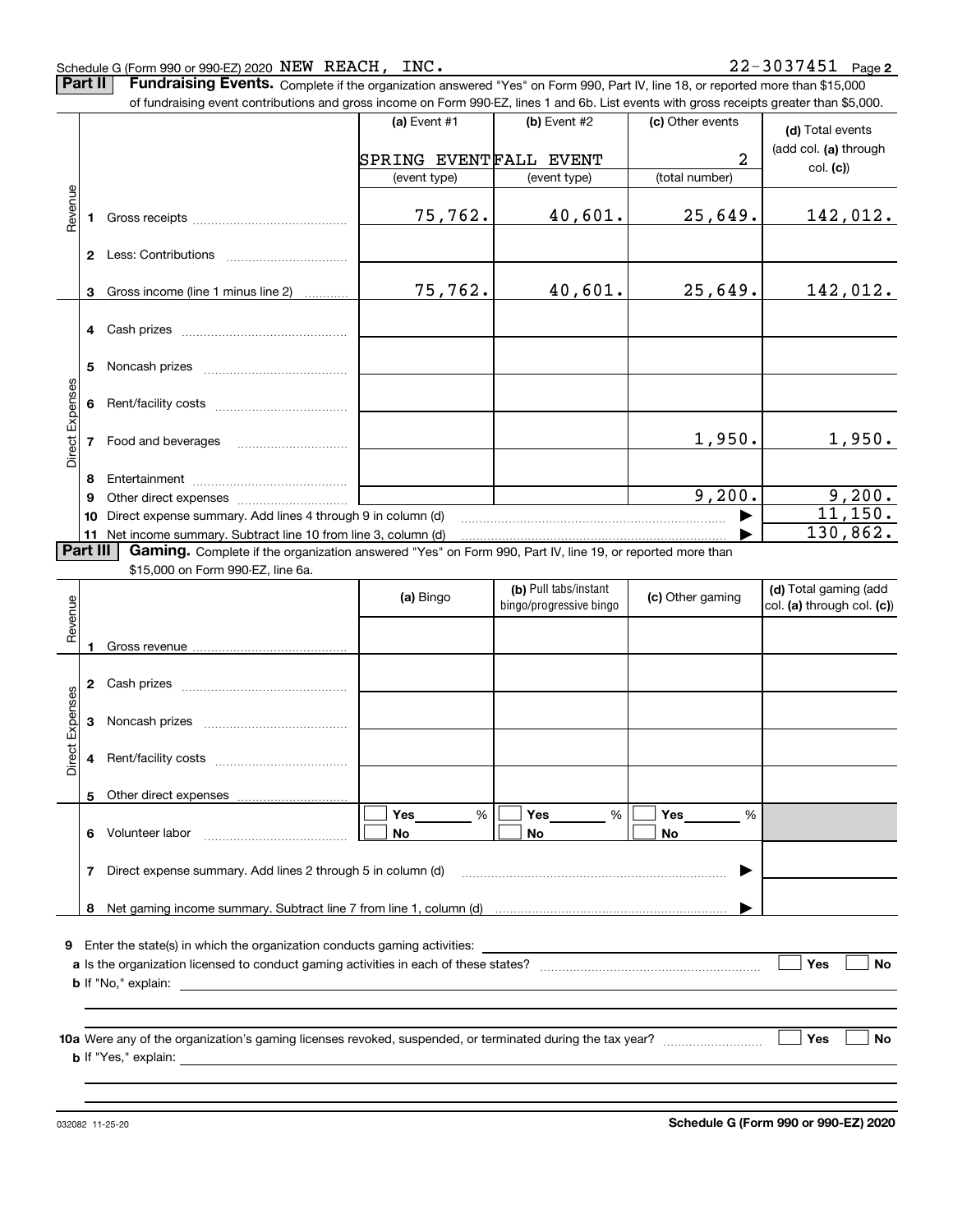|     | Schedule G (Form 990 or 990-EZ) 2020 NEW REACH, INC.                                                                                                                                                                                       | 22-3037451 |                   | Page 3 |
|-----|--------------------------------------------------------------------------------------------------------------------------------------------------------------------------------------------------------------------------------------------|------------|-------------------|--------|
|     |                                                                                                                                                                                                                                            |            | Yes               | No     |
|     | 12 Is the organization a grantor, beneficiary or trustee of a trust, or a member of a partnership or other entity formed                                                                                                                   |            |                   |        |
|     |                                                                                                                                                                                                                                            |            | Yes               | No     |
|     | 13 Indicate the percentage of gaming activity conducted in:                                                                                                                                                                                |            |                   |        |
|     |                                                                                                                                                                                                                                            |            | <u>13a</u>        | %      |
|     | <b>b</b> An outside facility <i>www.communically.communically.communically.communically.communically.communically.communically.communically.communically.communically.communically.communically.communically.communically.communicall</i>  |            | 13 <sub>b</sub>   | %      |
|     | 14 Enter the name and address of the person who prepares the organization's gaming/special events books and records:                                                                                                                       |            |                   |        |
|     |                                                                                                                                                                                                                                            |            |                   |        |
|     | Name $\blacktriangleright$<br><u>some started and the started and the started and the started and the started and the started and the started and</u>                                                                                      |            |                   |        |
|     |                                                                                                                                                                                                                                            |            |                   |        |
|     |                                                                                                                                                                                                                                            |            | Yes               | No     |
|     |                                                                                                                                                                                                                                            |            |                   |        |
|     |                                                                                                                                                                                                                                            |            |                   |        |
|     | c If "Yes," enter name and address of the third party:                                                                                                                                                                                     |            |                   |        |
|     |                                                                                                                                                                                                                                            |            |                   |        |
|     | Name $\blacktriangleright$<br><u> 1989 - Johann Harry Harry Harry Harry Harry Harry Harry Harry Harry Harry Harry Harry Harry Harry Harry Harry</u>                                                                                        |            |                   |        |
|     |                                                                                                                                                                                                                                            |            |                   |        |
|     | Address $\blacktriangleright$                                                                                                                                                                                                              |            |                   |        |
| 16  | Gaming manager information:                                                                                                                                                                                                                |            |                   |        |
|     | Name $\blacktriangleright$                                                                                                                                                                                                                 |            |                   |        |
|     | Gaming manager compensation > \$                                                                                                                                                                                                           |            |                   |        |
|     |                                                                                                                                                                                                                                            |            |                   |        |
|     | Description of services provided >                                                                                                                                                                                                         |            |                   |        |
|     |                                                                                                                                                                                                                                            |            |                   |        |
|     |                                                                                                                                                                                                                                            |            |                   |        |
|     |                                                                                                                                                                                                                                            |            |                   |        |
|     | Director/officer<br>Employee<br>Independent contractor                                                                                                                                                                                     |            |                   |        |
|     |                                                                                                                                                                                                                                            |            |                   |        |
| 17. | Mandatory distributions:                                                                                                                                                                                                                   |            |                   |        |
|     | a Is the organization required under state law to make charitable distributions from the gaming proceeds to                                                                                                                                |            |                   |        |
|     | retain the state gaming license?                                                                                                                                                                                                           |            | $\Box$ Yes $\Box$ |        |
|     | <b>b</b> Enter the amount of distributions required under state law to be distributed to other exempt organizations or spent in the                                                                                                        |            |                   |        |
|     | organization's own exempt activities during the tax year $\triangleright$ \$<br><b>Part IV</b>                                                                                                                                             |            |                   |        |
|     | Supplemental Information. Provide the explanations required by Part I, line 2b, columns (iii) and (v); and Part III, lines 9, 9b, 10b,<br>15b, 15c, 16, and 17b, as applicable. Also provide any additional information. See instructions. |            |                   |        |
|     |                                                                                                                                                                                                                                            |            |                   |        |
|     |                                                                                                                                                                                                                                            |            |                   |        |
|     |                                                                                                                                                                                                                                            |            |                   |        |
|     |                                                                                                                                                                                                                                            |            |                   |        |
|     |                                                                                                                                                                                                                                            |            |                   |        |
|     |                                                                                                                                                                                                                                            |            |                   |        |
|     |                                                                                                                                                                                                                                            |            |                   |        |
|     |                                                                                                                                                                                                                                            |            |                   |        |
|     |                                                                                                                                                                                                                                            |            |                   |        |
|     |                                                                                                                                                                                                                                            |            |                   |        |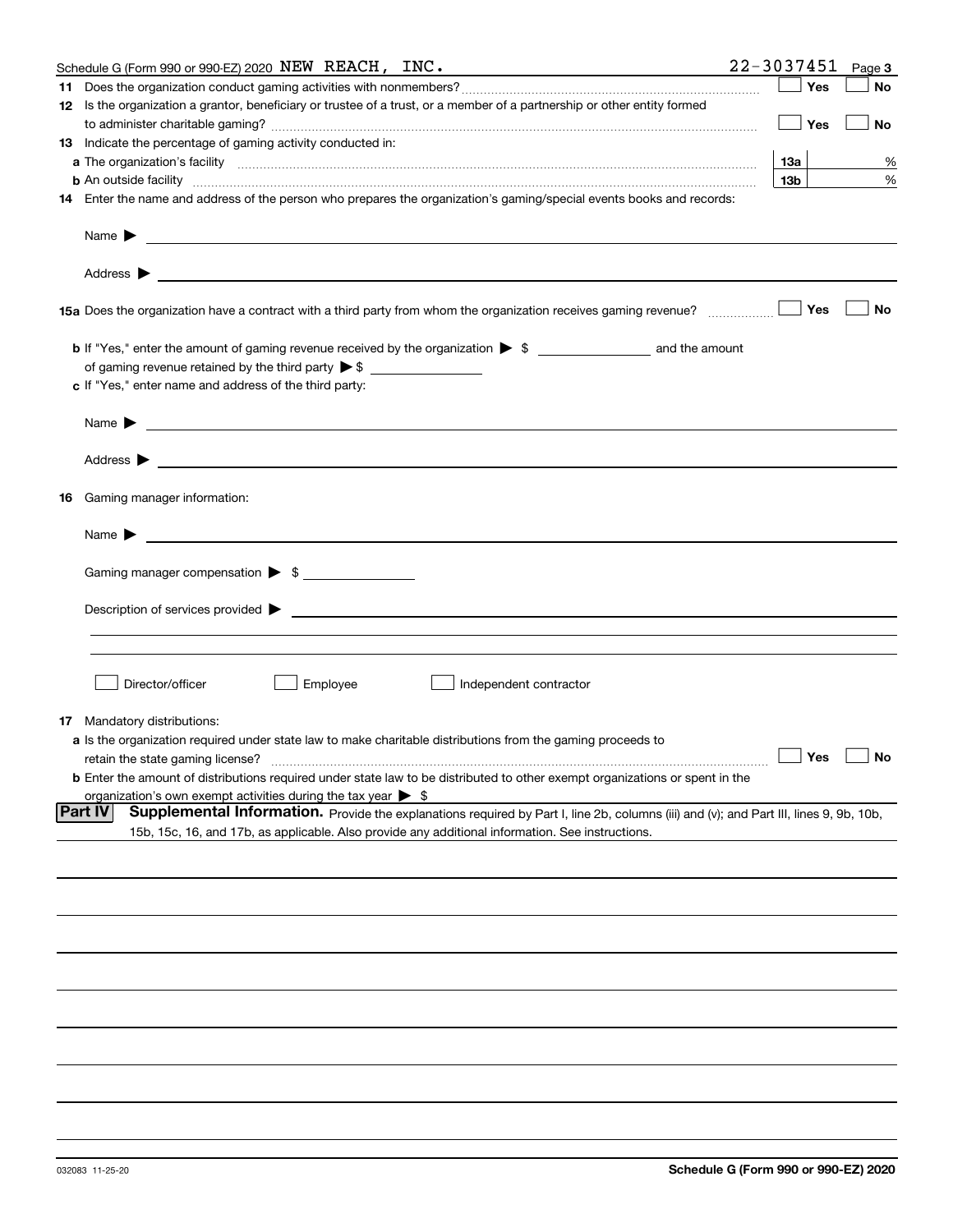| <b>Part IV   Supplemental Information</b> (continued) |  |
|-------------------------------------------------------|--|
|                                                       |  |
|                                                       |  |
|                                                       |  |
|                                                       |  |
|                                                       |  |
|                                                       |  |
|                                                       |  |
|                                                       |  |
|                                                       |  |
|                                                       |  |
|                                                       |  |
|                                                       |  |
|                                                       |  |
|                                                       |  |
|                                                       |  |
|                                                       |  |
|                                                       |  |
|                                                       |  |
|                                                       |  |
|                                                       |  |
|                                                       |  |
|                                                       |  |
|                                                       |  |
|                                                       |  |
|                                                       |  |
|                                                       |  |
|                                                       |  |
|                                                       |  |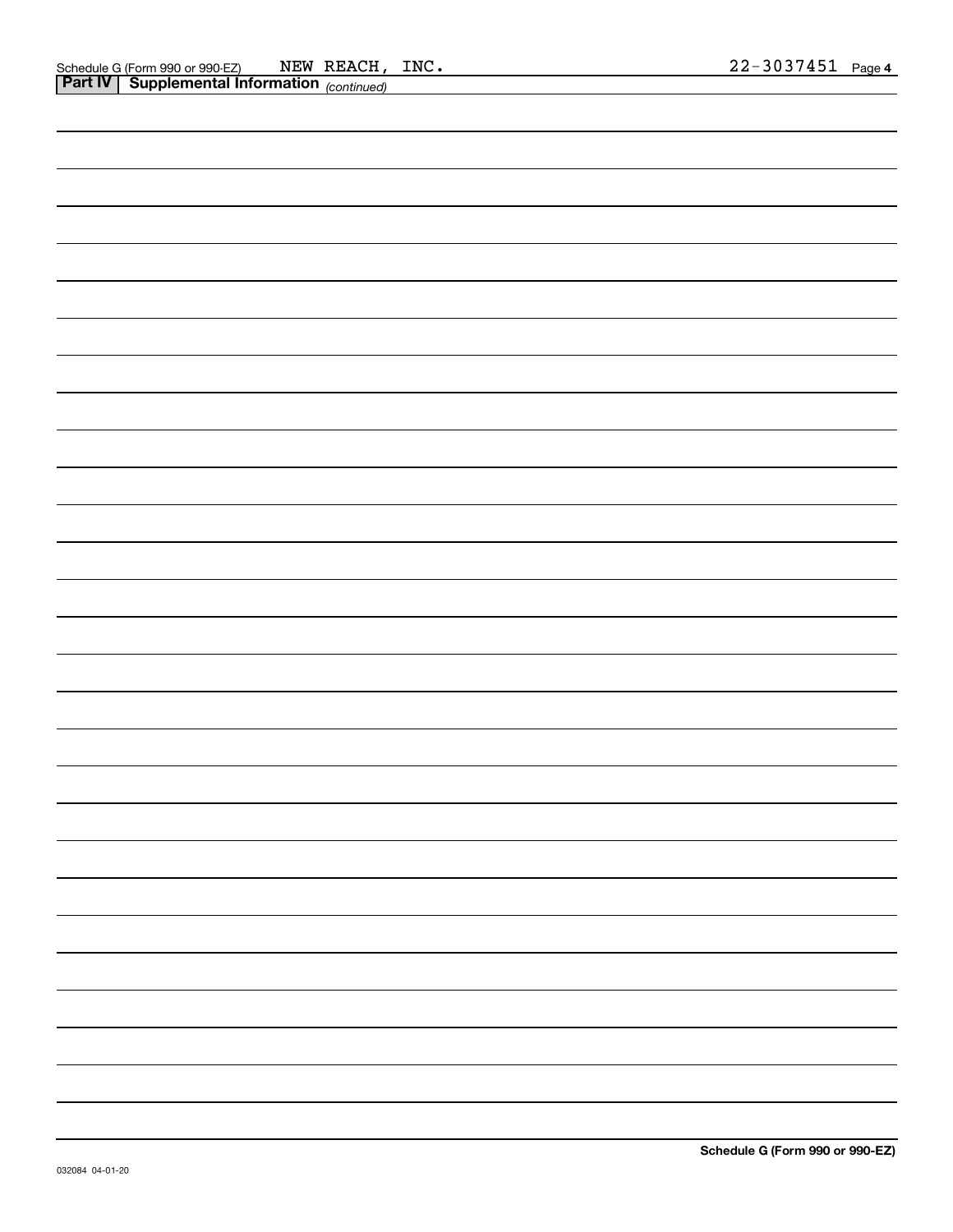|   | <b>Compensation Information</b><br><b>SCHEDULE J</b><br>OMB No. 1545-0047 |                                                                                                                                                                                                                                      |  |                                       |            |    |  |  |  |
|---|---------------------------------------------------------------------------|--------------------------------------------------------------------------------------------------------------------------------------------------------------------------------------------------------------------------------------|--|---------------------------------------|------------|----|--|--|--|
|   | (Form 990)                                                                | For certain Officers, Directors, Trustees, Key Employees, and Highest                                                                                                                                                                |  |                                       |            |    |  |  |  |
|   |                                                                           | <b>Compensated Employees</b>                                                                                                                                                                                                         |  | 2020                                  |            |    |  |  |  |
|   |                                                                           | Complete if the organization answered "Yes" on Form 990, Part IV, line 23.<br>Attach to Form 990.                                                                                                                                    |  | <b>Open to Public</b>                 |            |    |  |  |  |
|   | Department of the Treasury<br>Internal Revenue Service                    | Go to www.irs.gov/Form990 for instructions and the latest information.                                                                                                                                                               |  |                                       | Inspection |    |  |  |  |
|   | Name of the organization                                                  |                                                                                                                                                                                                                                      |  | <b>Employer identification number</b> |            |    |  |  |  |
|   |                                                                           | NEW REACH, INC.                                                                                                                                                                                                                      |  | 22-3037451                            |            |    |  |  |  |
|   | Part I                                                                    | <b>Questions Regarding Compensation</b>                                                                                                                                                                                              |  |                                       |            |    |  |  |  |
|   |                                                                           |                                                                                                                                                                                                                                      |  |                                       | Yes        | No |  |  |  |
|   |                                                                           | 1a Check the appropriate box(es) if the organization provided any of the following to or for a person listed on Form 990,                                                                                                            |  |                                       |            |    |  |  |  |
|   |                                                                           | Part VII, Section A, line 1a. Complete Part III to provide any relevant information regarding these items.                                                                                                                           |  |                                       |            |    |  |  |  |
|   | First-class or charter travel                                             | Housing allowance or residence for personal use                                                                                                                                                                                      |  |                                       |            |    |  |  |  |
|   | Travel for companions                                                     | Payments for business use of personal residence                                                                                                                                                                                      |  |                                       |            |    |  |  |  |
|   |                                                                           | Tax indemnification and gross-up payments<br>Health or social club dues or initiation fees                                                                                                                                           |  |                                       |            |    |  |  |  |
|   |                                                                           | Discretionary spending account<br>Personal services (such as maid, chauffeur, chef)                                                                                                                                                  |  |                                       |            |    |  |  |  |
|   |                                                                           |                                                                                                                                                                                                                                      |  |                                       |            |    |  |  |  |
|   |                                                                           | <b>b</b> If any of the boxes on line 1a are checked, did the organization follow a written policy regarding payment or                                                                                                               |  |                                       |            |    |  |  |  |
|   |                                                                           |                                                                                                                                                                                                                                      |  | 1b                                    |            |    |  |  |  |
| 2 |                                                                           | Did the organization require substantiation prior to reimbursing or allowing expenses incurred by all directors,                                                                                                                     |  |                                       |            |    |  |  |  |
|   |                                                                           |                                                                                                                                                                                                                                      |  | $\mathbf{2}$                          |            |    |  |  |  |
|   |                                                                           |                                                                                                                                                                                                                                      |  |                                       |            |    |  |  |  |
| З |                                                                           | Indicate which, if any, of the following the organization used to establish the compensation of the organization's                                                                                                                   |  |                                       |            |    |  |  |  |
|   |                                                                           | CEO/Executive Director. Check all that apply. Do not check any boxes for methods used by a related organization to                                                                                                                   |  |                                       |            |    |  |  |  |
|   |                                                                           | establish compensation of the CEO/Executive Director, but explain in Part III.                                                                                                                                                       |  |                                       |            |    |  |  |  |
|   | $X$ Compensation committee                                                | Written employment contract                                                                                                                                                                                                          |  |                                       |            |    |  |  |  |
|   |                                                                           | $\overline{X}$ Compensation survey or study<br>Independent compensation consultant                                                                                                                                                   |  |                                       |            |    |  |  |  |
|   |                                                                           | $\lfloor x \rfloor$ Approval by the board or compensation committee<br>Form 990 of other organizations                                                                                                                               |  |                                       |            |    |  |  |  |
|   |                                                                           |                                                                                                                                                                                                                                      |  |                                       |            |    |  |  |  |
| 4 |                                                                           | During the year, did any person listed on Form 990, Part VII, Section A, line 1a, with respect to the filing                                                                                                                         |  |                                       |            |    |  |  |  |
|   | organization or a related organization:                                   |                                                                                                                                                                                                                                      |  |                                       |            |    |  |  |  |
| а |                                                                           | Receive a severance payment or change-of-control payment?                                                                                                                                                                            |  | 4a                                    |            | х  |  |  |  |
| b |                                                                           | Participate in or receive payment from a supplemental nonqualified retirement plan?                                                                                                                                                  |  | 4b                                    |            | X  |  |  |  |
| c |                                                                           | Participate in or receive payment from an equity-based compensation arrangement?                                                                                                                                                     |  | 4с                                    |            | х  |  |  |  |
|   |                                                                           | If "Yes" to any of lines 4a-c, list the persons and provide the applicable amounts for each item in Part III.                                                                                                                        |  |                                       |            |    |  |  |  |
|   |                                                                           |                                                                                                                                                                                                                                      |  |                                       |            |    |  |  |  |
|   |                                                                           | Only section 501(c)(3), 501(c)(4), and 501(c)(29) organizations must complete lines 5-9.                                                                                                                                             |  |                                       |            |    |  |  |  |
|   |                                                                           | For persons listed on Form 990, Part VII, Section A, line 1a, did the organization pay or accrue any compensation                                                                                                                    |  |                                       |            |    |  |  |  |
|   | contingent on the revenues of:                                            |                                                                                                                                                                                                                                      |  |                                       |            | х  |  |  |  |
|   |                                                                           | a The organization? <b>Constitution</b> and the organization?                                                                                                                                                                        |  | 5а                                    |            | х  |  |  |  |
|   |                                                                           |                                                                                                                                                                                                                                      |  | 5b                                    |            |    |  |  |  |
|   |                                                                           | If "Yes" on line 5a or 5b, describe in Part III.                                                                                                                                                                                     |  |                                       |            |    |  |  |  |
| 6 |                                                                           | For persons listed on Form 990, Part VII, Section A, line 1a, did the organization pay or accrue any compensation                                                                                                                    |  |                                       |            |    |  |  |  |
|   | contingent on the net earnings of:                                        |                                                                                                                                                                                                                                      |  |                                       |            | х  |  |  |  |
| a |                                                                           | The organization? <b>With the contract of the contract of the contract of the contract of the contract of the contract of the contract of the contract of the contract of the contract of the contract of the contract of the co</b> |  | 6a                                    |            | Х  |  |  |  |
|   |                                                                           | If "Yes" on line 6a or 6b, describe in Part III.                                                                                                                                                                                     |  | 6b                                    |            |    |  |  |  |
|   |                                                                           | 7 For persons listed on Form 990, Part VII, Section A, line 1a, did the organization provide any nonfixed payments                                                                                                                   |  |                                       |            |    |  |  |  |
|   |                                                                           |                                                                                                                                                                                                                                      |  | 7                                     |            | x  |  |  |  |
|   |                                                                           | Were any amounts reported on Form 990, Part VII, paid or accrued pursuant to a contract that was subject to the                                                                                                                      |  |                                       |            |    |  |  |  |
| 8 |                                                                           |                                                                                                                                                                                                                                      |  | 8                                     |            | x  |  |  |  |
| 9 |                                                                           | initial contract exception described in Regulations section 53.4958-4(a)(3)? If "Yes," describe in Part III                                                                                                                          |  |                                       |            |    |  |  |  |
|   |                                                                           | If "Yes" on line 8, did the organization also follow the rebuttable presumption procedure described in                                                                                                                               |  | 9                                     |            |    |  |  |  |
|   | Regulations section 53.4958-6(c)?                                         | For Departuarly Reduction Act Notice, and the Instructions for Ferm 000                                                                                                                                                              |  | Pohodulo I (Form 000) 2020            |            |    |  |  |  |

LHA For Paperwork Reduction Act Notice, see the Instructions for Form 990. Schedule J (Form 990) 2020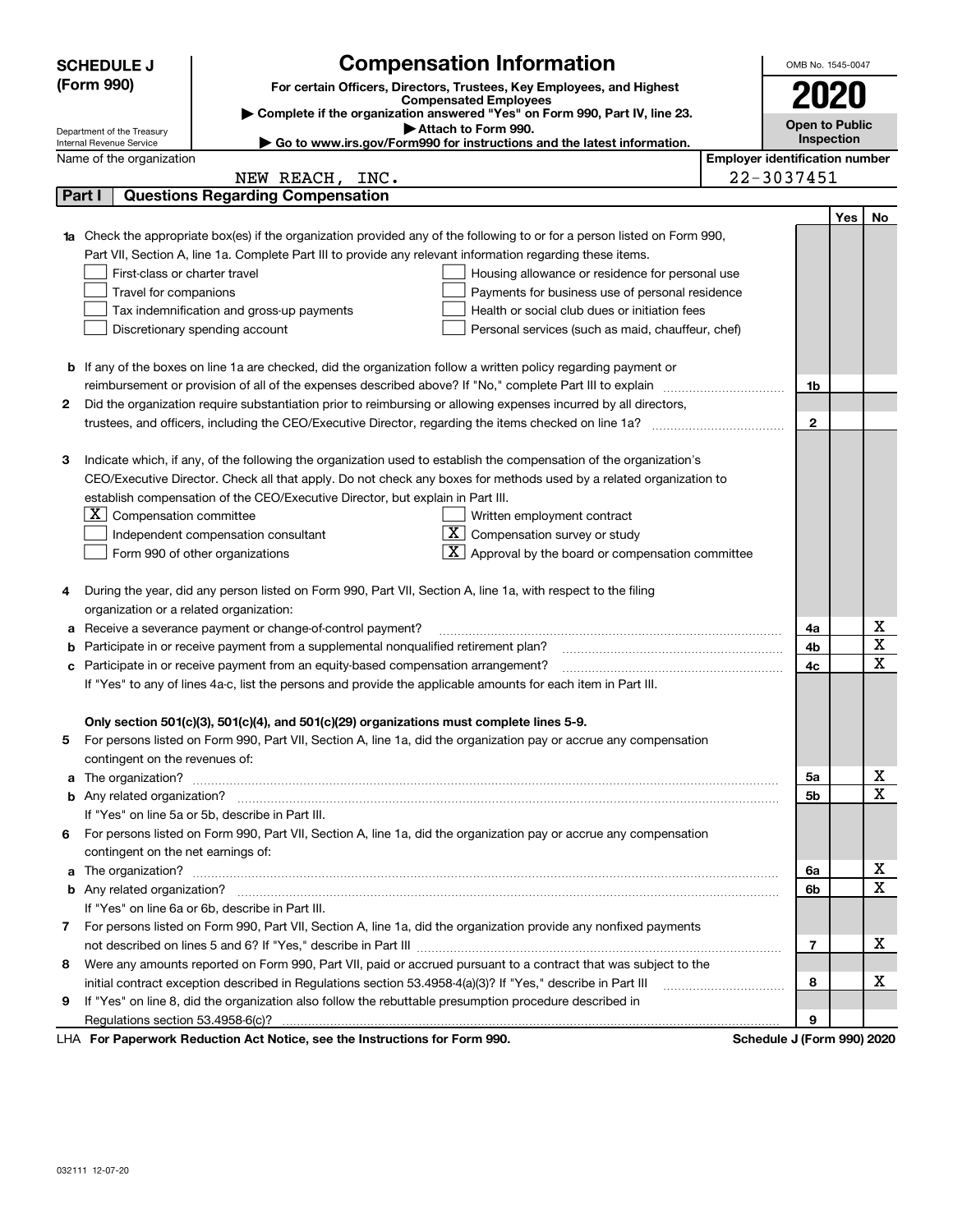# **Part II Officers, Directors, Trustees, Key Employees, and Highest Compensated Employees.**  Schedule J (Form 990) 2020 Page Use duplicate copies if additional space is needed.

For each individual whose compensation must be reported on Schedule J, report compensation from the organization on row (i) and from related organizations, described in the instructions, on row (ii). Do not list any individuals that aren't listed on Form 990, Part VII.

**Note:**  The sum of columns (B)(i)-(iii) for each listed individual must equal the total amount of Form 990, Part VII, Section A, line 1a, applicable column (D) and (E) amounts for that individual.

|                               |                          | (B) Breakdown of W-2 and/or 1099-MISC compensation |                                           | (C) Retirement and<br>other deferred | (D) Nontaxable<br>benefits | (E) Total of columns<br>$(B)(i)-(D)$ | (F) Compensation<br>in column (B)         |
|-------------------------------|--------------------------|----------------------------------------------------|-------------------------------------------|--------------------------------------|----------------------------|--------------------------------------|-------------------------------------------|
| (A) Name and Title            | (i) Base<br>compensation | (ii) Bonus &<br>incentive<br>compensation          | (iii) Other<br>reportable<br>compensation | compensation                         |                            |                                      | reported as deferred<br>on prior Form 990 |
| KELLYANN DAY<br>(1)<br>(i)    | 172,494.                 | $\overline{0}$ .                                   | $\overline{0}$ .                          | 5,053.                               | 938.                       | 178,485.                             | $\mathbf{0}$ .                            |
| $\mathtt{CEO}$<br><u>(ii)</u> | $\overline{0}$ .         | $\overline{0}$ .                                   | $\overline{0}$ .                          | $\overline{0}$ .                     | $\overline{0}$ .           | $\overline{0}$ .                     | $\overline{0}$ .                          |
| (i)                           |                          |                                                    |                                           |                                      |                            |                                      |                                           |
| <u>(ii)</u>                   |                          |                                                    |                                           |                                      |                            |                                      |                                           |
| (i)                           |                          |                                                    |                                           |                                      |                            |                                      |                                           |
| <u>(ii)</u>                   |                          |                                                    |                                           |                                      |                            |                                      |                                           |
| (i)                           |                          |                                                    |                                           |                                      |                            |                                      |                                           |
| <u>(ii)</u>                   |                          |                                                    |                                           |                                      |                            |                                      |                                           |
| (i)                           |                          |                                                    |                                           |                                      |                            |                                      |                                           |
| <u>(ii)</u>                   |                          |                                                    |                                           |                                      |                            |                                      |                                           |
| (i)                           |                          |                                                    |                                           |                                      |                            |                                      |                                           |
| <u>(ii)</u>                   |                          |                                                    |                                           |                                      |                            |                                      |                                           |
| (i)                           |                          |                                                    |                                           |                                      |                            |                                      |                                           |
| <u>(ii)</u>                   |                          |                                                    |                                           |                                      |                            |                                      |                                           |
| (i)                           |                          |                                                    |                                           |                                      |                            |                                      |                                           |
| <u>(ii)</u>                   |                          |                                                    |                                           |                                      |                            |                                      |                                           |
| (i)                           |                          |                                                    |                                           |                                      |                            |                                      |                                           |
| <u>(ii)</u>                   |                          |                                                    |                                           |                                      |                            |                                      |                                           |
| (i)<br><u>(ii)</u>            |                          |                                                    |                                           |                                      |                            |                                      |                                           |
| (i)                           |                          |                                                    |                                           |                                      |                            |                                      |                                           |
| <u>(ii)</u>                   |                          |                                                    |                                           |                                      |                            |                                      |                                           |
| (i)                           |                          |                                                    |                                           |                                      |                            |                                      |                                           |
| <u>(ii)</u>                   |                          |                                                    |                                           |                                      |                            |                                      |                                           |
| (i)                           |                          |                                                    |                                           |                                      |                            |                                      |                                           |
| <u>(ii)</u>                   |                          |                                                    |                                           |                                      |                            |                                      |                                           |
| (i)                           |                          |                                                    |                                           |                                      |                            |                                      |                                           |
| <u>(ii)</u>                   |                          |                                                    |                                           |                                      |                            |                                      |                                           |
| (i)                           |                          |                                                    |                                           |                                      |                            |                                      |                                           |
| <u>(ii)</u>                   |                          |                                                    |                                           |                                      |                            |                                      |                                           |
| (i)                           |                          |                                                    |                                           |                                      |                            |                                      |                                           |
| <u>(ii)</u>                   |                          |                                                    |                                           |                                      |                            |                                      |                                           |

22-3037451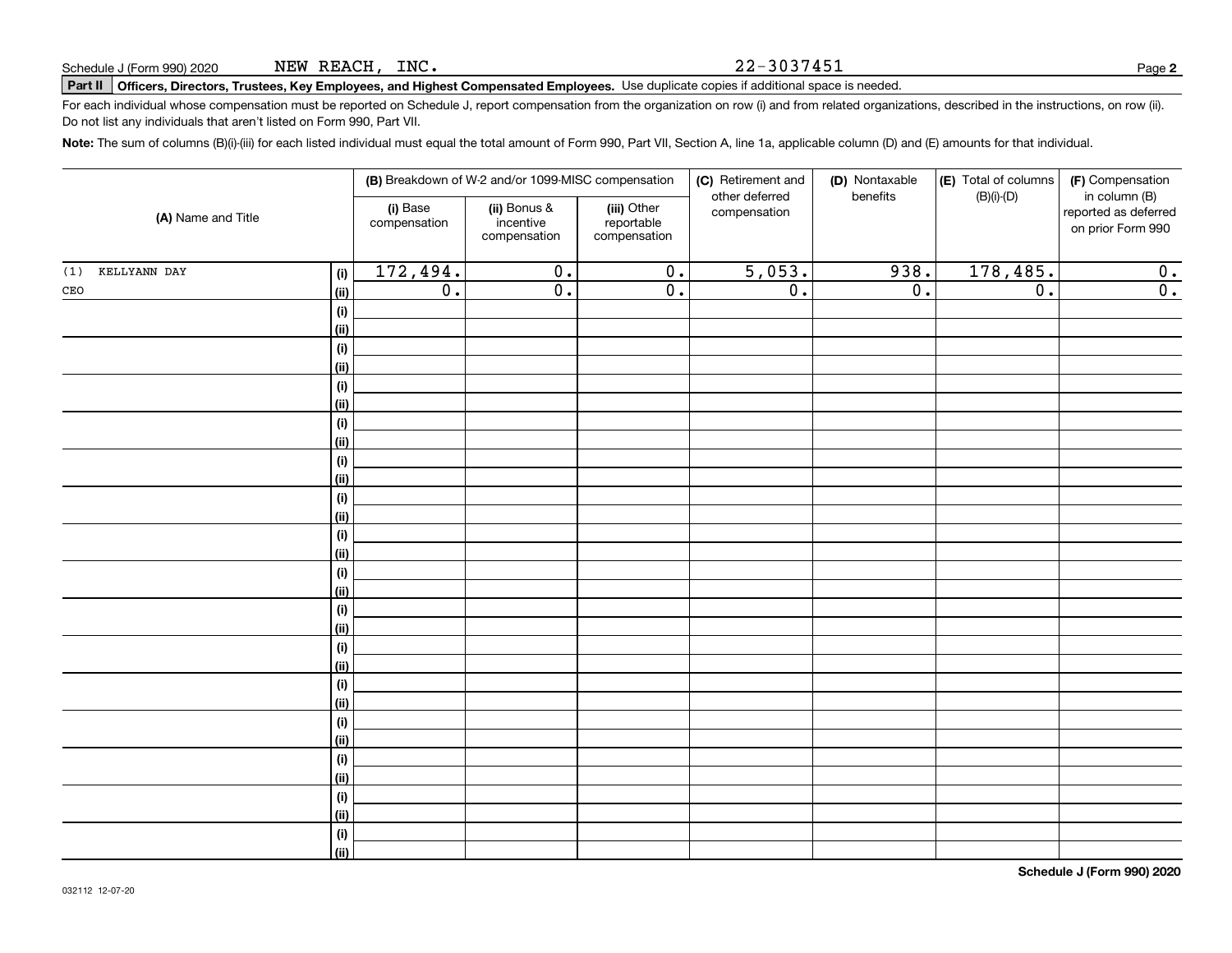NEW REACH, INC.

**Part III Supplemental Information**

Schedule J (Form 990) 2020 NEW REACH, INC.<br>
Part III Supplemental Information<br>
Provide the information, explanation, or descriptions required for Part I, lines 1a, 1b, 3, 4a, 4b, 4c, 5a, 5b, 6a, 6b, 7, and 8, and for Part

**Schedule J (Form 990) 2020**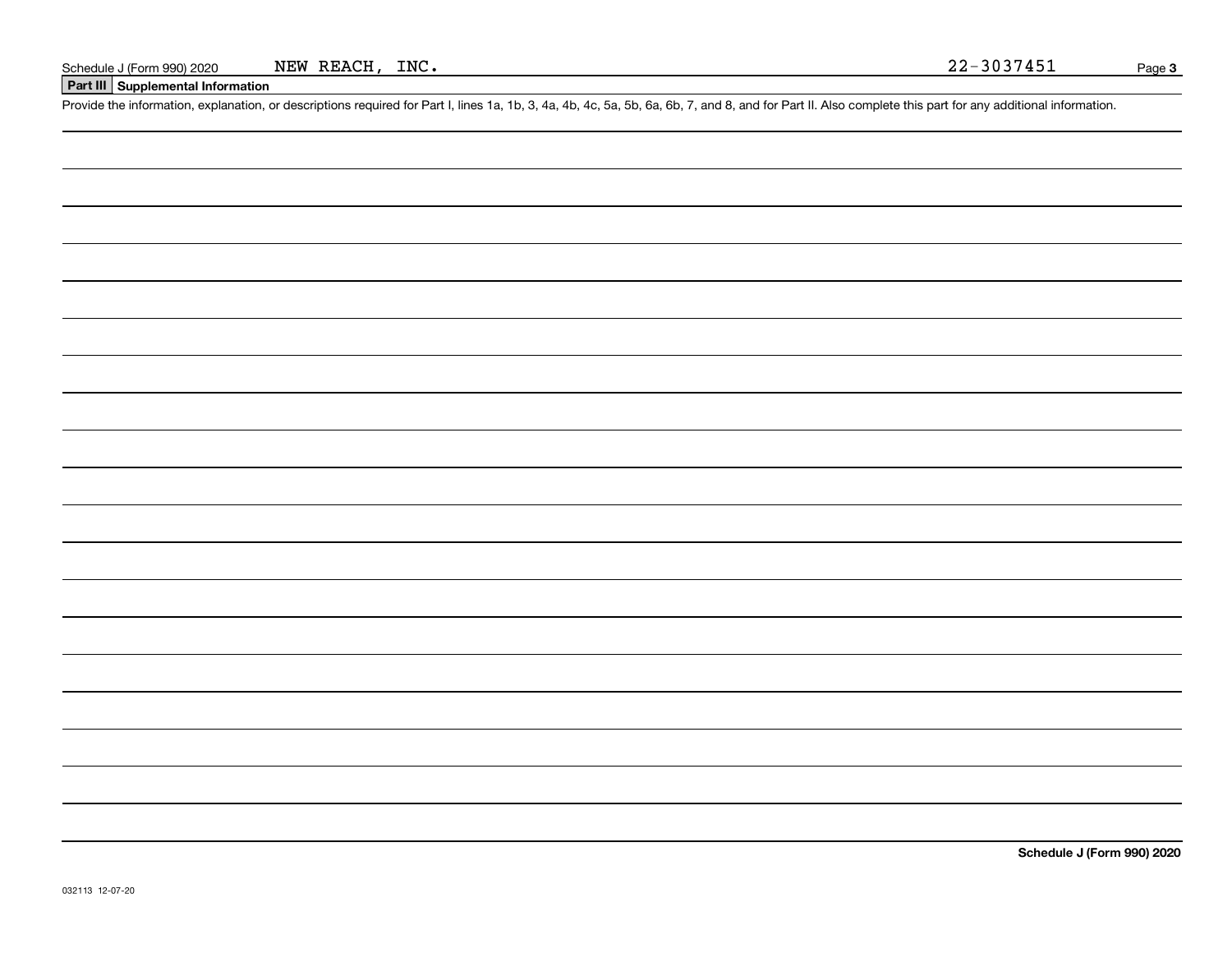Internal Revenue Service

Department of the Treasury **(Form 990 or 990-EZ)**

Name of the organization

**Complete to provide information for responses to specific questions on Form 990 or 990-EZ or to provide any additional information. | Attach to Form 990 or 990-EZ. | Go to www.irs.gov/Form990 for the latest information. SCHEDULE O Supplemental Information to Form 990 or 990-EZ** OMB No. 1545-0047 **Open to Public Inspection2020**

NEW REACH, INC. 22-3037451

**Employer identification number**

FORM 990, PART I, LINE 1, DESCRIPTION OF ORGANIZATION MISSION:

THROUGH A CONTINUUM OF HOUSING AND SUPPORT USING THE MOST INNOVATIVE

AND PROGRESSIVE METHODS.

FORM 990, PART III, LINE 1, DESCRIPTION OF ORGANIZATION MISSION:

REACHING OUR GOAL TO END HOMELESSNESS, WHICH TRANSLATES TO MAKING IT

RARE, BRIEF, AND ONE-TIME.

FORM 990, PART III, LINE 4B, PROGRAM SERVICE ACCOMPLISHMENTS:

SERVICES TO AT-RISK RESIDENTS WHO HAVE EXPERIENCED HOMELESSNESS IN BOTH

FAIRFIELD AND NEW HAVEN COUNTIES. WORKING TO MAKE HOMELESSNESS BRIEF,

NEW REACH'S INTEGRATED CARE PROGRAM (ICP) IS A COLLABORATIVE EFFORT

WITH YALE NEW HAVEN HOSPITAL THAT SERVES WOMEN WHO ARE HOMELESS, HAVE

CO-OCCURRING DISORDERS, AND A HIGH HOSPITAL UTILIZATION. THE ICP TEAM

IS PROFICIENT IN HELPING CLIENTS CONNECT WITH INNOVATIVE HOUSING

OPTIONS AND SUPPORTIVE SERVICES THAT BEST MEET THEIR UNIQUE NEEDS. THE

FURNITURE CO-OP HELPS THOSE EXITING HOMELESSNESS TO MAKE THEIR HOUSING

A HOME BY DELIVERING GENTLY USED FURNISHINGS. CASE MANAGEMENT IN ALL

PROGRAMS CONNECTS GUESTS TO NEEDED SERVICES AND RESOURCES LIKE HOUSING,

ENTITLEMENTS, EMPLOYMENT, EDUCATION, FINANCIAL COUNSELING, HEALTHCARE,

CHILDCARE, AND OTHER RESOURCES.

FORM 990, PART VI, SECTION B, LINE 11B:

EACH MEMBER OF THE BOARD RECEIVES A COPY OF THE 990 FOR REVIEW BEFORE

FILING.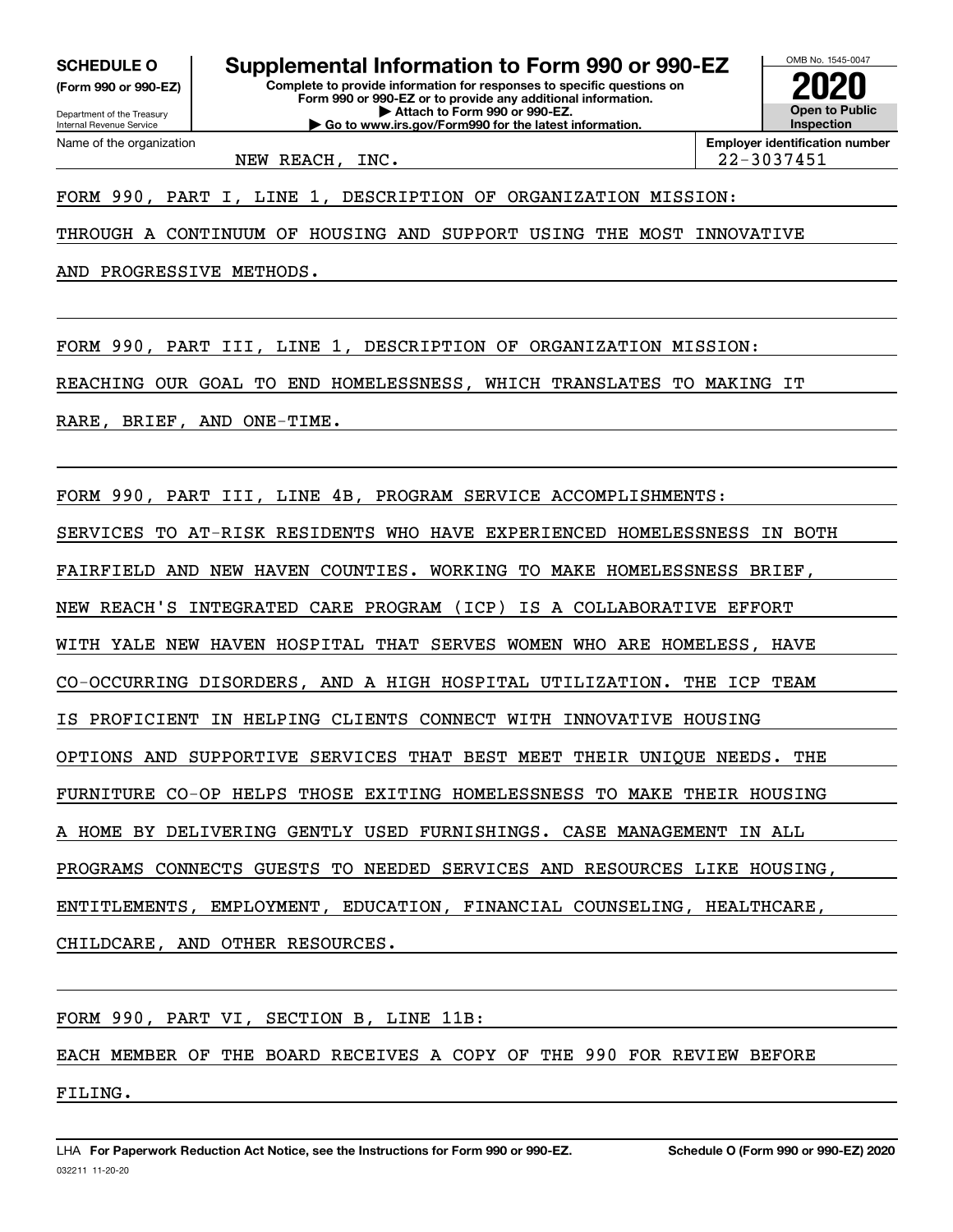| Schedule O (Form 990 or 990-EZ) 2020 | Page                                  |
|--------------------------------------|---------------------------------------|
| Name of the organization             | <b>Employer identification number</b> |

NEW REACH, INC. 22-3037451

**2**

FORM 990, PART VI, SECTION B, LINE 12C:

ALL BOARD MEMBERS AND KEY EMPLOYEES ANUALLY DISCLOSE ANY CONFLICTS OF

INTEREST. THIS IS MONITORED BY THE CEO WHO ENSURES THAT ALL BOARD MEMBERS

SUBMIT A WRITTEN CONFLICT OF INTEREST STATEMENT.

FORM 990, PART VI, SECTION B, LINE 15:

COMPENSATION IS BASED ON SALARY SURVEY AND COMPARISONS TO SIMILAR

ORGANIZATIONS MADE DURING THE EVALUATION PROCESS.

FORM 990, PART VI, SECTION C, LINE 19:

WHERE AVAILABLE, GOVERNING DOCUMENTS OF THE ORGANIZATION ARE MADE AVAILABLE UPON REQUEST.

FORM 990, PART XII, LINE 2C:

NO CHANGES IN THE OVERSIGHT OR SELECTION PROCESS IN THE CURRENT YEAR.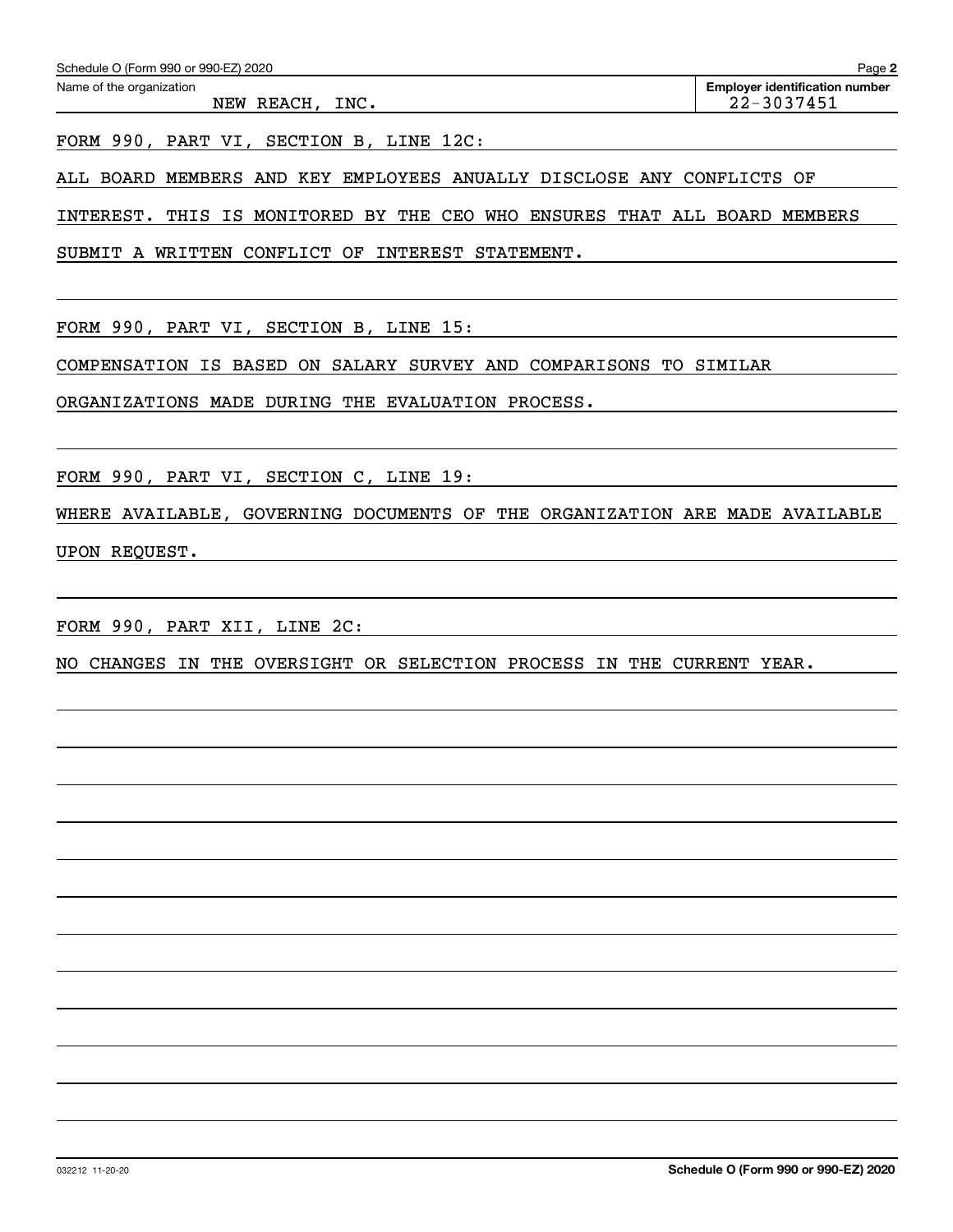| <b>SCHEDULE R</b> |
|-------------------|
| ----              |

**(Form 990)**

### **Related Organizations and Unrelated Partnerships**

**Complete if the organization answered "Yes" on Form 990, Part IV, line 33, 34, 35b, 36, or 37.** |

**Attach to Form 990.**  |

OMB No. 1545-0047

**Open to Public 2020**

Department of the Treasury Internal Revenue Service Name of the organization **| Go to www.irs.gov/Form990 for instructions and the latest information. Inspection**

NEW REACH, INC.

**Employer identification number** 22-3037451

**Part I Identification of Disregarded Entities.**  Complete if the organization answered "Yes" on Form 990, Part IV, line 33.

| (a)<br>Name, address, and EIN (if applicable)<br>of disregarded entity | (b)<br>Primary activity   | (c)<br>Legal domicile (state or<br>foreign country) | (d)<br>Total income | (e)<br>End-of-year assets | (f)<br>Direct controlling<br>entity |
|------------------------------------------------------------------------|---------------------------|-----------------------------------------------------|---------------------|---------------------------|-------------------------------------|
| GELLER COMMONS, LLC - 46-5338442                                       |                           |                                                     |                     |                           |                                     |
| C/O NEW REACH, INC. - 153 EAST STREET                                  |                           |                                                     |                     |                           |                                     |
| NEW HAVEN, CT 06513                                                    | <b>AFFORDABLE HOUSING</b> | CONNECTICUT                                         | 433.727.            |                           | 7, 173, 028. NEW REACH, INC.        |
| PECK STREET, LLC                                                       |                           |                                                     |                     |                           |                                     |
| C/O NEW REACH, INC. - 153 EAST STREET                                  |                           |                                                     |                     |                           |                                     |
| NEW HAVEN, CT 06513                                                    | PROPERTY                  | CONNECTICUT                                         | 22,450.             |                           | 2,883,188. NEW REACH, INC.          |
| PORTSEA PLACE, LLC                                                     |                           |                                                     |                     |                           |                                     |
| C/O NEW REACH, INC. - 153 EAST STREET                                  |                           |                                                     |                     |                           |                                     |
| NEW HAVEN, CT 06513                                                    | <b>AFFORDABLE HOUSING</b> | CONNECTICUT                                         | 209,901.            |                           | 2,041,764. NEW REACH, INC.          |
|                                                                        |                           |                                                     |                     |                           |                                     |

**Identification of Related Tax-Exempt Organizations.** Complete if the organization answered "Yes" on Form 990, Part IV, line 34, because it had one or more related tax-exempt **Part II** organizations during the tax year.

| (a)<br>Name, address, and EIN<br>of related organization | (b)<br>Primary activity | (c)<br>Legal domicile (state or<br>foreign country) | (d)<br><b>Exempt Code</b><br>section | (e)<br>Public charity<br>status (if section | (f)<br>Direct controlling<br>entity |     | $(g)$<br>Section 512(b)(13)<br>controlled<br>entity? |  |
|----------------------------------------------------------|-------------------------|-----------------------------------------------------|--------------------------------------|---------------------------------------------|-------------------------------------|-----|------------------------------------------------------|--|
|                                                          |                         |                                                     |                                      | 501(c)(3))                                  |                                     | Yes | No                                                   |  |
| LIFE HAVEN, INC. - 22-2513519                            |                         |                                                     |                                      |                                             |                                     |     |                                                      |  |
| 447 FERRY STREET                                         |                         |                                                     |                                      |                                             |                                     |     |                                                      |  |
| NEW HAVEN, CT 06513                                      | EMERGENCY SHELTER       | CONNECTICUT                                         | 501(C)(3)                            | LINE 7                                      | NEW REACH, INC.                     |     | X                                                    |  |
|                                                          |                         |                                                     |                                      |                                             |                                     |     |                                                      |  |
|                                                          |                         |                                                     |                                      |                                             |                                     |     |                                                      |  |
|                                                          |                         |                                                     |                                      |                                             |                                     |     |                                                      |  |

**For Paperwork Reduction Act Notice, see the Instructions for Form 990. Schedule R (Form 990) 2020**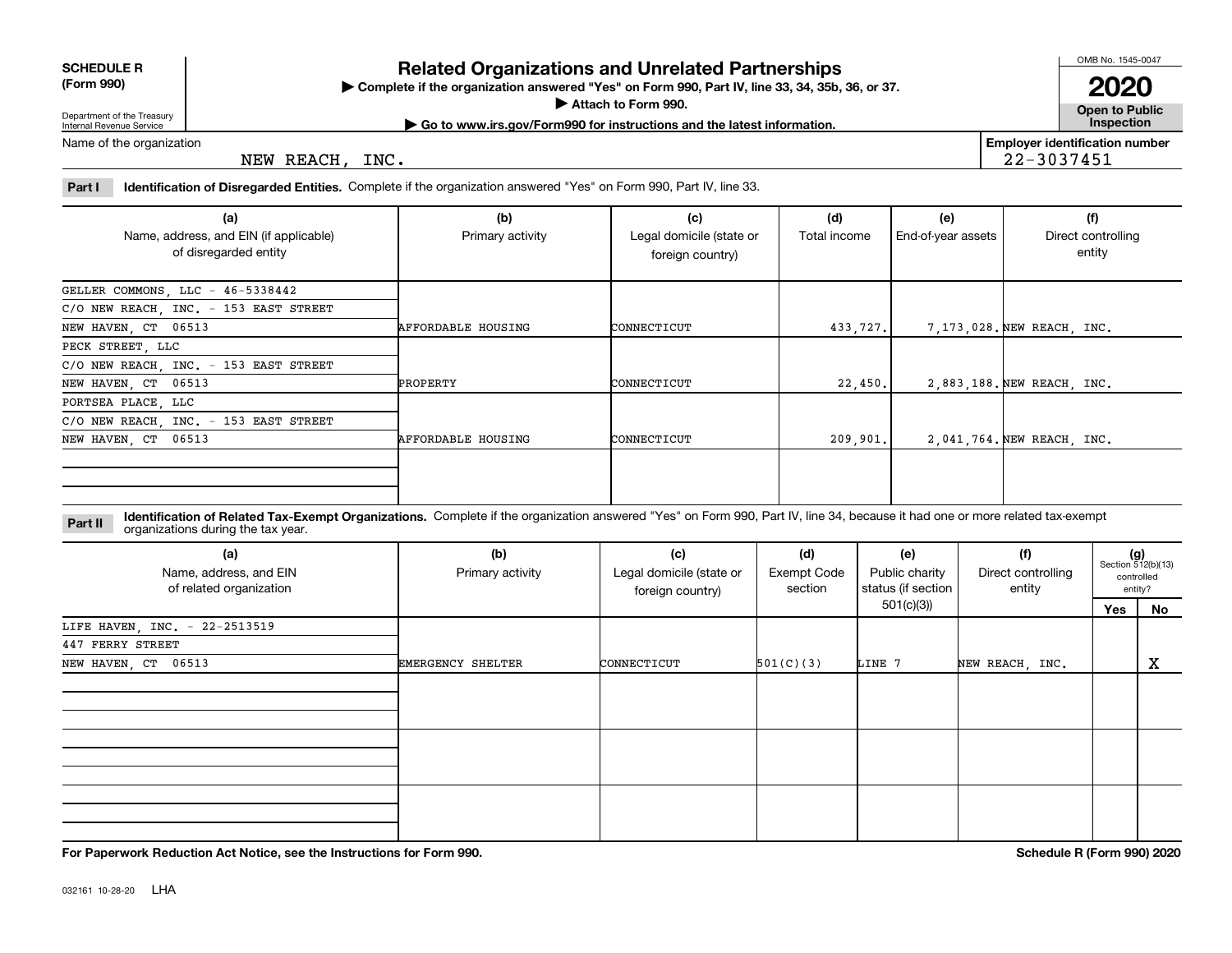**Identification of Related Organizations Taxable as a Partnership.** Complete if the organization answered "Yes" on Form 990, Part IV, line 34, because it had one or more related **Part III** organizations treated as a partnership during the tax year.

| (b)                                                                   | (c)      | (d)                                       | (e)                | (f)                      | (g)                                                                  |                       |    | (i)                                                   | (j) | (k)                                                                                                                  |
|-----------------------------------------------------------------------|----------|-------------------------------------------|--------------------|--------------------------|----------------------------------------------------------------------|-----------------------|----|-------------------------------------------------------|-----|----------------------------------------------------------------------------------------------------------------------|
| Name, address, and EIN<br>of related organization<br>Primary activity |          | Direct controlling                        | Predominant income | Share of total<br>income | Share of                                                             |                       |    | Code V-UBI                                            |     |                                                                                                                      |
|                                                                       |          |                                           |                    |                          |                                                                      |                       |    |                                                       |     |                                                                                                                      |
|                                                                       | country) |                                           |                    |                          |                                                                      |                       | No |                                                       |     |                                                                                                                      |
|                                                                       |          |                                           |                    |                          |                                                                      |                       |    |                                                       |     |                                                                                                                      |
|                                                                       |          |                                           |                    |                          |                                                                      |                       |    |                                                       |     |                                                                                                                      |
|                                                                       |          |                                           |                    |                          |                                                                      |                       |    |                                                       |     |                                                                                                                      |
|                                                                       |          |                                           |                    |                          |                                                                      |                       |    |                                                       |     |                                                                                                                      |
|                                                                       |          |                                           |                    |                          |                                                                      |                       |    |                                                       |     |                                                                                                                      |
|                                                                       |          |                                           |                    |                          |                                                                      |                       |    |                                                       |     |                                                                                                                      |
|                                                                       |          |                                           |                    |                          |                                                                      |                       |    |                                                       |     |                                                                                                                      |
|                                                                       |          |                                           |                    |                          |                                                                      |                       |    |                                                       |     |                                                                                                                      |
|                                                                       |          |                                           |                    |                          |                                                                      |                       |    |                                                       |     |                                                                                                                      |
|                                                                       |          |                                           |                    |                          |                                                                      |                       |    |                                                       |     |                                                                                                                      |
|                                                                       |          |                                           |                    |                          |                                                                      |                       |    |                                                       |     |                                                                                                                      |
|                                                                       |          |                                           |                    |                          |                                                                      |                       |    |                                                       |     |                                                                                                                      |
|                                                                       |          |                                           |                    |                          |                                                                      |                       |    |                                                       |     |                                                                                                                      |
|                                                                       |          |                                           |                    |                          |                                                                      |                       |    |                                                       |     |                                                                                                                      |
|                                                                       |          |                                           |                    |                          |                                                                      |                       |    |                                                       |     |                                                                                                                      |
|                                                                       |          |                                           |                    |                          |                                                                      |                       |    |                                                       |     |                                                                                                                      |
|                                                                       |          | Legal<br>domicile<br>(state or<br>foreign | entity             |                          | (related, unrelated,<br>excluded from tax under<br>sections 512-514) | end-of-year<br>assets |    | (h)<br>Disproportionate<br>allocations?<br>$Yes \mid$ |     | General or Percentage<br>managing ownership<br>partner?<br>amount in box<br>20 of Schedule<br>K-1 (Form 1065) Yes No |

**Identification of Related Organizations Taxable as a Corporation or Trust.** Complete if the organization answered "Yes" on Form 990, Part IV, line 34, because it had one or more related **Part IV** organizations treated as a corporation or trust during the tax year.

| (a)<br>Name, address, and EIN<br>of related organization | (b)<br>Primary activity | (c)<br>Legal domicile<br>(state or<br>foreign | (d)<br>Direct controlling<br>entity | (e)<br>Type of entity<br>(C corp, S corp,<br>or trust) | (f)<br>Share of total<br>income | (g)<br>Share of<br>end-of-year<br>assets | (h)<br>Percentage<br>ownership | $\begin{array}{c} \textbf{(i)}\\ \text{Section}\\ 512 \text{(b)} \text{(13)}\\ \text{controlled}\\ \text{entity?} \end{array}$ |
|----------------------------------------------------------|-------------------------|-----------------------------------------------|-------------------------------------|--------------------------------------------------------|---------------------------------|------------------------------------------|--------------------------------|--------------------------------------------------------------------------------------------------------------------------------|
|                                                          |                         | country)                                      |                                     |                                                        |                                 |                                          |                                | Yes   No                                                                                                                       |
|                                                          |                         |                                               |                                     |                                                        |                                 |                                          |                                |                                                                                                                                |
|                                                          |                         |                                               |                                     |                                                        |                                 |                                          |                                |                                                                                                                                |
|                                                          |                         |                                               |                                     |                                                        |                                 |                                          |                                |                                                                                                                                |
|                                                          |                         |                                               |                                     |                                                        |                                 |                                          |                                |                                                                                                                                |
|                                                          |                         |                                               |                                     |                                                        |                                 |                                          |                                |                                                                                                                                |
|                                                          |                         |                                               |                                     |                                                        |                                 |                                          |                                |                                                                                                                                |
|                                                          |                         |                                               |                                     |                                                        |                                 |                                          |                                |                                                                                                                                |
|                                                          |                         |                                               |                                     |                                                        |                                 |                                          |                                |                                                                                                                                |
|                                                          |                         |                                               |                                     |                                                        |                                 |                                          |                                |                                                                                                                                |
|                                                          |                         |                                               |                                     |                                                        |                                 |                                          |                                |                                                                                                                                |
|                                                          |                         |                                               |                                     |                                                        |                                 |                                          |                                |                                                                                                                                |
|                                                          |                         |                                               |                                     |                                                        |                                 |                                          |                                |                                                                                                                                |
|                                                          |                         |                                               |                                     |                                                        |                                 |                                          |                                |                                                                                                                                |
|                                                          |                         |                                               |                                     |                                                        |                                 |                                          |                                |                                                                                                                                |
|                                                          |                         |                                               |                                     |                                                        |                                 |                                          |                                |                                                                                                                                |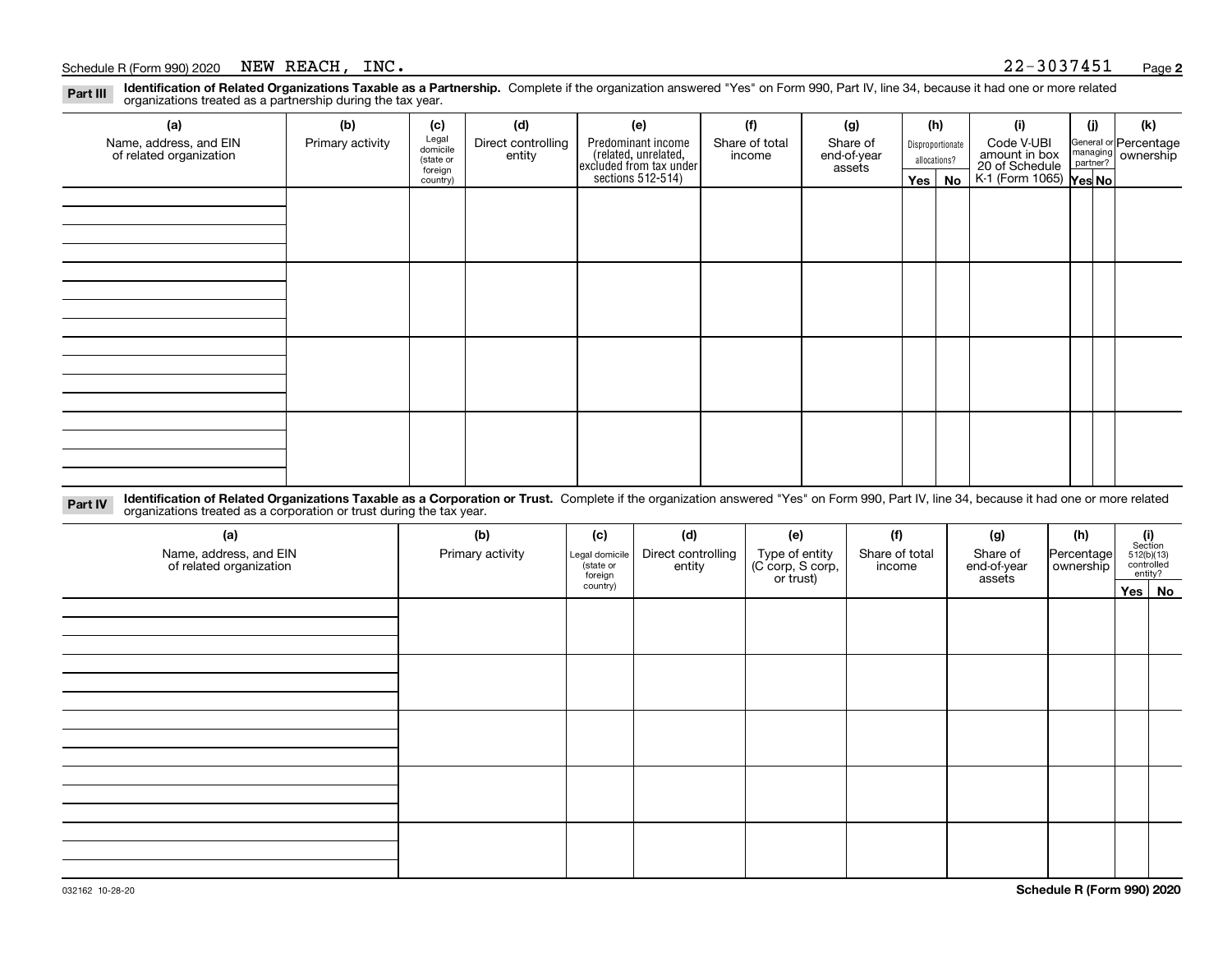#### Schedule R (Form 990) 2020 NEW REACH,  $INC.$ NEW REACH, INC.

 $\overline{\phantom{a}}$ 

**Part V** T**ransactions With Related Organizations.** Complete if the organization answered "Yes" on Form 990, Part IV, line 34, 35b, or 36.

| Note: Complete line 1 if any entity is listed in Parts II, III, or IV of this schedule.                                                                                                                                        |                | Yes | No                      |  |  |
|--------------------------------------------------------------------------------------------------------------------------------------------------------------------------------------------------------------------------------|----------------|-----|-------------------------|--|--|
| 1 During the tax year, did the organization engage in any of the following transactions with one or more related organizations listed in Parts II-IV?                                                                          |                |     |                         |  |  |
|                                                                                                                                                                                                                                | 1a             |     | X                       |  |  |
| b Gift, grant, or capital contribution to related organization(s) manufaction contracts and contribution to related organization(s)                                                                                            | 1b             |     | X                       |  |  |
| c Gift, grant, or capital contribution from related organization(s) matches contains and content and contribution from related organization(s) matches contains and contribution from related organization(s) matches contains | 1c             |     | х                       |  |  |
| <b>d</b> Loans or loan quarantees to or for related organization(s)                                                                                                                                                            | 1 <sub>d</sub> |     | $\mathbf x$             |  |  |
|                                                                                                                                                                                                                                | 1e             |     | X                       |  |  |
|                                                                                                                                                                                                                                |                |     |                         |  |  |
| f Dividends from related organization(s) manufactured contains and contained and contained contained and contained and contained and contained and contained and contained and contained and contained and contained and conta | 1f             |     | х                       |  |  |
| g Sale of assets to related organization(s) www.assettion.com/www.assettion.com/www.assettion.com/www.assettion.com/www.assettion.com/www.assettion.com/www.assettion.com/www.assettion.com/www.assettion.com/www.assettion.co | 1a             |     | X                       |  |  |
| h Purchase of assets from related organization(s) www.assettion.com/www.assettion.com/www.assettion.com/www.assettion.com/www.assettion.com/www.assettion.com/www.assettion.com/www.assettion.com/www.assettion.com/www.assett | 1 <sub>h</sub> |     | $\mathbf X$             |  |  |
| Exchange of assets with related organization(s) www.warehouse.com/www.warehouse.com/www.warehouse.com/www.warehouse.com/www.warehouse.com/www.warehouse.com/www.warehouse.com/www.warehouse.com/www.warehouse.com/www.warehous | 1i             |     | X                       |  |  |
| 1i.                                                                                                                                                                                                                            |                |     |                         |  |  |
|                                                                                                                                                                                                                                |                |     |                         |  |  |
|                                                                                                                                                                                                                                | 1k             |     | X                       |  |  |
|                                                                                                                                                                                                                                | 11             |     | X                       |  |  |
| m Performance of services or membership or fundraising solicitations by related organization(s)                                                                                                                                | 1m             |     | $\overline{\mathbf{x}}$ |  |  |
|                                                                                                                                                                                                                                | 1n             | х   |                         |  |  |
| <b>o</b> Sharing of paid employees with related organization(s)                                                                                                                                                                | 1о             | X   |                         |  |  |
|                                                                                                                                                                                                                                |                |     |                         |  |  |
| p Reimbursement paid to related organization(s) for expenses [11111] [12] manufacture manufacture manufacture manufacture manufacture manufacture manufacture manufacture manufacture manufacture manufacture manufacture manu | 1p             |     | X                       |  |  |
|                                                                                                                                                                                                                                | 1q             | X   |                         |  |  |
|                                                                                                                                                                                                                                |                |     |                         |  |  |
| r Other transfer of cash or property to related organization(s)                                                                                                                                                                | 1r             |     | X                       |  |  |
|                                                                                                                                                                                                                                | 1s             |     | X                       |  |  |
| 2 If the answer to any of the above is "Yes," see the instructions for information on who must complete this line, including covered relationships and transaction thresholds.                                                 |                |     |                         |  |  |

| (a)<br>Name of related organization | (b)<br>Transaction<br>type (a-s) | (c)<br>Amount involved | (d)<br>Method of determining amount involved |
|-------------------------------------|----------------------------------|------------------------|----------------------------------------------|
| (1)                                 |                                  |                        |                                              |
| (2)                                 |                                  |                        |                                              |
| (3)                                 |                                  |                        |                                              |
| (4)                                 |                                  |                        |                                              |
| (5)                                 |                                  |                        |                                              |
| (6)                                 |                                  |                        |                                              |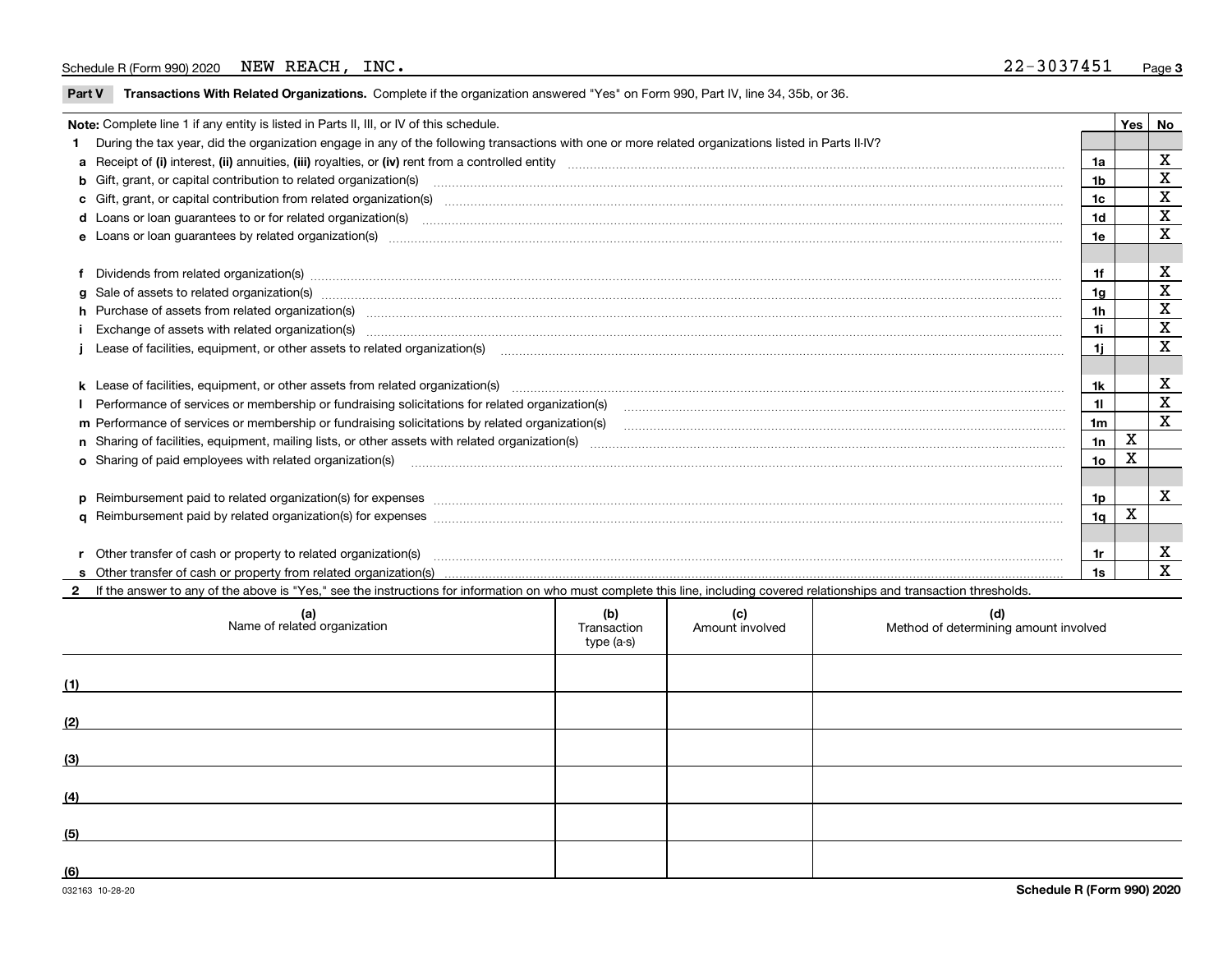#### Schedule R (Form 990) 2020 Page NEW REACH, INC. 22-3037451

**Part VI Unrelated Organizations Taxable as a Partnership. Complete if the organization answered "Yes" on Form 990, Part IV, line 37.** 

Provide the following information for each entity taxed as a partnership through which the organization conducted more than five percent of its activities (measured by total assets or gross revenue) that was not a related organization. See instructions regarding exclusion for certain investment partnerships.

| (a)<br>Name, address, and EIN<br>of entity | (b)<br>Primary activity | (c)<br>Legal domicile<br>(state or foreign<br>country) | (d)<br>Predominant income<br>(related, unrelated,<br>excluded from tax under<br>sections 512-514) | $\begin{array}{c} \textbf{(e)}\\ \text{Are all} \\ \text{partners sec.}\\ 501(c)(3)\\ \text{orgs.?} \end{array}$<br>Yes No | (f)<br>Share of<br>total<br>income | (g)<br>Share of<br>end-of-year<br>assets | (h)<br>Dispropor-<br>tionate<br>allocations?<br>Yes No | (i)<br>Code V-UBI<br>  amount in box 20 managing<br>  of Schedule K-1 partner? ownership<br>  of Schedule K-1 partner? ownership<br>  Yes No | (i)<br>Yes No | (k) |
|--------------------------------------------|-------------------------|--------------------------------------------------------|---------------------------------------------------------------------------------------------------|----------------------------------------------------------------------------------------------------------------------------|------------------------------------|------------------------------------------|--------------------------------------------------------|----------------------------------------------------------------------------------------------------------------------------------------------|---------------|-----|
|                                            |                         |                                                        |                                                                                                   |                                                                                                                            |                                    |                                          |                                                        |                                                                                                                                              |               |     |
|                                            |                         |                                                        |                                                                                                   |                                                                                                                            |                                    |                                          |                                                        |                                                                                                                                              |               |     |
|                                            |                         |                                                        |                                                                                                   |                                                                                                                            |                                    |                                          |                                                        |                                                                                                                                              |               |     |
|                                            |                         |                                                        |                                                                                                   |                                                                                                                            |                                    |                                          |                                                        |                                                                                                                                              |               |     |
|                                            |                         |                                                        |                                                                                                   |                                                                                                                            |                                    |                                          |                                                        |                                                                                                                                              |               |     |
|                                            |                         |                                                        |                                                                                                   |                                                                                                                            |                                    |                                          |                                                        |                                                                                                                                              |               |     |
|                                            |                         |                                                        |                                                                                                   |                                                                                                                            |                                    |                                          |                                                        |                                                                                                                                              |               |     |
|                                            |                         |                                                        |                                                                                                   |                                                                                                                            |                                    |                                          |                                                        |                                                                                                                                              |               |     |

**Schedule R (Form 990) 2020**